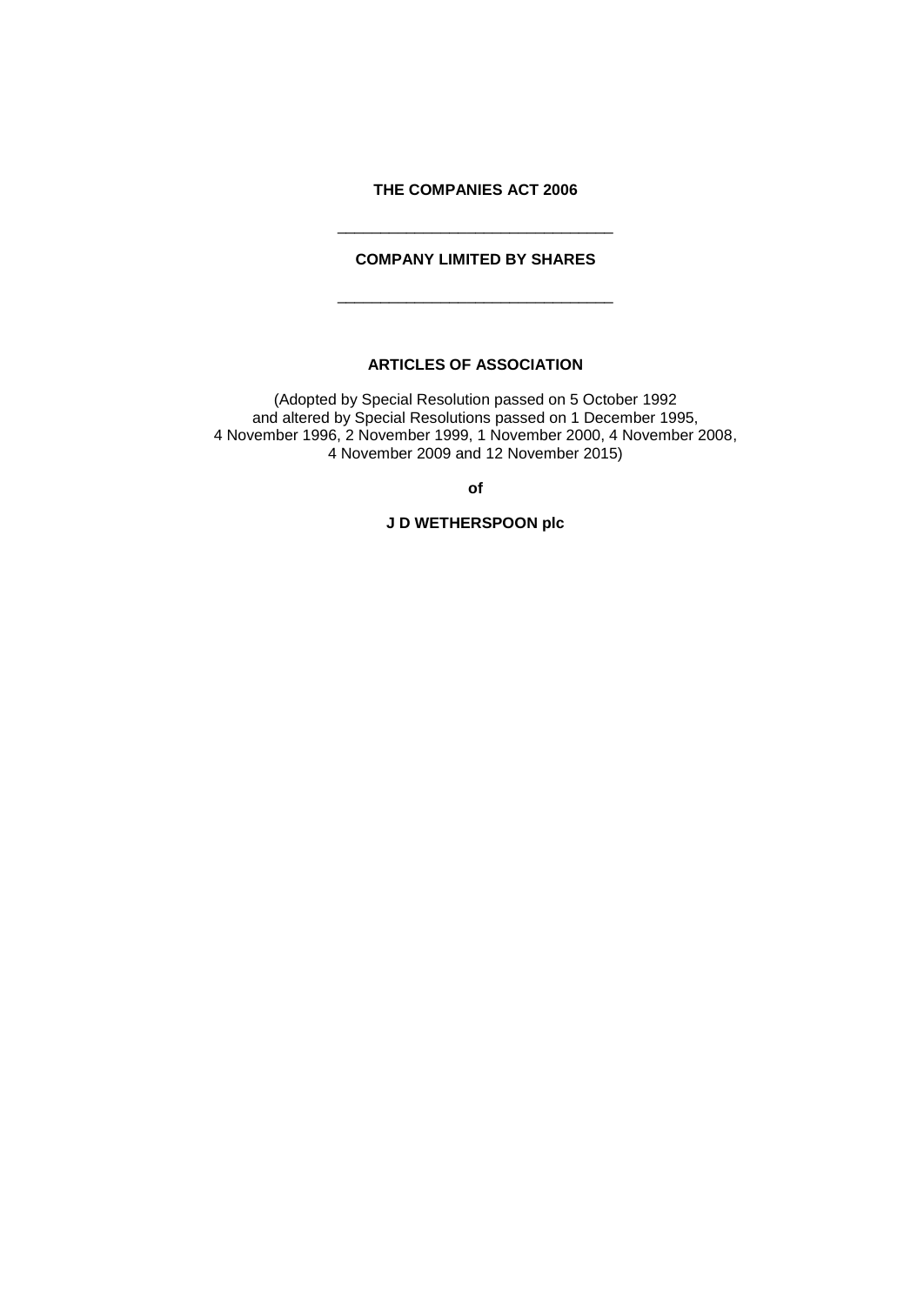# **INDEX**

|                                                                                                                                                                                                                                                                                                 | <b>Article No.</b>                                 |
|-------------------------------------------------------------------------------------------------------------------------------------------------------------------------------------------------------------------------------------------------------------------------------------------------|----------------------------------------------------|
| PRELIMINARY                                                                                                                                                                                                                                                                                     |                                                    |
| Table A<br>Interpretation                                                                                                                                                                                                                                                                       | 1<br>$\overline{c}$                                |
| <b>SHARE CAPITAL</b>                                                                                                                                                                                                                                                                            |                                                    |
| Ordinary shares<br>Variation rights<br>"Non-voting" and "limited voting" shares                                                                                                                                                                                                                 | 3<br>4<br>5                                        |
| <b>ALTERATION OF SHARE CAPITAL</b>                                                                                                                                                                                                                                                              |                                                    |
| Fractions<br>Reduction of capital<br>Purchase of own shares                                                                                                                                                                                                                                     | 6<br>7<br>8                                        |
| <b>SHARES</b>                                                                                                                                                                                                                                                                                   |                                                    |
| Trusts not recognised<br>Power to attach rights and issue redeemable shares<br>Allotment<br>Commissions<br>Renunciation                                                                                                                                                                         | g<br>10<br>11<br>12<br>13                          |
| <b>SHARE CERTIFICATES</b>                                                                                                                                                                                                                                                                       |                                                    |
| Right to share certificates<br>Replacement certificates<br><b>Uncertificated shares</b>                                                                                                                                                                                                         | 14<br>15<br>16                                     |
| <b>CALLS ON SHARES</b>                                                                                                                                                                                                                                                                          |                                                    |
| Calls<br>Interest on calls<br>Amounts treated as calls<br>Power to differentiate<br>Payment in advance                                                                                                                                                                                          | 17<br>18<br>19<br>20<br>21                         |
| <b>FORFEITURE AND LIEN</b>                                                                                                                                                                                                                                                                      |                                                    |
| Notice if call not paid<br>Forfeiture for non-compliance and notice after forfeiture<br>Disposal of forfeited shares<br>Arrears to be paid notwithstanding forfeiture<br>Extinction of rights<br>Lien on shares not fully paid<br>Enforcement of lien<br>Proceeds of sale<br>Disposal of shares | 22<br>23<br>24<br>25<br>26<br>27<br>28<br>29<br>30 |
| <b>TRANSFER OF SHARES</b>                                                                                                                                                                                                                                                                       |                                                    |
| Form of transfer<br>Refusal of registration of transfers<br>Retention of instruments of transfer                                                                                                                                                                                                | 31<br>32<br>33                                     |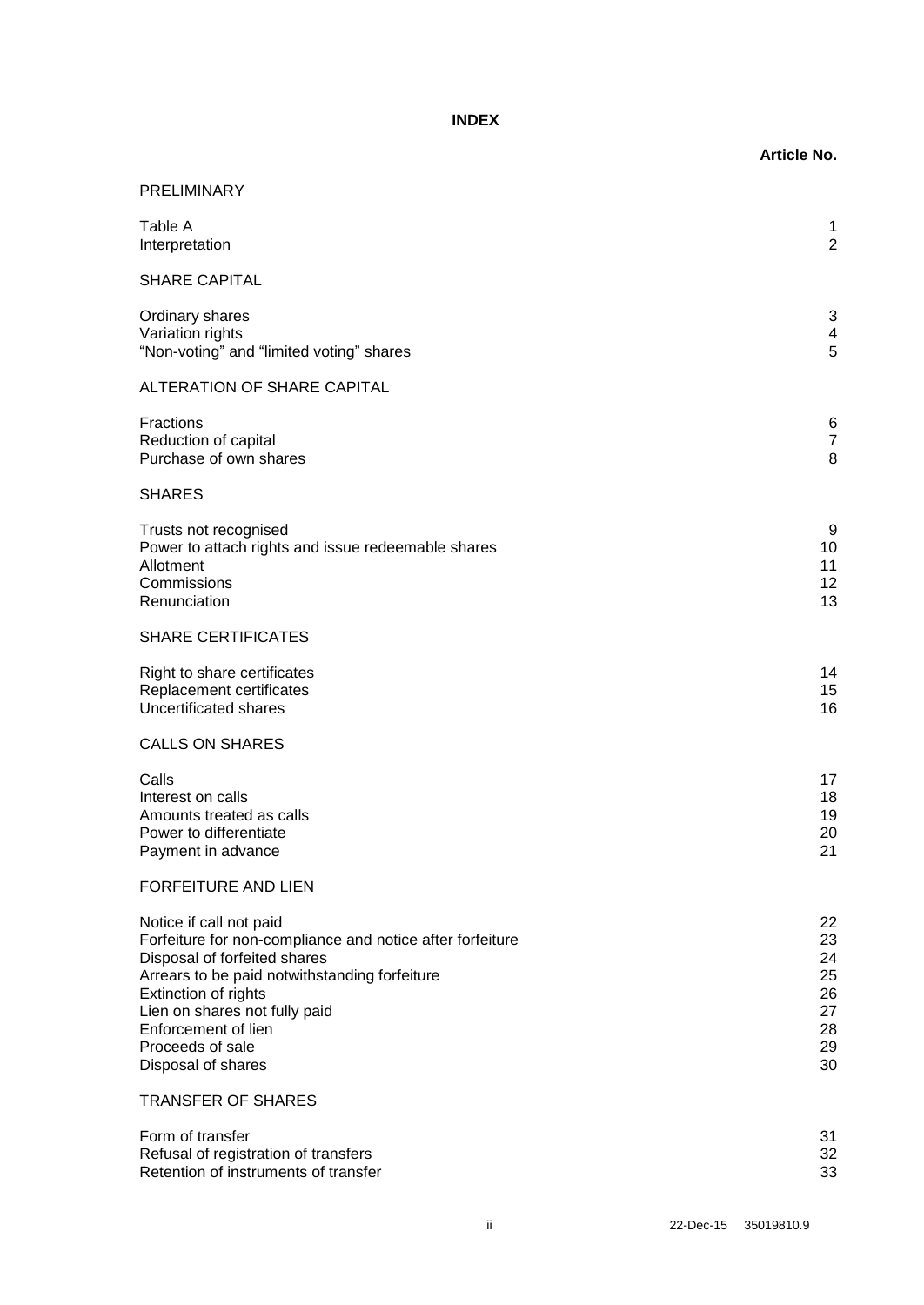| Fees on registration                                                                                                                                                                                                                                                                                                                                                                                                                                                                                                                        | 34                                                                                                             |
|---------------------------------------------------------------------------------------------------------------------------------------------------------------------------------------------------------------------------------------------------------------------------------------------------------------------------------------------------------------------------------------------------------------------------------------------------------------------------------------------------------------------------------------------|----------------------------------------------------------------------------------------------------------------|
| <b>TRANSMISSION OF SHARES</b>                                                                                                                                                                                                                                                                                                                                                                                                                                                                                                               |                                                                                                                |
| Death<br>Election<br>Rights on death or bankruptcy                                                                                                                                                                                                                                                                                                                                                                                                                                                                                          | 35<br>36<br>37                                                                                                 |
| <b>SHARE WARRANTS</b>                                                                                                                                                                                                                                                                                                                                                                                                                                                                                                                       | 38                                                                                                             |
| <b>GENERAL MEETINGS</b>                                                                                                                                                                                                                                                                                                                                                                                                                                                                                                                     |                                                                                                                |
| Annual general meeting<br>Convening a general meeting<br>Notice of general meetings<br>Special business                                                                                                                                                                                                                                                                                                                                                                                                                                     | 39<br>40<br>41<br>42                                                                                           |
| PROCEEDINGS AT GENERAL MEETINGS                                                                                                                                                                                                                                                                                                                                                                                                                                                                                                             |                                                                                                                |
| Chairman<br>Quorum<br>Procedure if quorum not present<br>Power to adjourn<br>Business at adjourned meeting<br>Notice of adjourned meeting<br>Accommodation of members at meeting<br>Postponement of general meetings<br>Security arrangements at general meetings<br>Amendment<br>Method of voting<br>Procedure on a poll<br>Votes of members<br>Restriction on voting rights<br>Notice under Section 793<br>Admissibility of votes and errors in voting<br>Voting by proxy<br>Deposit of proxy<br>Body corporate acting by representatives | 43<br>44<br>45<br>46<br>47<br>48<br>49<br>50<br>51<br>52<br>53<br>54<br>55<br>56<br>57<br>58<br>59<br>60<br>61 |
| <b>DIRECTORS</b>                                                                                                                                                                                                                                                                                                                                                                                                                                                                                                                            |                                                                                                                |
| <b>Number of Directors</b><br>No share qualification                                                                                                                                                                                                                                                                                                                                                                                                                                                                                        | 62<br>63                                                                                                       |
| DIRECTORS' REMUNERATION AND EXPENSES                                                                                                                                                                                                                                                                                                                                                                                                                                                                                                        |                                                                                                                |
| Directors' fees<br>Remuneration of executive Director<br><b>Expenses</b>                                                                                                                                                                                                                                                                                                                                                                                                                                                                    | 64<br>65<br>66                                                                                                 |
| <b>DIRECTORS' INTERESTS</b>                                                                                                                                                                                                                                                                                                                                                                                                                                                                                                                 |                                                                                                                |
| Directors' pensions and other benefits<br>Power to purchase insurance<br>Authorisation of Directors' conflicts of interest<br>Power to hold other offices<br>Declarations of interest                                                                                                                                                                                                                                                                                                                                                       | 67<br>68<br>69<br>70<br>71                                                                                     |
|                                                                                                                                                                                                                                                                                                                                                                                                                                                                                                                                             |                                                                                                                |

EXECUTIVE DIRECTORS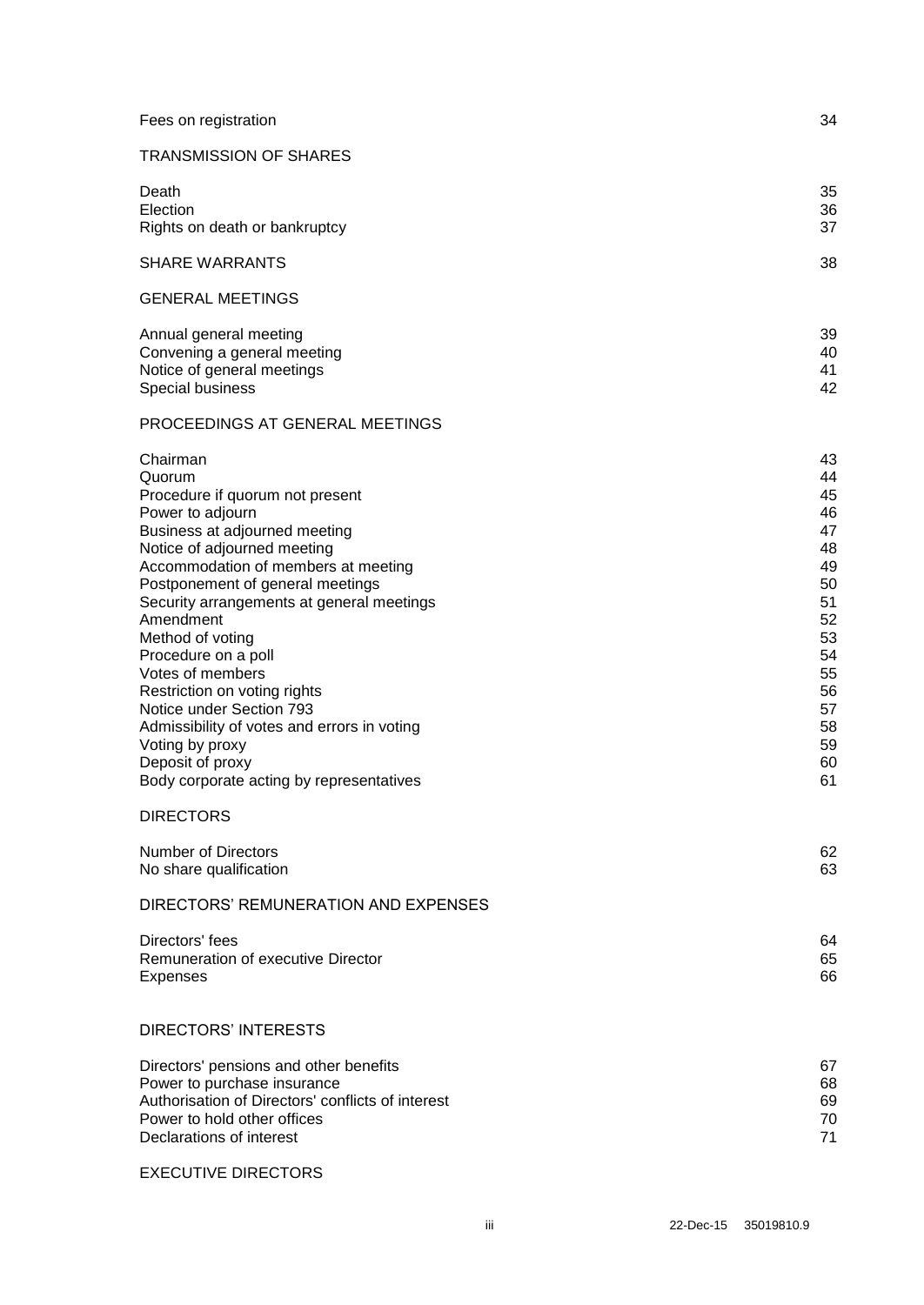| Appointment of executive Directors<br><b>Powers of executive Directors</b>                                                                                                                                                                                                                                                           | 72<br>73                                                       |
|--------------------------------------------------------------------------------------------------------------------------------------------------------------------------------------------------------------------------------------------------------------------------------------------------------------------------------------|----------------------------------------------------------------|
| APPOINTMENT AND RETIREMENT OF DIRECTORS                                                                                                                                                                                                                                                                                              |                                                                |
| No retirement by reason of age<br>Vacation of office by Director<br>Retirement and re-election<br>Position of retiring Director<br>Appointment of two or more Directors<br><b>Eligibility of new Directors</b><br>Removal by company<br>Power of the company to appoint Directors<br>Power of the Directors to appoint Directors     | 74<br>75<br>76<br>77<br>78<br>79<br>80<br>81<br>82             |
| <b>ALTERNATE DIRECTORS</b>                                                                                                                                                                                                                                                                                                           | 83                                                             |
| <b>ASSOCIATE DIRECTORS</b>                                                                                                                                                                                                                                                                                                           | 84                                                             |
| <b>MEETINGS AND PROCEEDINGS OF DIRECTORS</b>                                                                                                                                                                                                                                                                                         |                                                                |
| <b>Meetings of Directors</b><br>Quorum<br>Voting<br>Limitations on voting of interested Directors<br>Powers of Directors if below minimum number<br>Chairman<br>Resolutions in writing<br>Participation by telephone<br>Delegation to committees<br>Proceedings of committees<br>Validity of proceedings of Directors and committees | 85<br>86<br>87<br>88<br>89<br>90<br>91<br>92<br>93<br>94<br>95 |
| <b>BORROWING POWERS</b>                                                                                                                                                                                                                                                                                                              | 96                                                             |
| <b>POWERS OF DIRECTORS</b>                                                                                                                                                                                                                                                                                                           |                                                                |
| General powers of Directors<br>Local management<br>Provision for employees on cessation or transfer of business<br>Power of attorney                                                                                                                                                                                                 | 97<br>98<br>99<br>100                                          |
| <b>SECRETARY</b>                                                                                                                                                                                                                                                                                                                     | 101                                                            |
| SEAL AND EXECUTION OF DEEDS                                                                                                                                                                                                                                                                                                          | 102                                                            |
| <b>AUTHENTICATION OF DOCUMENTS</b>                                                                                                                                                                                                                                                                                                   | 103                                                            |
| <b>RESERVES</b>                                                                                                                                                                                                                                                                                                                      | 104                                                            |
| <b>DIVIDENDS</b>                                                                                                                                                                                                                                                                                                                     |                                                                |
| Declaration of dividends<br>Fixed and interim dividends<br>Entitlement to dividends<br>Profits available for distribution<br>Purchase of securities, property or business<br>Dividends bear no interest<br>Calls or debts may be deducted from dividends                                                                             | 105<br>106<br>107<br>108<br>109<br>110<br>111                  |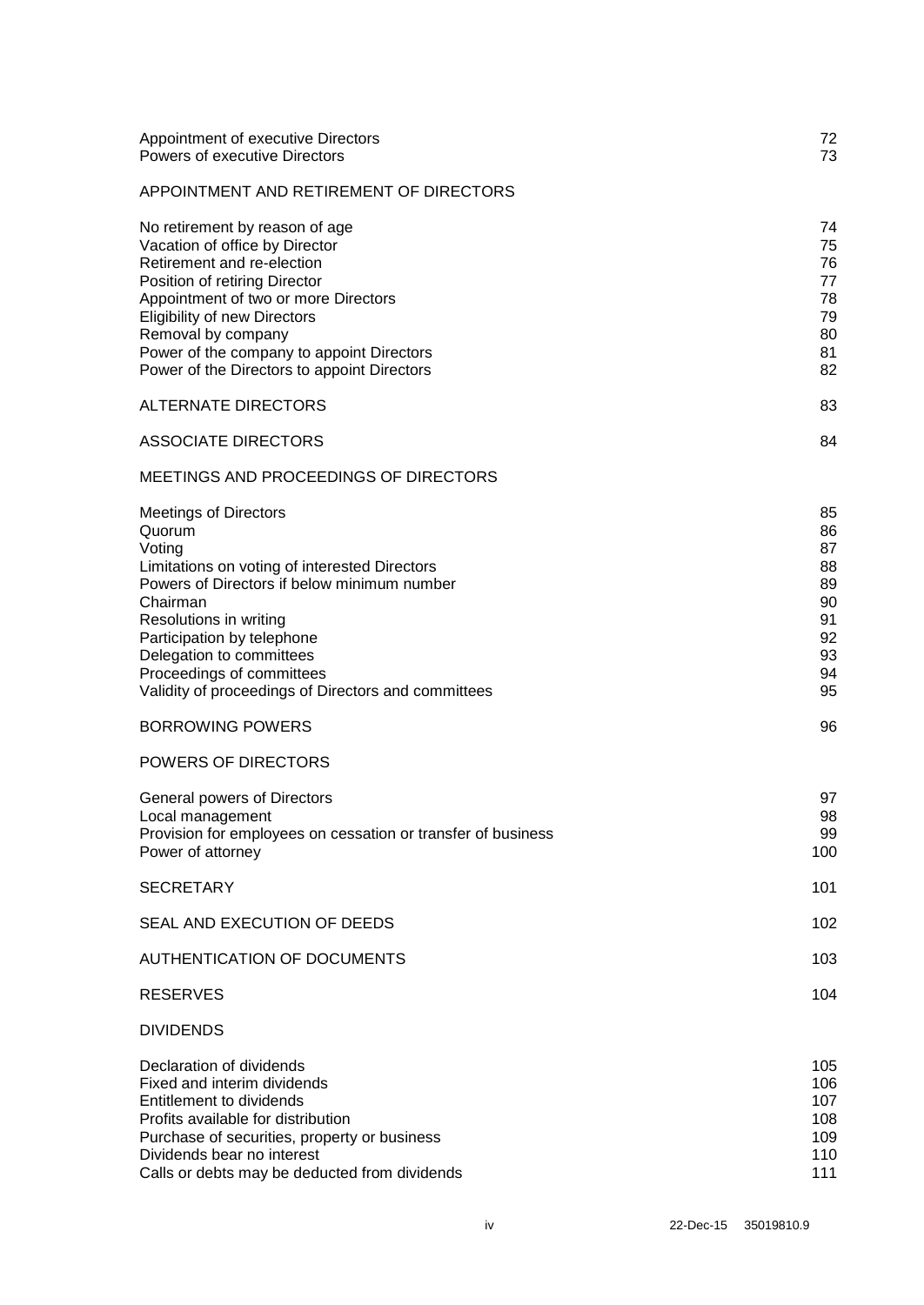| Retention of dividend<br>Withholding of dividend on transmission<br>Waiver of dividend | 112<br>113<br>114 |
|----------------------------------------------------------------------------------------|-------------------|
| Unclaimed dividends                                                                    | 115               |
| Uncashed dividends                                                                     | 116               |
| Payment of dividends in specie                                                         | 117               |
| Method of payment of dividends                                                         | 118               |
| Receipt of dividends                                                                   | 119               |
| Record date for dividends                                                              | 120               |
| CAPITALISATION OF PROFITS AND RESERVES                                                 | 121               |
| PAYMENT OF SCRIP DIVIDENDS                                                             | 122               |
| <b>NOTICES</b>                                                                         |                   |
| Service of notice on members                                                           | 123               |
| Notice in case of death or bankruptcy                                                  | 124               |
| Notice binding on transferees etc                                                      | 125               |
| UNTRACED SHAREHOLDERS                                                                  | 126               |
|                                                                                        |                   |
| <b>WINDING UP</b>                                                                      | 127               |
| COMMUNICATIONS BY A RELEVANT SYSTEM                                                    | 128               |
| DESTRUCTION OF DOCUMENTS                                                               | 129               |
| <b>INDEMNITY</b>                                                                       | 130               |
| <b>LIMITED LIABILITY</b>                                                               | 131               |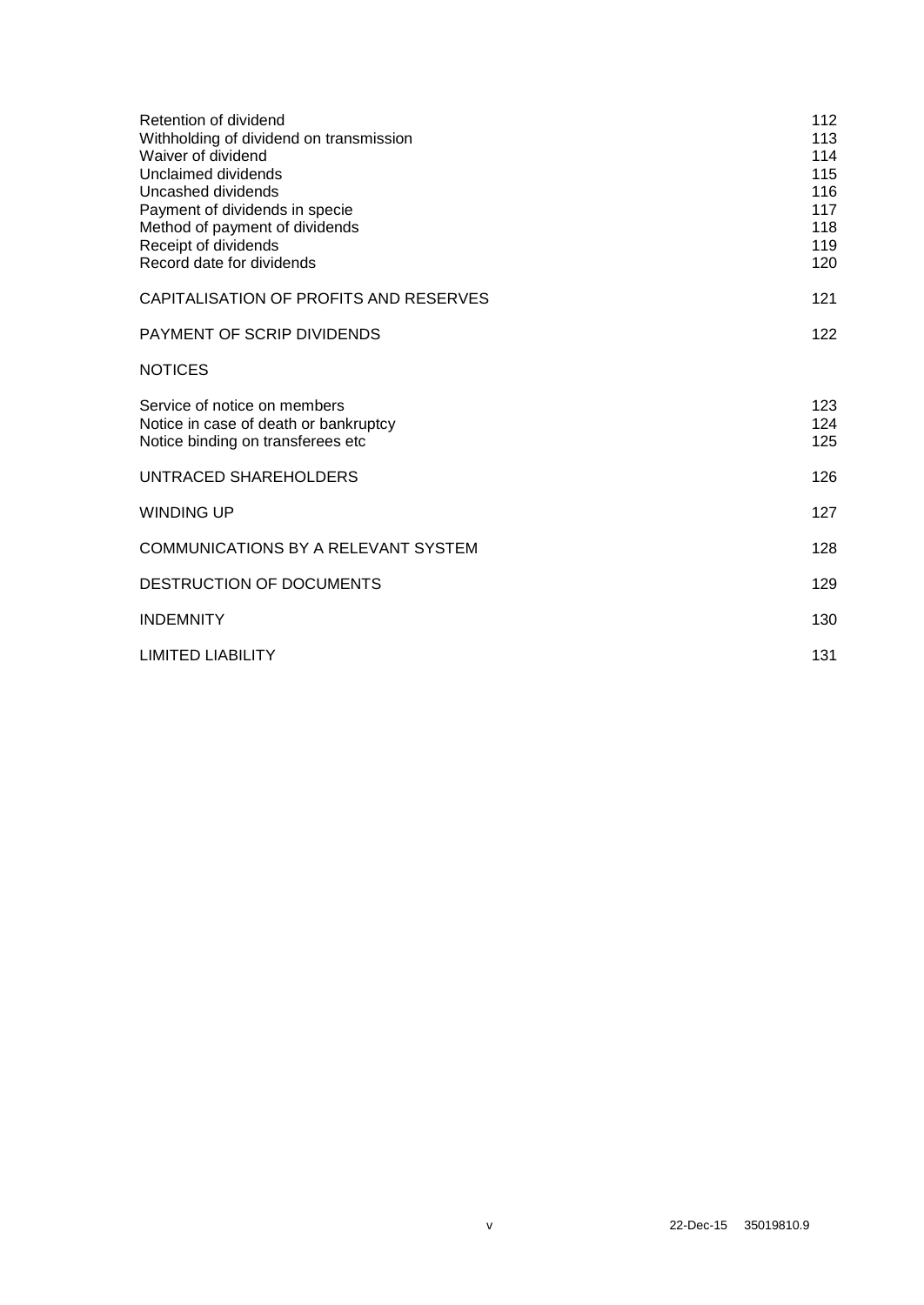### **THE COMPANIES ACT 2006 \_\_\_\_\_\_\_\_\_\_\_\_\_\_\_\_\_\_\_\_\_\_\_\_\_\_\_\_\_\_\_\_**

### **COMPANY LIMITED BY SHARES**

**\_\_\_\_\_\_\_\_\_\_\_\_\_\_\_\_\_\_\_\_\_\_\_\_\_\_\_\_\_\_\_\_**

### **ARTICLES OF ASSOCIATION**

(Adopted by Special Resolution passed on 5 October 1992 and altered by Special Resolutions passed on 1 December 1995, 4 November 1996, 2 November 1999, 1 November 2000, 4 November 2008, 4 November 2009 and 12 November 2015)

**of**

#### **J D WETHERSPOON plc**

#### **PRELIMINARY**

#### 1 **Table A**

Neither the regulations contained in Table A in the Companies (Tables A to F) Regulations 1985 or in any Table A applicable to the company under any former enactment relating to companies nor regulations set out in any statute, statutory instrument or other subordinate legislation made under any statute concerning companies shall apply to the company.

#### 2 **Interpretation**

2.1 In these Articles (if not inconsistent with the subject or context) the words and expressions set out in the first column below shall bear the respective meanings set opposite them:-

**the 2006 Act:** the Companies Act 2006;

**Articles:** these articles of association as from time to time altered by special resolution;

**Auditors:** the auditors of the company for the time being;

**cash memorandum account:** an account so designated by the operator of the relevant system;

**clear days:** that period, in relation to a period of notice, excluding the day when the notice is deemed to be received (or, if earlier, received) and the day of the meeting;

**a company**: includes any body corporate;

**a Conflict Situation:** a situation in which a Director has, or can have, a direct or indirect interest that conflicts, or may possibly conflict, with the interests of the company, including in relation to the exploitation of any property, information or opportunity and regardless of whether the company could take advantage of the property, information or opportunity itself, but excluding a situation which could not reasonably be regarded as likely to give rise to a conflict of interest;

**Director:** a director of the company for the time being;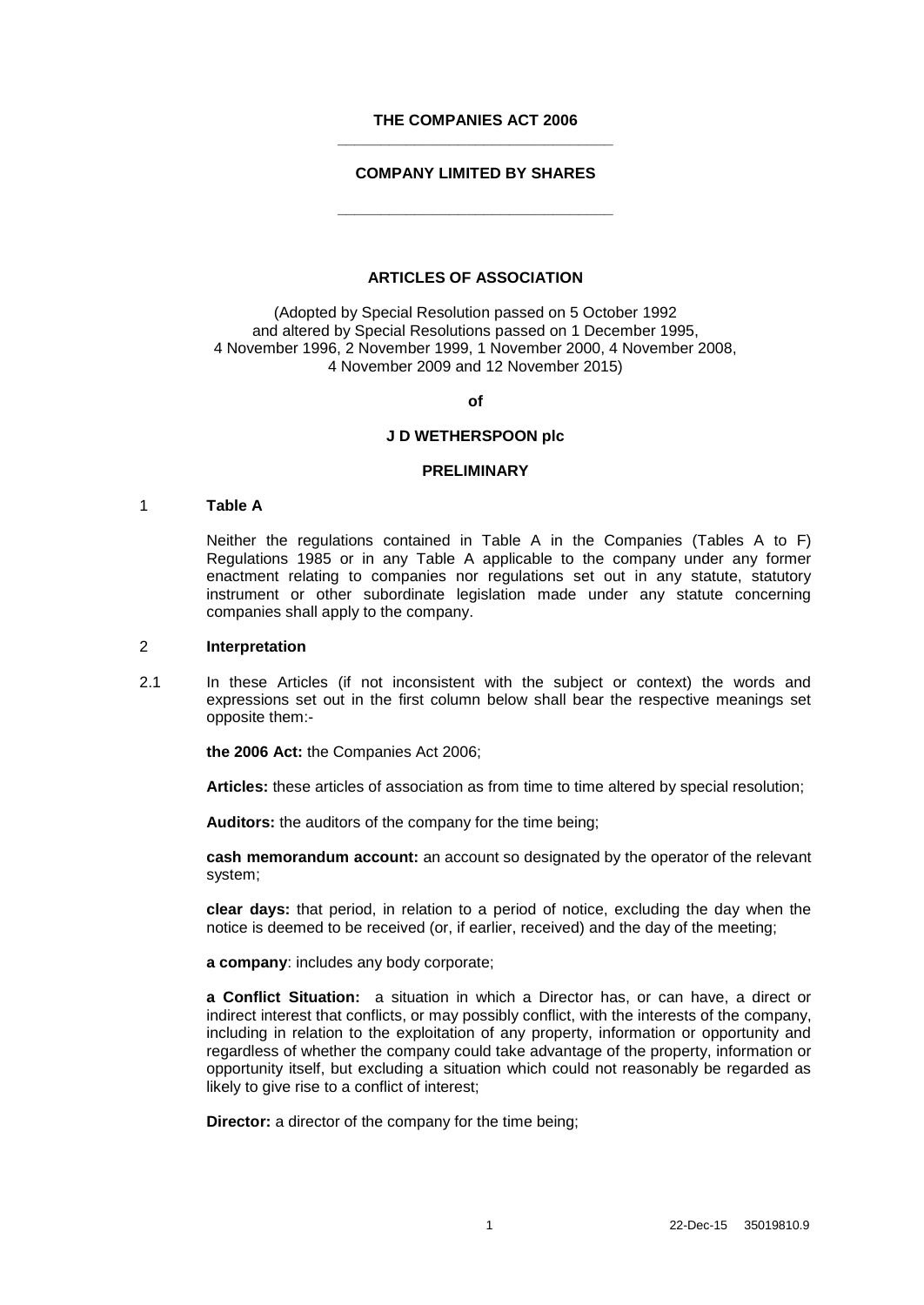**Directors:** the directors from time to time of the company or the directors present or deemed to be present at a duly convened meeting of the directors at which a quorum is present;

**Financial Conduct Authority:** the Financial Conduct Authority (or any successor regulatory organisation):

**in writing** and **written:** written or reproduced by any substitute for writing or partly one and partly another;

**Listing Rules:** the listing rules made by the Financial Conduct Authority under Part VI of the Financial Services and Markets Act 2000, as amended;

**member:** the registered holder(s) of shares, whether in certificated or uncertificated form;

**Month:** calendar month;

**Office:** the registered office of the company for the time being:

**paid:** paid or credited as paid;

**Register:** the register of members of the company kept pursuant to the Statutes;

**Regulations:** the Uncertificated Securities Regulations 2001 (SI 2001 No. 3755);

**relevant system:** a computer based system, and procedures, enabling title to shares to be evidenced without a written instrument, as defined in the Regulations;

**seal:** the common seal of the company and, as appropriate, any official seal kept by the company by virtue of the Statutes;

**Secretary:** the secretary of the company for the time being or any other person appointed to perform the duties of the secretary of the company, including a joint, assistant or deputy secretary;

**Securities Seal:** an official seal kept by the company by virtue of the Statutes;

**share:** a share in the capital of the company, whether held in certificated or uncertificated form;

**Statutes:** the 2006 Act, every statutory modification or re-enactment of that act for the time being in force and every other act or statutory instrument for the time being in force concerning limited companies and affecting the company;

**subsidiary:** a subsidiary within the meaning contained in the Section 1159 of the 2006 Act;

**subsidiary undertaking:** a subsidiary undertaking within the meaning contained in Section 1162 of the 2006 Act;

**the London Stock Exchange:** The London Stock Exchange plc;

**Uncertificated Proxy Instruction:** a properly authenticated dematerialised instruction, and/or other instruction or notification, which is sent by means of the relevant system and received by such participant in that system acting on behalf of the company as the Directors may prescribe, in such form and subject to such terms and conditions as may from time to time be prescribed by the Directors (subject always to the facilities and requirements of the relevant system);

**United Kingdom:** Great Britain and Northern Ireland; and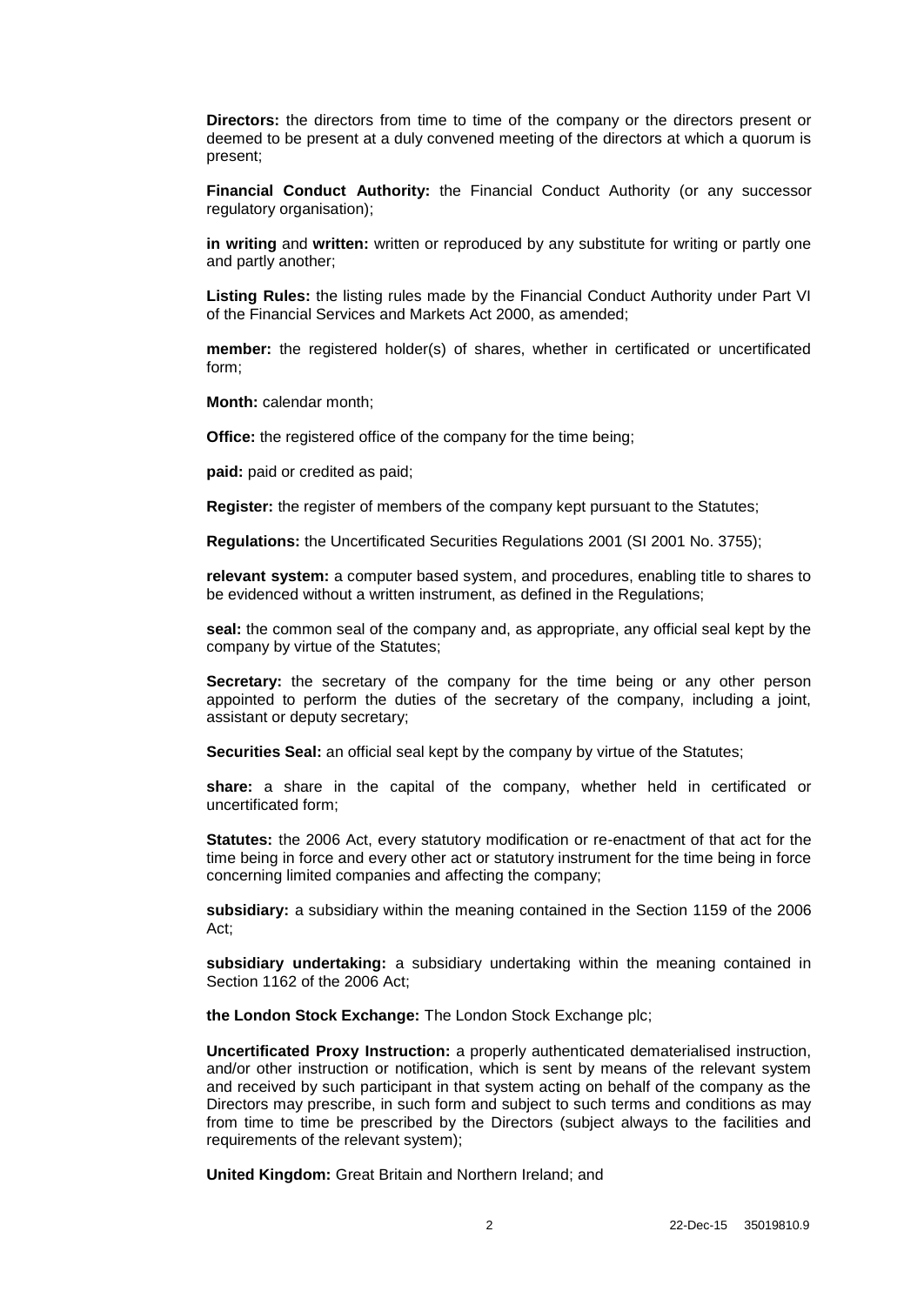**year:** calendar year.

- 2.2 In these Articles, if not inconsistent with the context:
	- 2.2.1 words importing the masculine gender include the feminine gender;
	- 2.2.2 words importing persons include bodies corporate and unincorporated associations;
	- 2.2.3 words importing the singular shall where the context so permits include a reference to the plural and vice versa;
	- 2.2.4 subject as aforesaid any words or expressions defined in the Statutes shall (if not inconsistent with the subject or context) bear the same meaning in these Articles;
	- 2.2.5 reference to any act, statute or statutory provision shall include any statutory modification, amendment or re-enactment thereof;
	- 2.2.6 any reference to a conflict of interest includes a conflict of interest and duty and conflict of duties;
	- 2.2.7 any notice, consent, approval or other document or information required to be given in writing may be given in writing in hard copy form or electronic form, save where expressly provided otherwise in these Articles or by the Statutes;
	- 2.2.8 a reference to persons being "connected" with another shall have the meaning attributed to it by Section 252 of the 2006 Act; and
	- 2.2.9 references to a "recognised investment exchange" shall have the meaning attributed to it by Section 285(1) of the Financial Services and Markets Act 2000;
	- 2.2.10 references to an uncertificated share or to a share (or to a holding of shares) being in, or held in, uncertificated form are references to that share being an uncertificated unit of a security (within the meaning of the Regulations) which is from time to time recorded in the Register as being held in uncertificated form; and
	- 2.2.11 references to a certificated share or to a share (or to a holding of shares) being in, or held in, certificated form are references to that share being a certificated unit of a security (within the meaning of the Regulations).

## **SHARE CAPITAL**

### 3 **Ordinary shares**

The share capital of the company at the date of the adoption of these Articles is £10,000,000 divided into 500,000,000 ordinary shares of 2p each.

## 4 **Variation rights**

4.1 Whenever the share capital of the company is divided into different classes of shares, the special rights attached to any class may, subject to the provisions of the Statutes, be varied or abrogated in such manner (if any) as may be provided by such rights or, in the absence of any such provision, either with the consent in writing of the holders of threefourths in nominal value of the issued shares of the class, or with the sanction of a special resolution passed at a separate general meeting of such holders (but not otherwise), and may be so varied or abrogated either whilst the company is a going concern or during or in contemplation of a winding-up.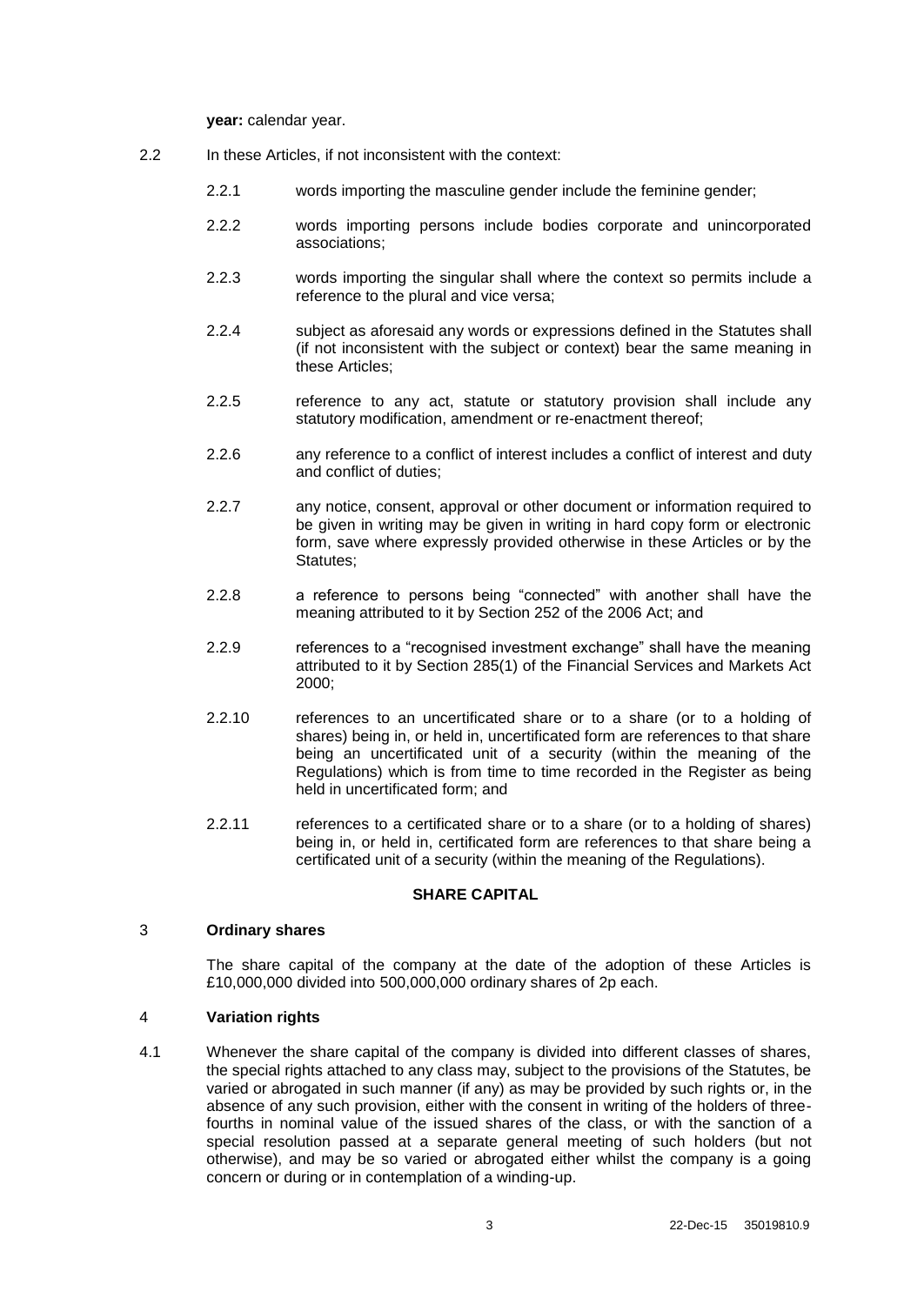- 4.2 Section 334 of the 2006 Act and the provisions of these Articles relating to general meetings of the company shall, with necessary modifications, apply to every such separate general meeting, but so that:
	- 4.2.1 the conditions referred to in Article [41](#page-17-0) for holding general meetings on at least 14 clear days' notice are not required to be met by the company in respect of any such meeting; and
	- 4.2.2 any holder of shares of the class in question present in person or by proxy may demand a poll.
- 4.3 This Article shall apply to the variation or abrogation of the special rights attached to some only of the shares of any class as if each group of shares of the class differently treated formed a separate class the special rights whereof are to be varied or abrogated.
- 4.4 Save as aforesaid, the special rights attached to any class of shares shall not, unless otherwise expressly provided by the terms of issue thereof, be deemed to be varied or abrogated by the creation or issue of further shares ranking as regards participation in the profits or assets of the company in some or all respects pari passu therewith but in no respect in priority thereto or by the purchase or redemption by the company of its own shares in accordance with the provisions of the Statutes and Article [8.](#page-8-0)

### 5 **"Non-voting" and "limited voting" shares**

Any class of shares issued without the right to vote at general meetings shall include the words "non-voting" in the name by which the same is designated, and where the equity capital of the company includes shares with different voting rights the designation of each such class (other than the class with the most favourable voting rights attached thereto) shall include the words "limited voting".

#### 6 **Fractions**

Whenever as the result of any consolidation or division or sub-division of shares any members of the company would become entitled to fractions of a share, the Directors may on behalf of those members deal with such fractions as they shall determine and in particular may sell the shares representing the fractions to any person (including, subject to the provisions of the Statutes, the company) for the best price reasonably obtainable and pay and distribute the net proceeds of the sale in due proportions amongst those members (except that any amount otherwise due to a member, being such nominal sum as the Directors may from time to time determine, may be retained for the benefit of the company). For the purpose of giving effect to any such sale the Directors may authorise some person to execute a transfer of the shares sold to the purchaser thereof or any other person nominated by the purchaser and may cause the name of the purchaser or his nominee to be entered in the Register as the holder of the shares comprised in any such transfer. The purchaser shall not be bound to see to the application of the purchase money and nor shall the title of the transferee to the shares be affected by any irregularity or invalidity in the proceedings in reference to the sale.

#### 7 **Reduction of capital**

The company may by special resolution reduce its share capital or any capital redemption fund, share premium account or other undistributable reserve in any manner and with and subject to any authority and consent required by law.

### <span id="page-8-0"></span>8 **Purchase of own shares**

The company may, subject to the provisions of the Statutes and to sanction by a special resolution passed at a separate class meeting of the holders of any class of shares in issue which are convertible into equity share capital of the company, purchase all or any of its own shares of any class (including any redeemable shares) or enter into such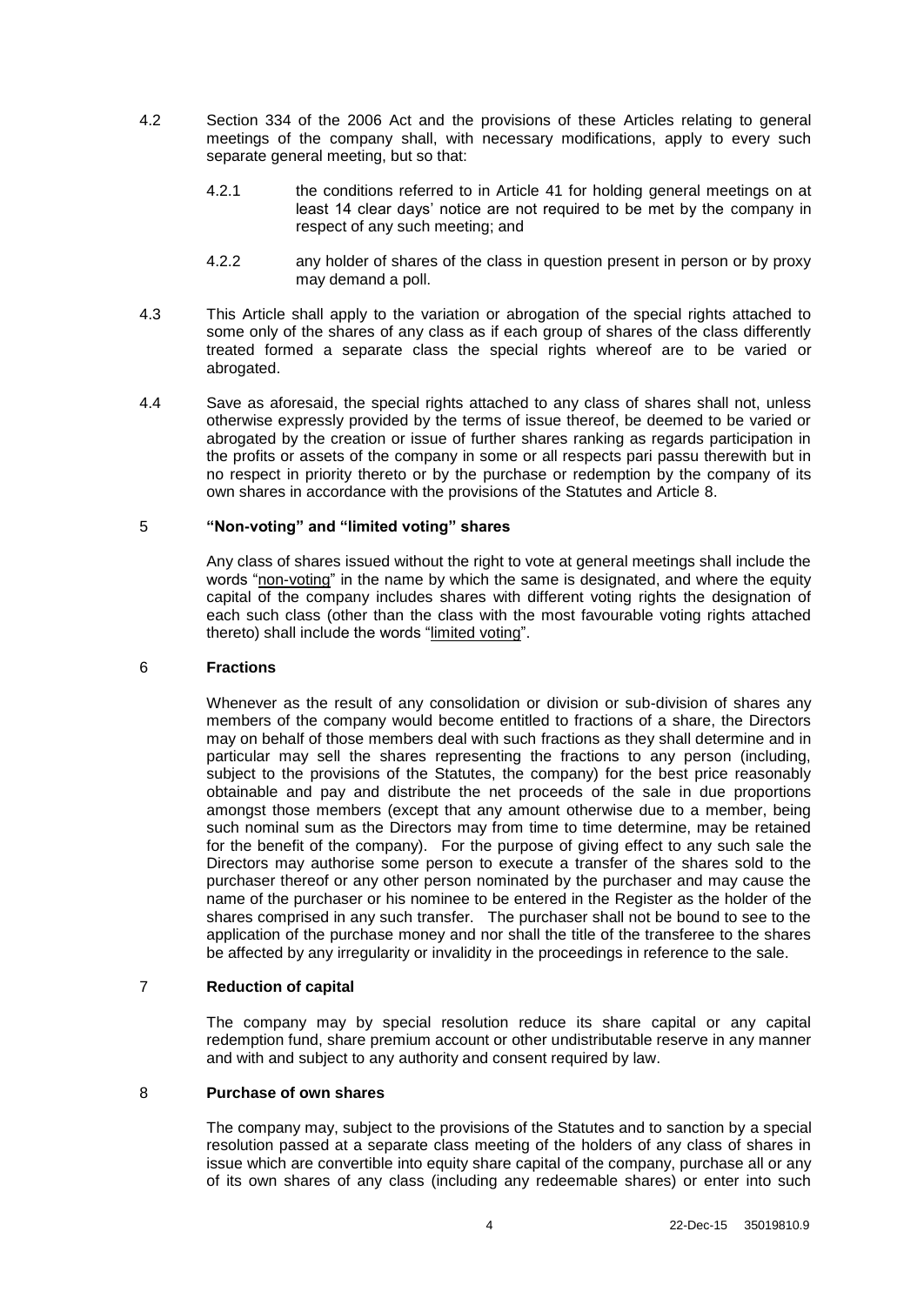agreement (contingent or otherwise) in relation to the purchase of its own shares on such terms and in such manner as may be approved by such resolution and permitted by the Statutes.

### **SHARES**

### 9 **Trusts not recognised**

Except as ordered by a court of competent jurisdiction or as required by law, no person shall be recognised by the company as holding any share upon any trust, and the company shall not be bound by or compelled in any way to recognise (even when having notice thereof) any equitable, contingent, future or partial interest in any share, or any interest in any fractional part of a share, or (except only as otherwise provided by these Articles or by law) any other right in respect of any share, except an absolute right to the entirety thereof in the registered holder.

### 10 **Power to attach rights and issue redeemable shares**

Without prejudice to any special rights previously conferred on the holders of any shares or class of shares for the time being in issue and subject to the provisions of the Statutes, any share in the company may be allotted or issued with such preferred, deferred or other special rights, or subject to such restrictions whether in regard to dividend, return of capital, voting or otherwise, as the company may from time to time by ordinary resolution determine, and, subject to the provisions of the Statutes, the company may issue shares which are to be redeemed or are liable to be redeemed at the option of the company, or the holder, on such terms and conditions and in such manner as the Directors may from time to time determine.

#### 11 **Allotment**

Subject to these Articles and to the provisions of the Statutes relating to the allotment of shares, pre-emption rights and otherwise and to any resolution of the company in general meeting passed pursuant to those provisions, the Directors are generally authorised to allot shares and to grant rights to subscribe for, or to convert any security into, shares, pursuant to those rights, to such persons, at such times and on such terms and in such manner as they think proper.

#### 12 **Commissions**

The company may exercise the powers of paying commissions or brokerage conferred or permitted by the Statutes. Subject to the provisions of the Statutes, any such commission or brokerage may be satisfied by the payment of cash or by the allotment of fully or partly paid shares or the grant of an option to call for an allotment of shares or by any combination of such methods.

### 13 **Renunciation**

The Directors may at any time after the allotment of any share, but before any person has been entered in the Register as the holder thereof:

- 13.1 recognise a renunciation thereof by the allottee in favour of some other person, and may accord to any allottee of a share a right to effect such renunciation; or
- 13.2 allow the rights represented thereby to be participating securities,

in each case upon and subject to such terms and conditions as the Directors may think fit to impose.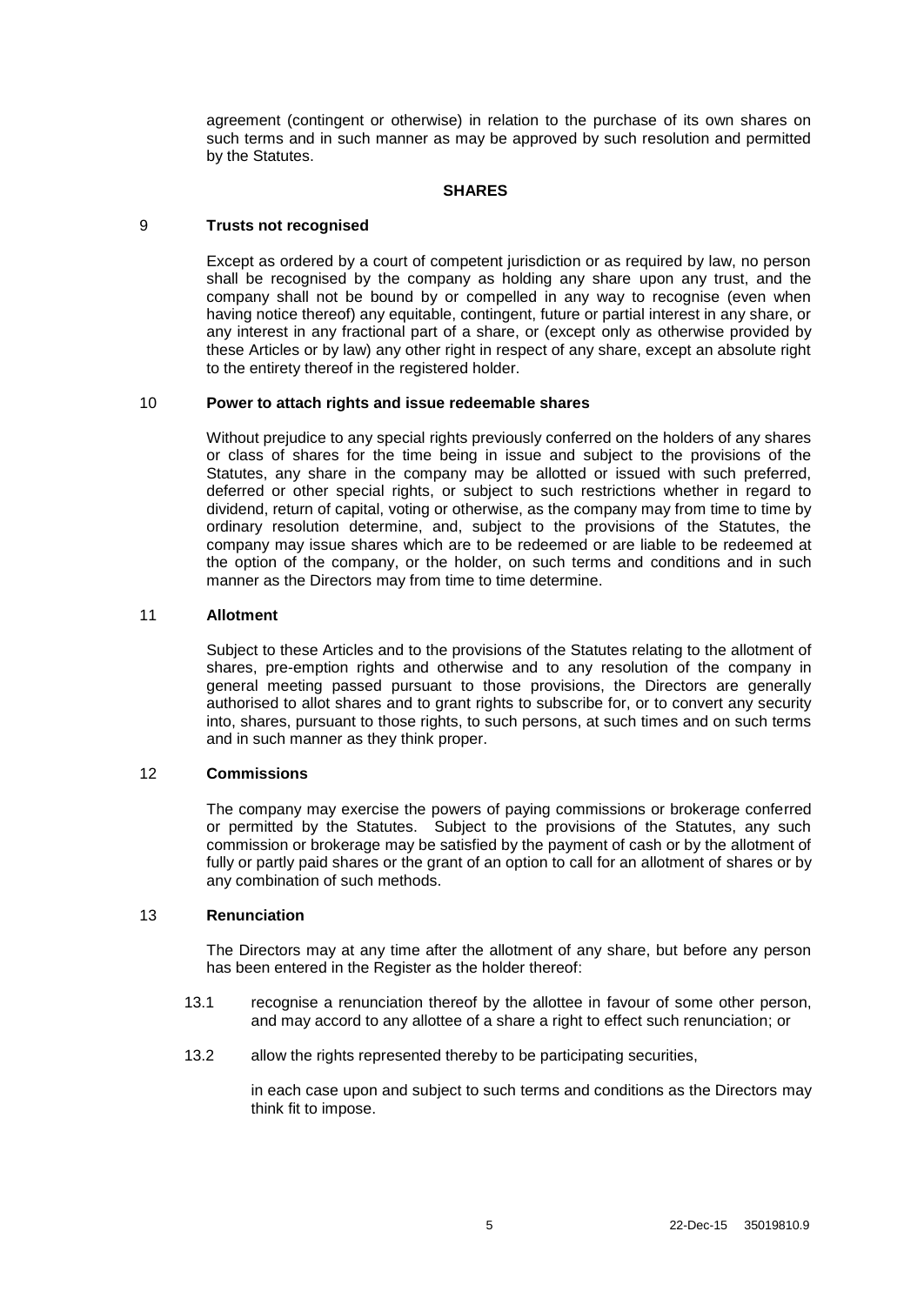### **SHARE CERTIFICATES**

### <span id="page-10-0"></span>14 **Right to share certificates**

- 14.1 Every person (except a person in respect of whom the company is not required by law to complete and have ready for delivery a certificate) upon becoming the holder of any certificated shares shall be entitled within two Months after allotment or lodgement of a transfer, as the case may be (unless the terms of issue of the shares provide otherwise), and without charge to one certificate in hard copy form for all the shares of any class registered in his name or, in the case of shares of more than one class being registered in his name, to a separate certificate for each class of shares so registered. A certificate shall be delivered in accordance with, and in the time period permitted by, the Regulations to any holder of uncertificated shares following the change of those shares to certificated form.
- 14.2 Any share certificate (other than letters of allotment, scrip certificates and other like documents) shall be issued under the seal or under a Securities Seal or, if the Directors so resolve, issued in such other manner as may be permitted by law having regard to the terms of issue and any listing requirement of the Financial Conduct Authority, and shall specify the number and class of shares and the distinguishing numbers (if any) to which it relates and the amount paid up thereon. Without limitation to the foregoing, the Directors may, by resolution, decide either generally or in a particular case or cases that any signatures on any share certificates need not be autographic but may be applied to the certificates by some mechanical means or may be printed on them or that the certificates need not be signed by any person.
- 14.3 The company shall not be bound to register more than four persons as the holder of any share and, in the case of a share held jointly by several persons, the company shall not be bound to issue more than one certificate therefore and delivery of a certificate to one of joint holders shall be sufficient delivery to all.
- 14.4 Where some only of the shares comprised in a share certificate are transferred, the old certificate shall be cancelled and a new certificate for the balance of such shares issued in lieu without charge.

#### 15 **Replacement certificates**

- 15.1 Any two or more certificates representing shares of any one class held by any member may at his request and upon surrender of the original certificates and payment of such reasonable sum as the Directors may decide be cancelled by the Directors and a single new certificate for such shares issued in lieu.
- 15.2 Two or more certificates representing shares held by any member may at his request be issued to him by the Directors in such proportions as he may specify upon surrender of the original certificate for cancellation and upon payment of such reasonable sum as the Directors may decide.
- 15.3 If a share certificate shall be damaged or defaced or alleged to have been lost, stolen or destroyed a new certificate representing the same shares may be issued to the holder upon request, subject to delivery up of the old certificate (unless alleged to have been lost, stolen or destroyed) on compliance with such conditions as to evidence and indemnity and the payment of the out-of-pocket expenses of the company in connection with the request as the Directors may think fit. The company shall be entitled to cancel any old certificate which has been replaced by a new certificate.
- 15.4 In the case of shares held jointly by several persons any such request may be made by any one of the joint holders.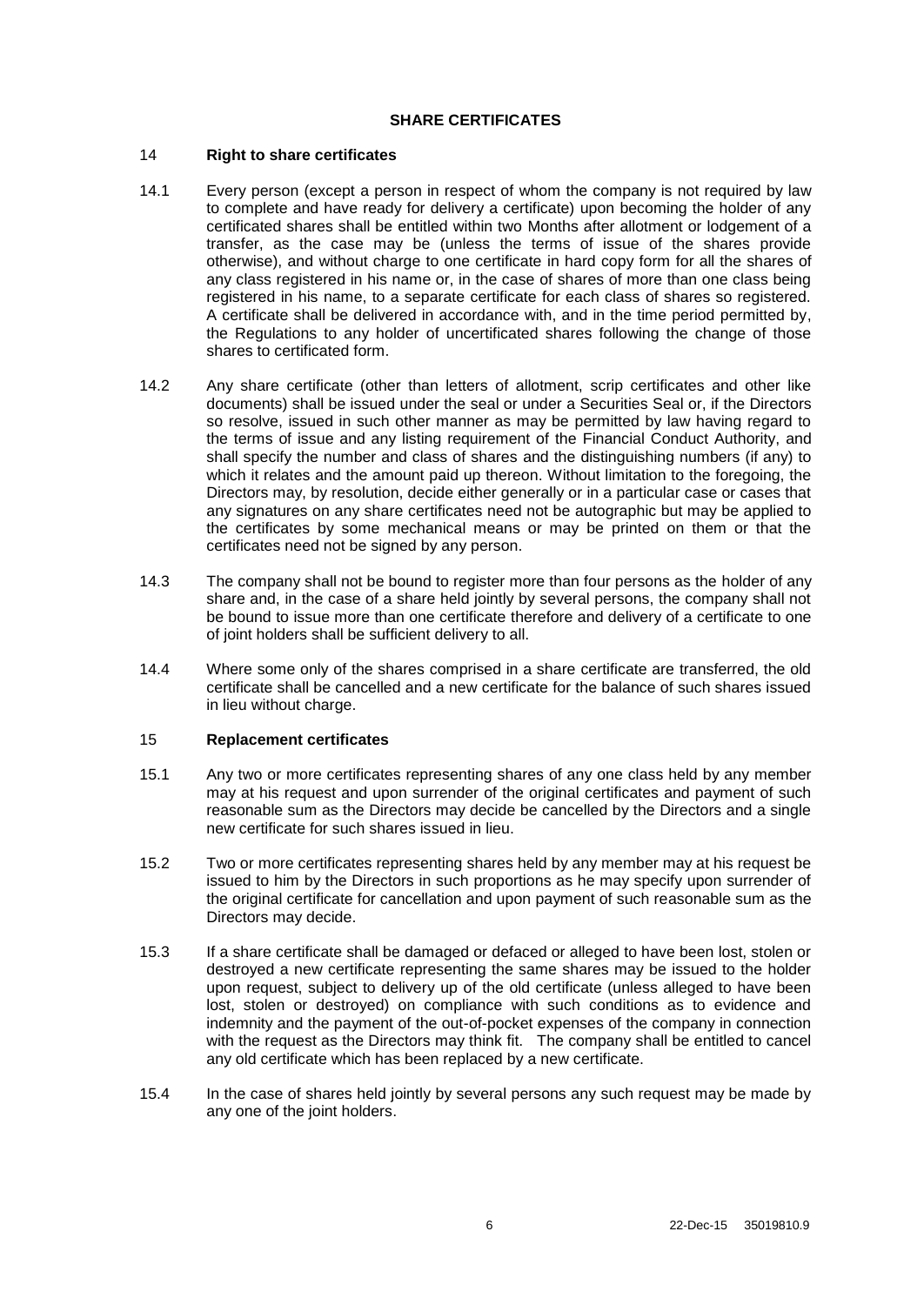### 16 **Uncertificated shares**

- <span id="page-11-0"></span>16.1 Subject to the Regulations and the facilities and requirements of the relevant system, the Directors shall have power to make such arrangements as they may think fit in order for any class of share to be a participating security, and the company may issue shares of that class in uncertificated form and permit such shares to be transferred by means of the relevant system to the fullest extent available from time to time or determine that shares of any class shall cease to be held in uncertificated form and transferred by means of the relevant system. No provision of these Articles shall have effect to the extent that it is inconsistent with:
	- 16.1.1 the holding of shares in uncertificated form;
	- 16.1.2 the transfer of title to shares by means of the relevant system; or
	- 16.1.3 the Regulations.
- 16.2 Without prejudice to the generality of Article [16.1,](#page-11-0) notwithstanding any provision of these Articles and subject always to the Regulations, where any class of share is a participating security:
	- 16.2.1 the Register relating to such class shall be maintained at all times in the United Kingdom;
	- 16.2.2 shares of such class held by the same holder or joint holder in certificated form and in uncertificated form shall be treated as separate holdings, unless the Directors otherwise determine;
	- 16.2.3 shares of such class may be changed from certificated to uncertificated form, and from uncertificated to certificated form, in accordance with the Regulations;
	- 16.2.4 the company shall comply with the requirements of the Regulations in relation to the rectification of and changes to the Register relating to such class;
	- 16.2.5 the provisions of these Articles with respect to meetings, including meetings of the holders of shares of such class, shall have effect subject to the provisions of the Regulations;
	- 16.2.6 the Directors may, by notice in writing to the holder of any uncertificated shares of such class, require that holder to change the form of such shares to certificated form within such period as may be specified in the notices; and
	- 16.2.7 the Directors may require that any fractional entitlements to shares arising on a consolidation (or consolidation and division) of shares held in uncertificated form are held in certificated form, and are entered into the Register accordingly.

## **CALLS ON SHARES**

## 17 **Calls**

17.1 The Directors may from time to time make calls upon the members in respect of any moneys unpaid on their shares (whether on account of the nominal value thereof or by way of premium) but subject always to the terms of issue of such shares. A call shall be deemed to have been made at the time when the resolution of the Directors authorising the call is passed, and may be made payable by instalments.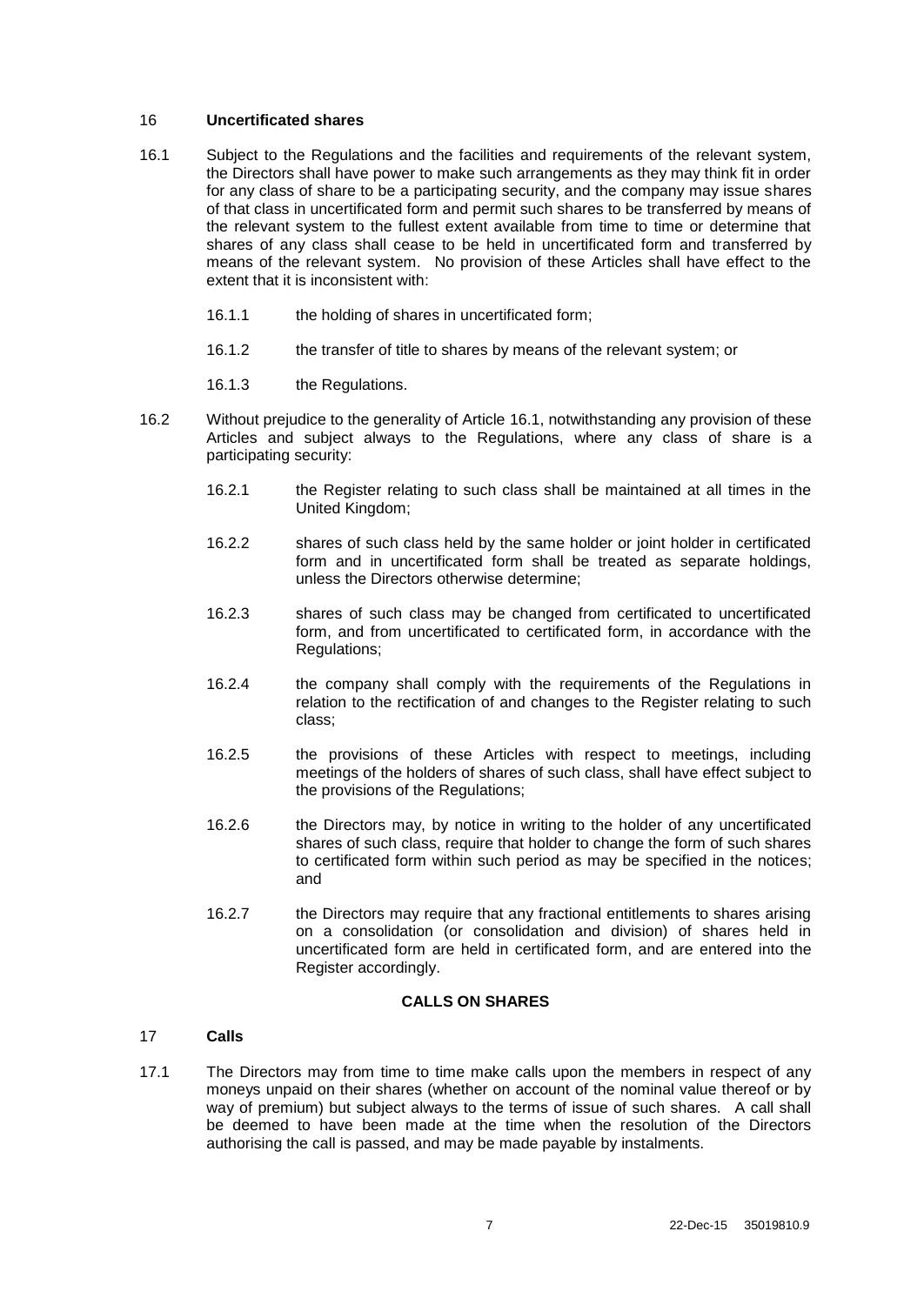17.2 Each member shall (subject to receiving at least fourteen clear days' notice specifying the time or times and place of payment) pay to the company at the time or times and place so specified the amount called on his shares. The joint holders of a share shall be jointly and severally liable to pay all calls in respect thereof. A call may be made payable by instalments and may at any time before receipt be revoked or postponed in whole or in part as the Directors may determine. A person upon whom a call is made shall remain liable for all calls made upon him notwithstanding the subsequent transfer of the share in respect of which the call was made.

### 18 **Interest on calls**

If any amount called in respect of a share is not paid before or on the day appointed for payment thereof, the person from whom the amount is due and payable shall pay interest thereon from and including the day appointed for payment thereof to but excluding the day of actual payment at such rate as may be fixed by the terms of allotment of the share or, if no rate is fixed, at such rate (not exceeding 3 per cent. per annum above the base rate of Lloyds Bank plc (or such other clearing bank as may be appointed as the company's bankers from time to time) on the due date for payment) as the Directors determine and all costs, charges and expenses incurred by the company by reason of such non-payment, but the Directors shall be at liberty in any case to waive payment of such interest or such costs, charges and expenses wholly or in part.

### 19 **Amounts treated as calls**

Any amount (whether on account of the nominal value of the share or by way of premium) which by the terms of issue of a share becomes payable upon allotment or at any fixed date shall for all the purposes of these Articles be deemed to be a call duly made and payable on the date on which, by the terms of issue, the same becomes payable. In case of non-payment all the relevant provisions of these Articles as to payment of interest and expenses, forfeiture or otherwise shall apply as if such amount had become payable by virtue of a call duly made and notified.

#### 20 **Power to differentiate**

Subject to the terms of issue, the Directors may on the allotment or issue of shares differentiate between the holders as to the amount of calls to be paid and the times of payment.

#### 21 **Payment in advance**

The Directors may, if they think fit, receive from any member willing to advance the same all or any part of the moneys (whether on account of the nominal value of the shares or by way of premium) uncalled and unpaid upon the shares held by him, and such payment in advance of calls shall extinguish pro tanto the liability upon the shares in respect of which it is made, and upon the money so received, or so much thereof as from time to time exceeds the amount of the calls then made upon the shares concerned, the company may pay interest at such rate as may be agreed between the Directors and the member not exceeding (unless the company by ordinary resolution directs) five per cent per annum or, if higher, the appropriate rate (as defined in s.592 of the 2006 Act) but, for the avoidance of doubt, no dividend shall be payable in respect of any money so paid in advance.

#### **FORFEITURE AND LIEN**

### 22 **Notice if call not paid**

22.1 If a member or person entitled by transmission fails to pay in full any call or instalment of a call on or before the due date for payment thereof, the Directors may at any time thereafter serve a notice on him requiring payment of so much of the call or instalment as is unpaid, together with any interest which may have accrued thereon and any costs, charges and expenses incurred by the company by reason of such non-payment.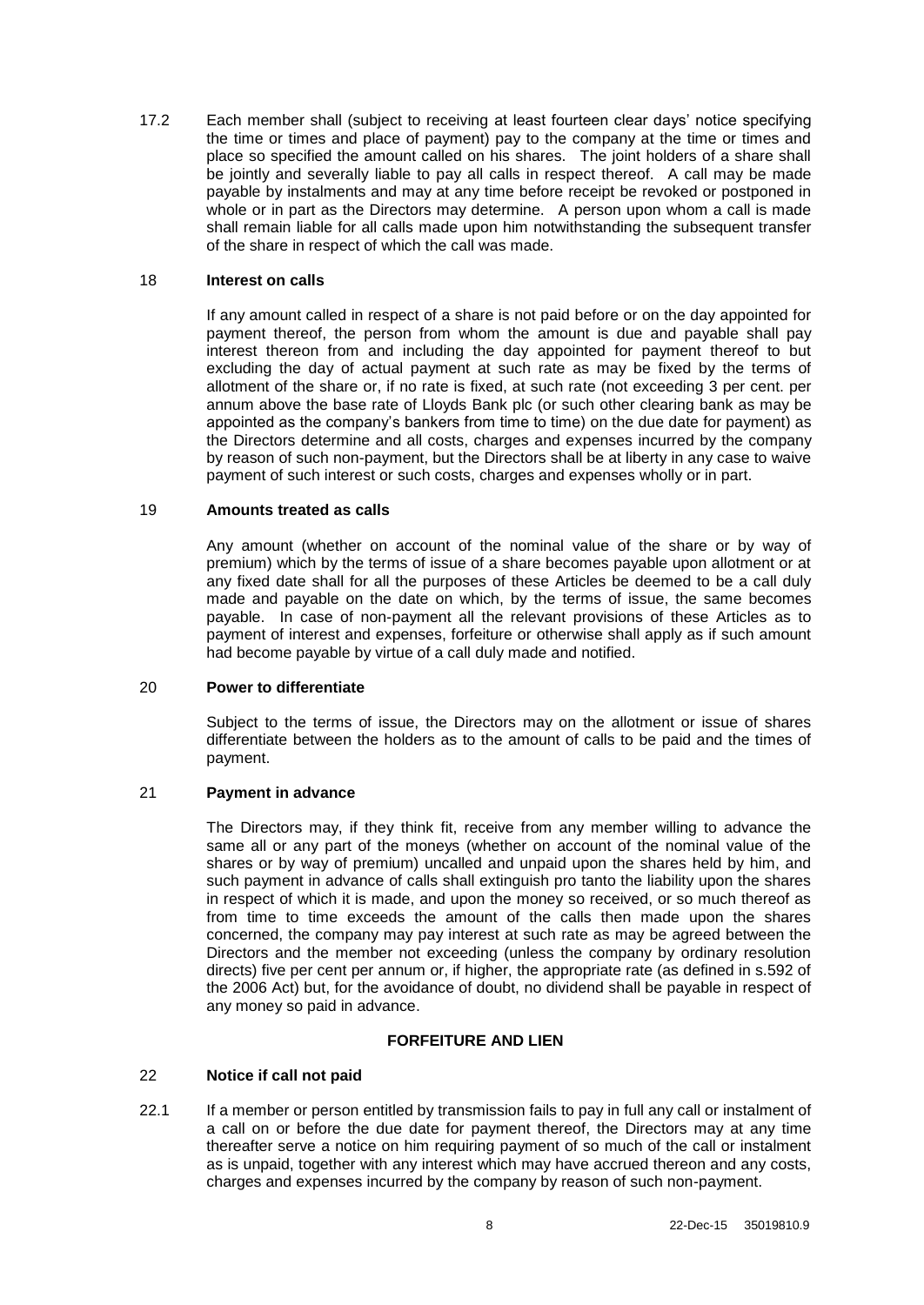22.2 The notice shall name a further day (not being less than seven clear days from the date of service of the notice) on or before which and the place where the payment required by the notice is to be made and shall state that in the event of non-payment in accordance therewith the shares on which the call was made will be liable to be forfeited.

### 23 **Forfeiture for non-compliance and notice after forfeiture**

- 23.1 If the requirements of any such notice are not complied with any share in respect of which such notice has been given may at any time thereafter, before payment of all calls and interest and expenses due in respect thereof has been made, be forfeited by a resolution of the Directors to that effect. Such forfeiture shall include all dividends declared or other money payable in respect of the forfeited share and not actually paid before forfeiture. The Directors may accept a surrender of any share liable to be forfeited hereunder and, in that event, references in these Articles to forfeiture shall include surrender.
- 23.2 When any share has been forfeited, notice of the forfeiture shall be served upon the person who was, before forfeiture, the holder of the share or the person entitled by transmission to the share, but no forfeiture shall be invalidated by any omission or neglect to give such notice. An entry of the fact and date of forfeiture shall be made in the Register.

### 24 **Disposal of forfeited shares**

A share so forfeited shall become the property of the company and may within three years of such forfeiture be sold, re-allotted or otherwise disposed of, either to the person who was before such forfeiture the holder thereof or entitled thereto or to any other person, upon such terms and in such manner as the Directors shall think fit, and at any time before a sale, re-allotment or disposition the forfeiture may be cancelled on such terms as the Directors think fit. The Directors may, if necessary, authorise some person to transfer a forfeited share to any such other person as aforesaid. Any share not disposed of in accordance with the foregoing provisions within a period of three years from the date of its forfeiture shall thereupon be cancelled in accordance with the provisions of the Statutes.

### 25 **Arrears to be paid notwithstanding forfeiture**

A person whose shares have been forfeited shall cease to be a member in respect of the shares so forfeited and shall surrender to the company for cancellation the certificate for the shares forfeited, but shall notwithstanding the forfeiture remain liable:-

- 25.1 to pay to the company all moneys which at the date of forfeiture were presently payable by him to the company in respect of the shares, with interest thereon at the rate fixed by the conditions of allotment of the shares in question or, if no rate is so fixed, at such rate as the Directors may determine from the date of forfeiture until payment; and
- 25.2 to satisfy any claims and demands which the company might have enforced in respect of the share at the time of forfeiture.

The Directors in their absolute discretion may enforce any such payment claim or demand without any allowance for the value of the shares at the time of forfeiture or any consideration received on their disposal or may waive payment on satisfaction thereof in whole or in part.

## 26 **Extinction of rights**

The forfeiture of a share shall involve the extinction at the time of forfeiture of all interest in, and all claims and demands against the company in respect of, the share, and all other rights and liabilities incidental to the share as between the person whose share is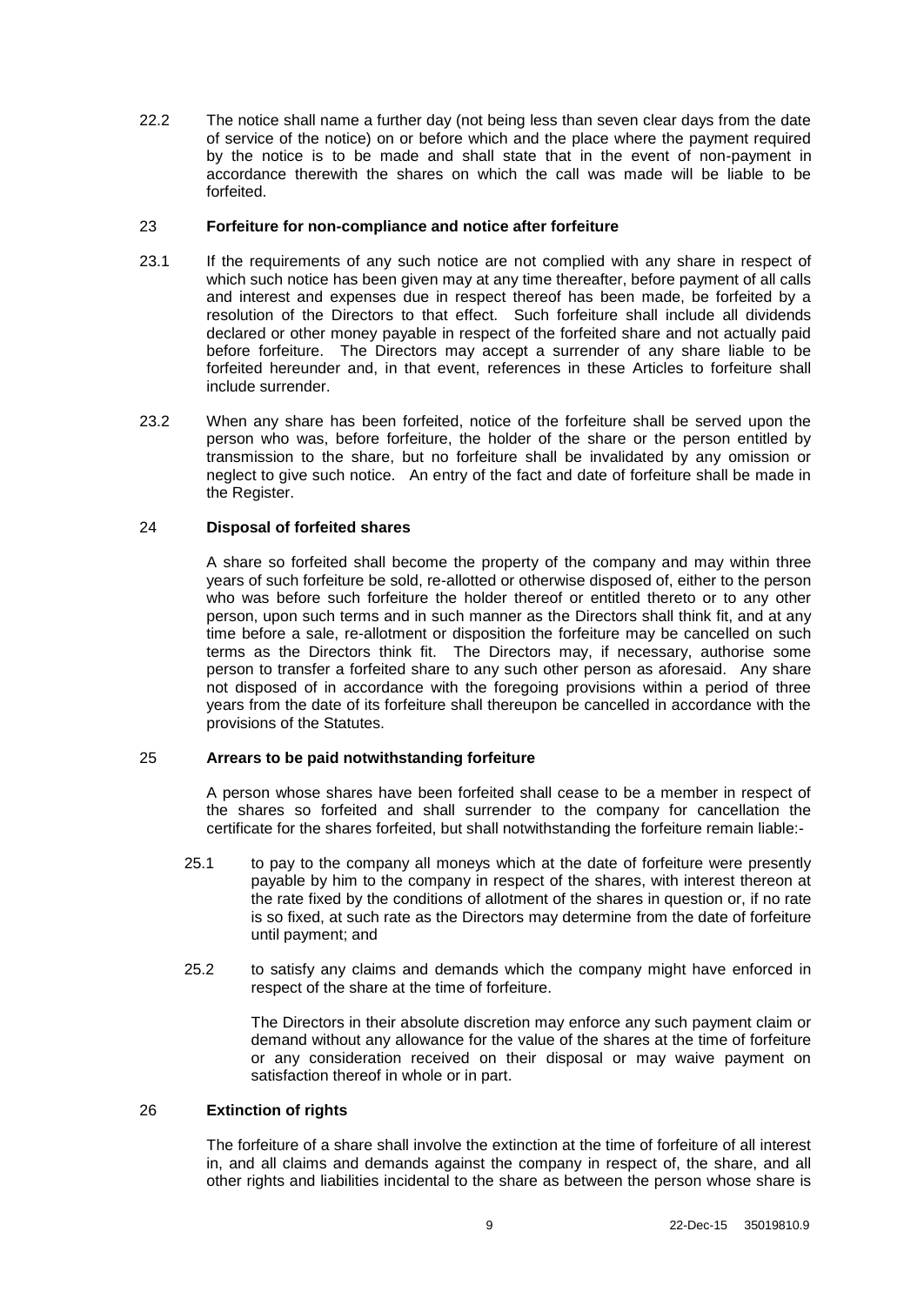forfeited and the company, except only such of those rights and liabilities as are by these Articles expressly saved, or as are by the Statutes given or imposed in the case of past members.

### 27 **Lien on shares not fully paid**

The company shall have a first and paramount lien on every share (not being a fully paid share) for all moneys (whether presently payable or not) called or payable at a fixed time in respect of such share. The company shall also have a first and paramount lien on the shares (other than fully paid shares) standing registered in the name of a single member for all the debts and liabilities of such member or his estate to the company, whether the same shall have been incurred before or after notice to the company of any equitable or other interest of any person other than such member, and whether the period for the payment or discharge of the same shall have actually arrived or not, and notwithstanding that the same are joint debts or liabilities of such member or his estate and any other person, whether a member of the company or not. The company's lien on a share shall extend to all amounts (including dividends and distributions) payable thereon. The Directors may waive any lien which has arisen or may resolve that any share shall for some limited period be exempt, wholly or partially, from the provisions of this Article.

### 28 **Enforcement of lien**

The company may, subject (in the case of uncertificated shares) to the provisions of the Regulations, sell in such manner as the Directors think fit any share on which the company has a lien, but no sale shall be made unless a sum in respect of which the lien exists is presently payable nor until the expiration of fourteen clear days after a notice in writing, stating and demanding payment of the sum presently payable and giving notice of intention to sell in default, shall have been given to the holder for the time being of the share.

#### 29 **Proceeds of sale**

The net proceeds of such sale, after payment of the costs of such sale, shall be applied in or towards payment or satisfaction of the debts or liabilities in respect whereof the lien exists, so far as the same are presently payable, and any residue shall, upon surrender to the company for cancellation of the certificate for any certificated shares sold or the provision of such indemnity (with or without security) as to any lost or destroyed certificate as the Directors may decide, (subject to a like lien for debts or liabilities not presently payable as existed upon the shares prior to the sale) be paid to the member or any person entitled to the shares at the time of the sale. For giving effect to any such sale the Directors may, subject (in the case of uncertificated shares) to the provisions of the Regulations and the facilities and requirements of the relevant system, authorise some person to transfer the shares sold to the purchaser. The remedy (if any) of the former holder of such shares, and of any person claiming under or through him, shall be against the company and in damages only.

#### 30 **Disposal of shares**

A statutory declaration in writing that the declarant is a Director or the Secretary and that a share has been duly forfeited or sold to satisfy a lien of the company on a date stated in the declaration shall be conclusive evidence of the facts therein stated as against all persons claiming to be entitled to the share. Such declaration and the receipt of the company for the consideration (if any) given for the share on the sale, reallotment or disposal thereof, together with (if the shares are in certificated form) the share certificate delivered to a purchaser or allottee thereof, shall (subject to the execution of a transfer if the same be required) constitute a good title to the share, and the person to whom the share is sold, re-allotted or disposed of shall be registered as the holder of the share and shall not be bound to see to the application of the purchase money (if any) nor shall his title to the share be affected by any irregularity or invalidity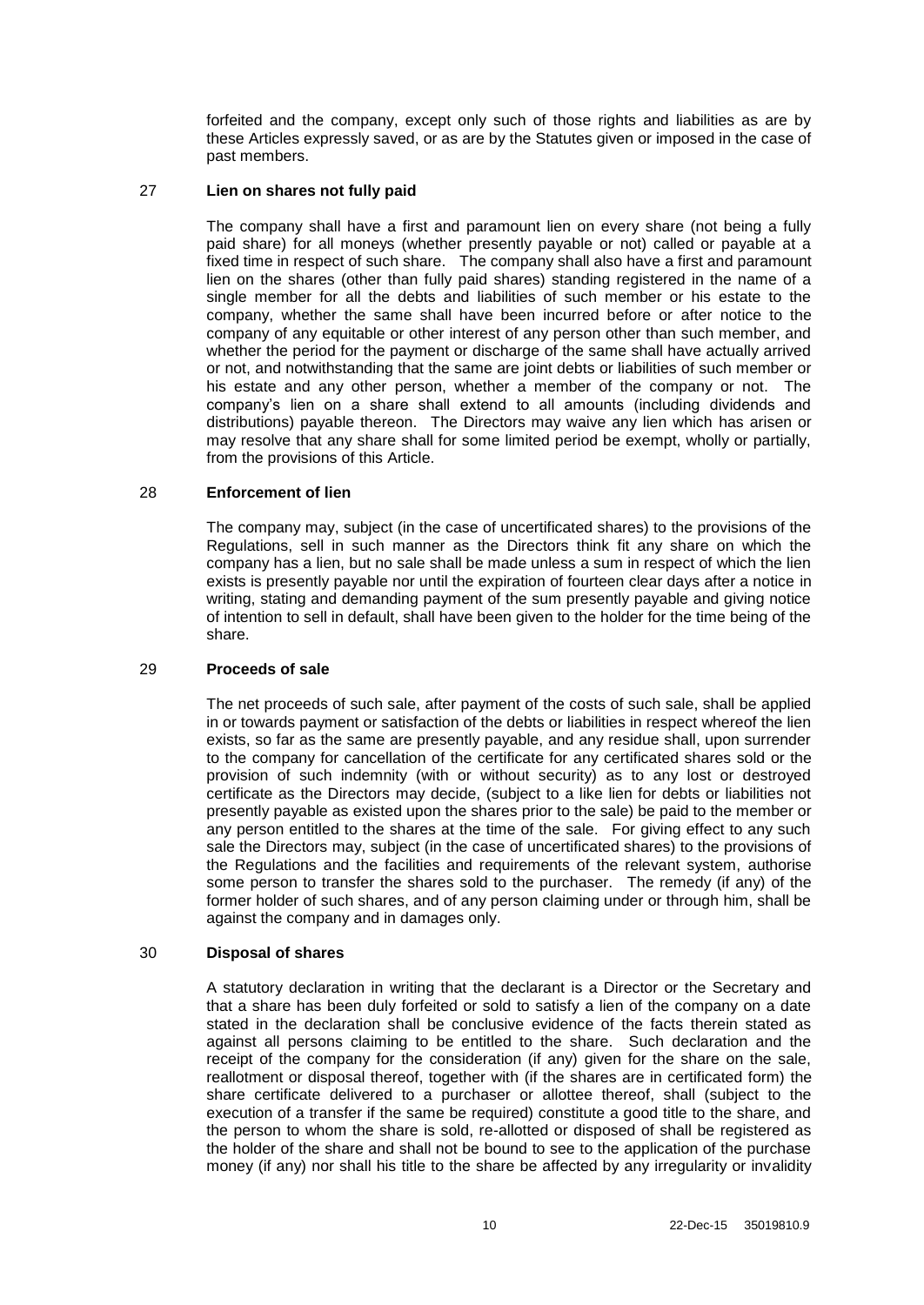in the proceedings in reference to the forfeiture, sale, re-allotment or disposal of the share.

### **TRANSFER OF SHARES**

### 31 **Form of transfer**

- 31.1 All transfers of certificated shares may be effected by transfer in writing in any usual form or in any other form acceptable to the Directors (and in the case of a person or firm may be under hand only) or by such other means as is permitted or required by the Statutes or the rules of the London Stock Exchange from time to time. Any written instrument of transfer shall be executed by or on behalf of the transferor and (except in the case of fully paid shares) by or on behalf of the transferee.
- 31.2 Subject to these Articles, a member may transfer all or any of his uncertificated shares by means of the relevant system or in any other manner which is permitted by the Statutes and is from time to time approved by the Directors and the company shall register such transfer in accordance with the Statutes.
- 31.3 Whatever means of transfer is utilised the transferor shall remain the holder of the shares concerned until the name of the transferee is entered in the Register in respect thereof.

#### 32 **Refusal of registration of transfers**

- 32.1 Directors may, in their discretion, refuse to register any transfer of certificated shares of any class which are not fully paid provided that, where any such shares are admitted to the Official List of the Financial Conduct Authority or to trading on any recognised investment exchange, such discretion may not be exercised in such a way as to prevent dealings in the shares of that class from taking place on an open and proper basis.
- 32.2 The Directors may also refuse to register any transfer of a certificated share, unless the instrument of transfer, duly stamped, is deposited at the Office or such other place as the Directors may appoint, accompanied by the certificate for the shares to which it relates if it has been issued, and such other evidence as the Directors may reasonably require to show the right of the transferor to make the transfer.
- 32.3 The Directors may, in their discretion, refuse to register any transfer of an uncertificated share where permitted by the Regulations.
- 32.4 The Directors may refuse to register any transfer of shares unless it is in respect of only one class of shares.
- 32.5 If the Directors refuse to register a transfer they shall send to the transferee notice of the refusal, together with, in the case of a transfer of certificated shares only, the reasons for the refusal, as soon as practicable and in any event within two Months of:
	- 32.5.1 in the case of a certificated share, the date on which the transfer was lodged with the company; or
	- 32.5.2 in the case of an uncertificated share, the date on which an instruction in respect of such transfer was duly received by the company through the relevant system.

### 33 **Retention of instruments of transfer**

All instruments of transfer which are registered may, subject to the provisions of Article 128, be retained by the company.

#### 34 **Fees on registration**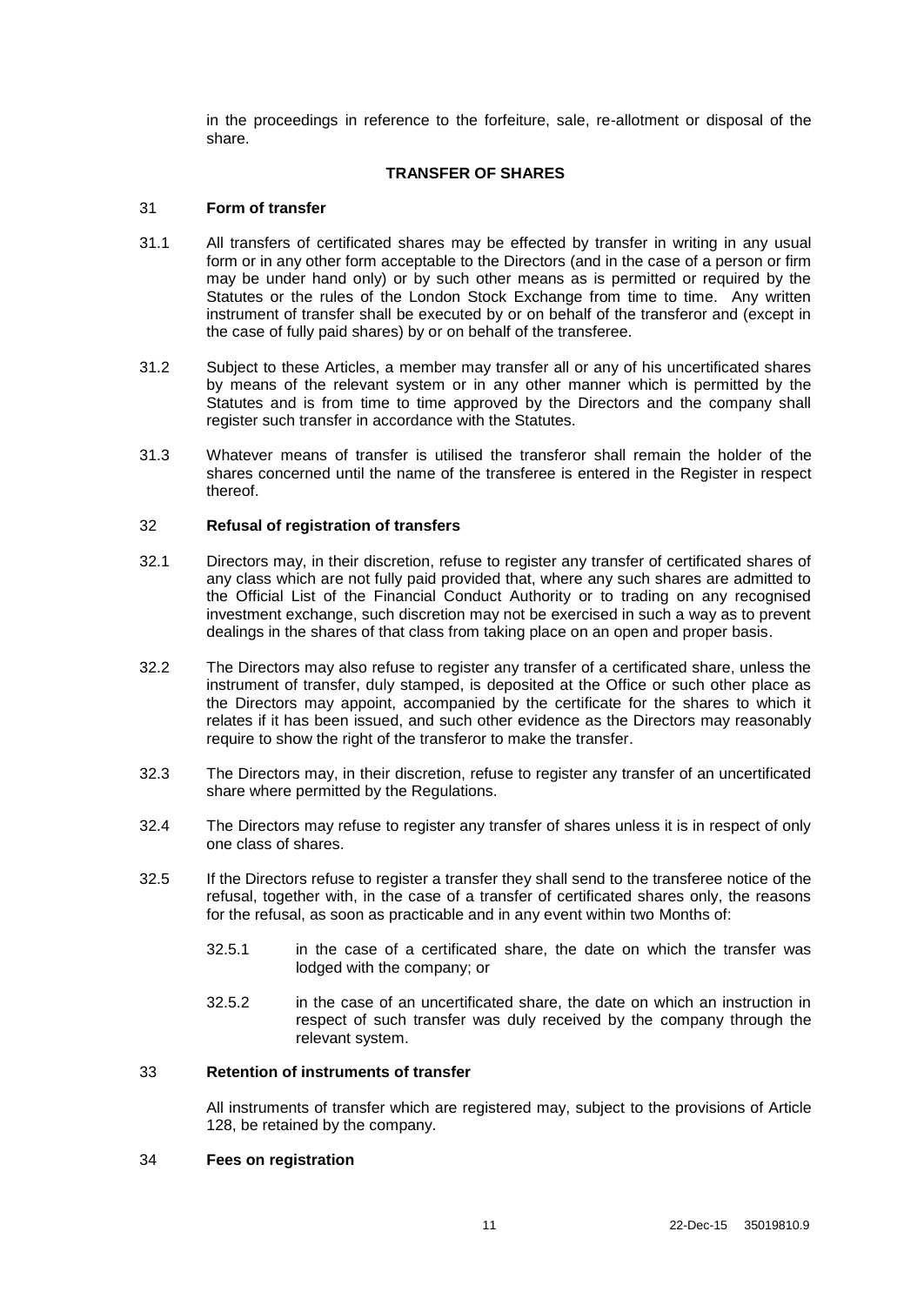No fee will be charged by the company in respect of the registration of any instrument of transfer, probate, letters of administration, certificate of marriage or death, stop notice, power of attorney or other document relating to or affecting the title to any shares or otherwise for making any entry in the Register affecting the title to any shares.

### **TRANSMISSION OF SHARES**

#### 35 **Death**

In case of the death of a member, the survivor or survivors, where the deceased was a joint holder, and the executor or personal representatives or administrators of the deceased where he was a sole or only surviving holder, shall be the only persons recognised by the company as having any title to his interest in the shares, but nothing in this Article shall release the estate of a deceased holder (whether sole or joint) from any liability in respect of any share held by him.

#### 36 **Election**

Any person becoming entitled to a share in consequence of the death or bankruptcy of a member, or of any other event giving rise to a transmission of such entitlement by operation of law, may, subject as provided in these Articles and upon supplying to the company such evidence as the Directors may reasonably require to show his title to the share, either be registered himself as a holder of the share upon giving to the company notice in writing to that effect, or transfer such share to some other person. All the limitations, restrictions and provisions of these Articles relating to the right to transfer and the registration of transfers of shares shall be applicable to any such notice or transfer as if the death or bankruptcy of the member or other event had not occurred and the notice or transfer were a transfer by such member.

#### 37 **Rights on death or bankruptcy**

Save as otherwise provided by or in accordance with these Articles, a person becoming entitled to a share in consequence of the death or bankruptcy of a member, or of any other event giving rise to a transmission of such entitlement by operation of law, shall (upon supplying to the company such evidence as the Directors may reasonably require to show his title to the share) be entitled to the same dividends and other advantages as those to which he would be entitled if he were the registered holder of the share, except that he shall not be entitled in respect thereof (except with the authority of the Directors) to receive notice of or exercise any right conferred by membership in relation to meetings of the company or any separate meetings of the holders of any class of shares in the company until he shall have been registered as a member in respect of the share, and should he fail either to transfer the share or to elect to be registered as a member in respect thereof within sixty days of being required so to do by the Directors then, in the case of shares which are fully paid up, he shall be deemed to have elected to be registered as a member in respect thereof and may be registered accordingly and, in the case of shares which are not fully paid up, the Directors may thereafter withhold payment of all dividends and other moneys payable in respect of such share until the notice has been complied with.

#### **SHARE WARRANTS**

- 38.1 Subject to the provisions of the Statutes, the Directors may issue share warrants, stating that the bearer is entitled to the shares therein specified, in respect of any fully paid shares and all shares while represented by warrants shall be transferable by delivery of the warrants relating thereto, which warrants may provide by coupons or otherwise for the payment of future dividends or other moneys or for the exercise of rights on or in respect of the shares included in such warrants.
- 38.2 The Directors may determine and from time to time vary the conditions upon which share warrants may be issued, in particular upon which a new share warrant or coupon will be issued in the place of one worn out, defaced or destroyed and upon which the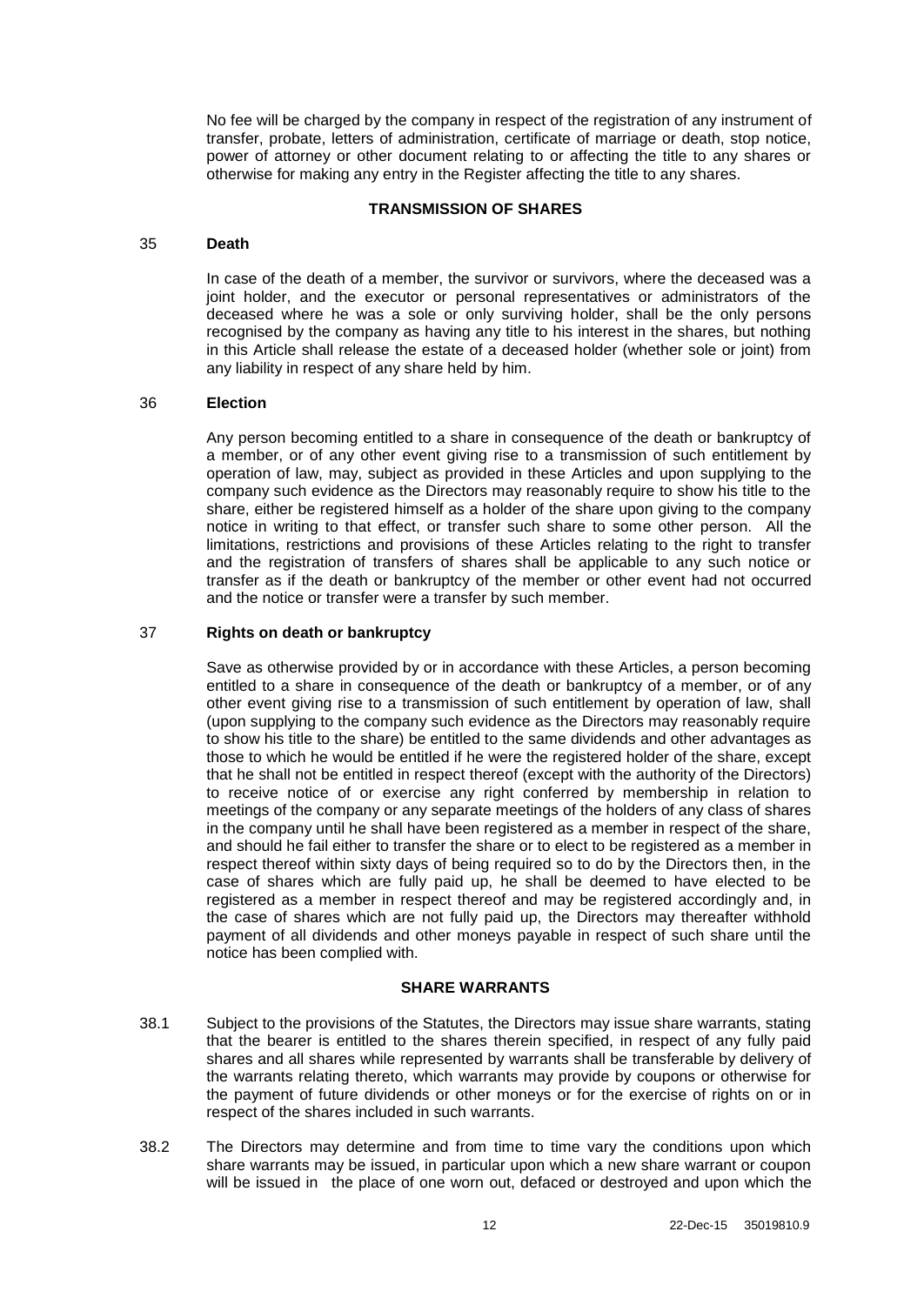bearer of a share warrant shall be entitled to attend and vote at general meetings; provided that no new share warrant shall be issued except either in place of one worn out or defaced and against production of the same or upon the Directors being satisfied beyond reasonable doubt that the original warrant has been destroyed.

- 38.3 Subject to the provisions of these Articles and of the Statutes, the bearer of a share warrant shall be deemed to be a member and shall be subject to the conditions for the time being in force.
- 38.4 If the bearer of a share warrant shall surrender it to be cancelled together with all outstanding dividend coupons (if any) and make an application in writing signed by him in such form and authenticated in such manner as the Directors shall require requesting to be entered in the Register as the holder of the share or shares specified in the share warrant, and stating in such application his name, address and occupation, he shall be entitled to have his name entered in the Register as the holder of the share or shares specified in the share warrant so surrendered.

### **GENERAL MEETINGS**

#### 39 **Annual general meeting**

An annual general meeting shall be held once in every year in accordance with the Statutes and at such place as may be determined by the Directors.

#### 40 **Convening a general meeting**

The Directors may whenever they think fit, and shall on requisition in accordance with the Statutes, proceed to call a general meeting with proper expedition. In default such meeting may be convened by requisitionists as provided in the Statutes. At any meeting convened on such requisition or by such requisitionists, no business shall be transacted except that stated by the requisition or proposed by the Directors.

#### <span id="page-17-0"></span>41 **Notice of general meetings**

- 41.1 An annual general meeting shall be called by 21 clear days' notice. Any other general meeting shall, provided the company has met the conditions set out in the Statutes for holding general meetings on at least 14 clear days' notice, be called by at least 14 clear days' notice, unless a longer period of notice is required by the Statutes in relation to a resolution to be proposed at such a meeting.
- 41.2 The accidental failure to give notice of any meeting or the accidental failure to send or supply any document or other information relating to any meeting to any person entitled to receive the notice, document or other information, or the non-receipt by any such person of any such notice, document or information, shall be disregarded for the purpose of determining whether notice of the meeting or resolution has been duly given and shall not invalidate the proceedings at that meeting.
- 41.3 Every notice calling a general meeting shall specify the place, the day and hour of the meeting and there shall appear with reasonable prominence in every such notice a statement informing each member:
	- 41.3.1 of his rights under the 2006 Act to appoint another person as his proxy to exercise all or any of his rights to attend and to speak and to vote at a meeting of the company;
	- 41.3.2 that he may appoint more than one proxy in relation to a meeting, provided that each proxy is appointed to exercise rights to a different share or shares held by such members; and
	- 41.3.3 that a proxy need not be a member.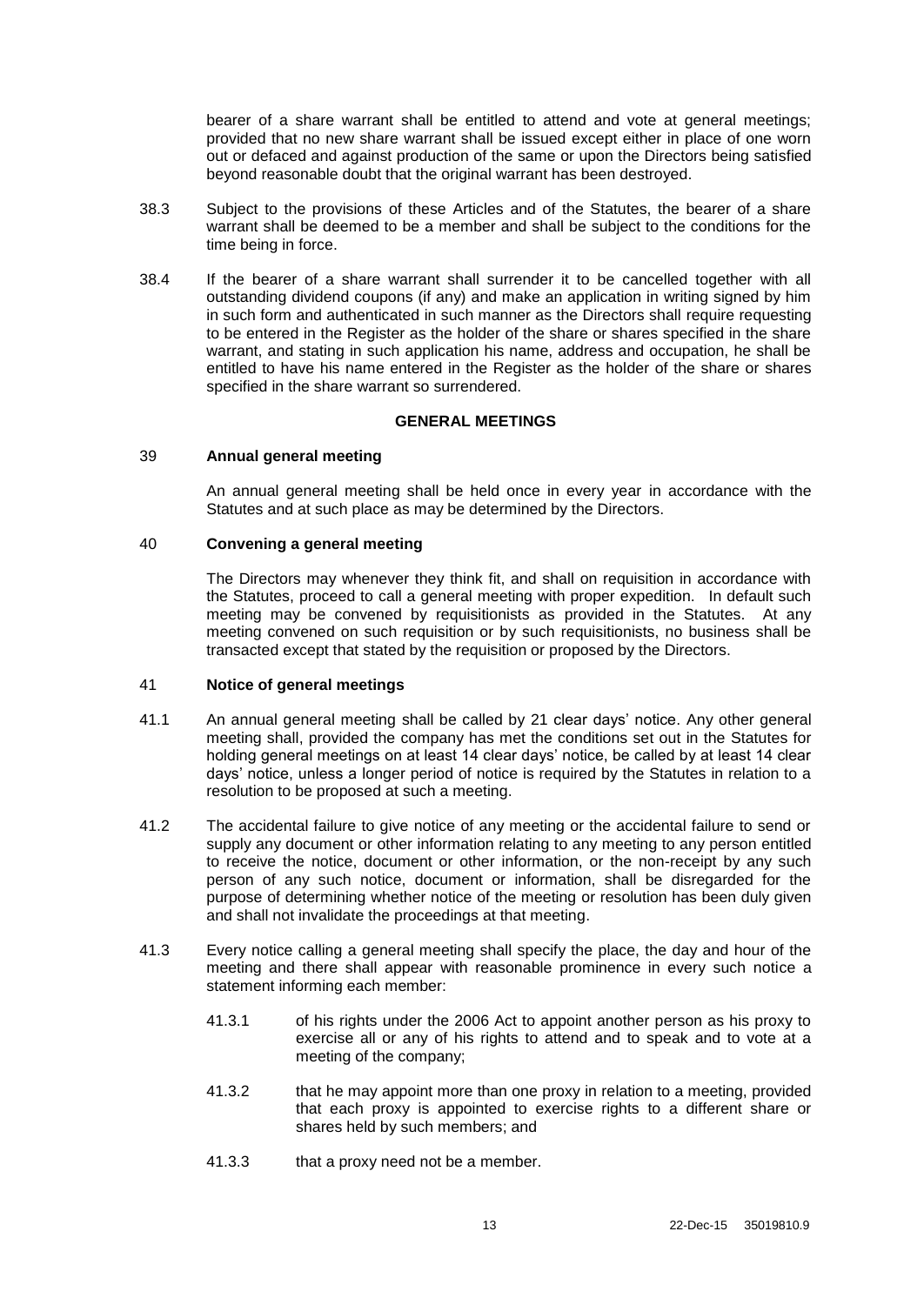- 41.4 In the case of an annual general meeting, the notice shall also specify the meeting as such.
- 41.5 In the case of any general meeting at which business other than routine business is to be transacted, the notice shall specify the general nature of such business.
- 41.6 If any resolution is to be proposed as a special resolution at a general meeting, the notice shall contain a statement to that effect.
- 41.7 Every notice calling a general meeting shall be given to the members (other than any who, under the provisions of these Articles or of any restrictions imposed on any shares, are not entitled to receive notice from the company), to the Directors and to the Auditors.

### 42 **Special business**

All business transacted at a general meeting shall be deemed special except the following business transacted at an annual general meeting:-

- 42.1 sanctioning or declaring dividends;
- 42.2 receiving and considering the accounts, the reports of the Directors and Auditors and other documents required to be attached or annexed to the accounts;
- 42.3 appointing Auditors and fixing the remuneration of the Auditors or determining the manner in which such remuneration is to be fixed; and
- 42.4 appointing or re-appointing Directors in the place of those retiring by rotation or otherwise.

### **PROCEEDINGS AT GENERAL MEETINGS**

#### 43 **Chairman**

The chairman of the Directors, failing whom the deputy chairman, shall preside as chairman at a general meeting. If there shall be no such chairman or deputy chairman, or if at any meeting neither shall be present within fifteen minutes from the time appointed for holding the meeting and willing to act, the Directors present shall choose one of their number to be chairman of the meeting. If no Director be present, or if all the Directors present decline to take the chair, the members present in person and entitled to vote shall choose one of their number to be chairman of the meeting.

#### 44 **Quorum**

No business shall be transacted at any general meeting unless a quorum is present at the time when the meeting proceeds to business but the absence of a quorum shall not preclude the choice or appointment of a chairman which shall not be treated as part of the business of the meeting. Three members present in person or by proxy and entitled to vote shall be a quorum for all purposes.

#### 45 **Procedure if quorum not present**

If within fifteen minutes from the time appointed for a general meeting (or such longer interval not exceeding two hours as the chairman of the meeting may think fit to allow) a quorum is not present, or if during a meeting a quorum ceases to be present, the meeting, if convened by or on the requisition of members, shall be dissolved. In any other case it shall stand adjourned to such other day and such time (being not less than ten clear days afterwards) and place as may have been specified for the purpose in the notice convening the meeting or (if not so specified) as the Directors may determine. In default of such determination, it shall be adjourned to the same day two weeks afterwards or, if that day is not a business day, the next following business day at the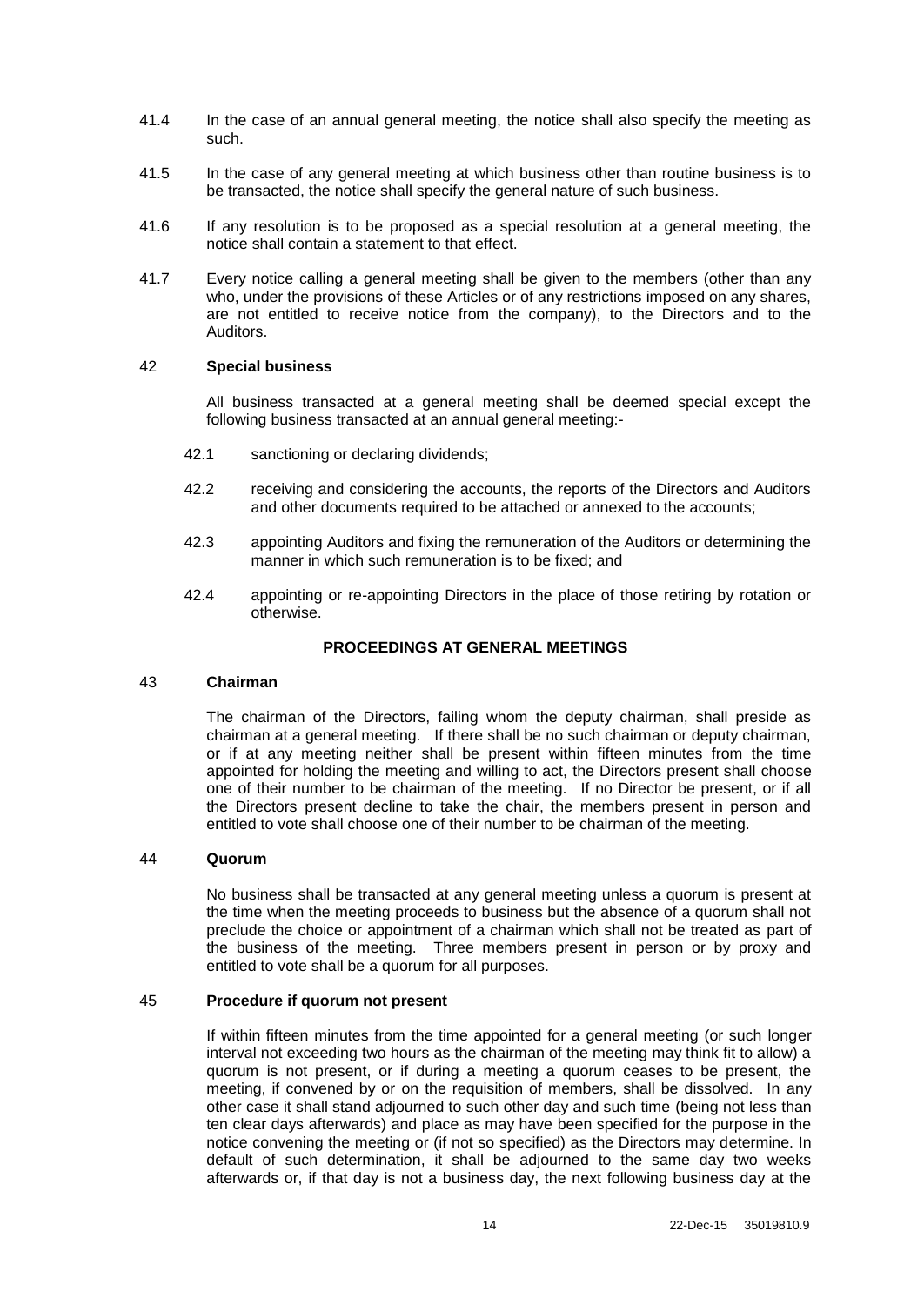same time and place. At the adjourned meeting any two members present in person or by proxy and entitled to vote shall be a quorum and if within half an hour from the time appointed for a general meeting (or such longer interval as the chairman of the meeting may think fit to allow) a quorum is not present, or if during a meeting a quorum ceases to be present, the meeting shall be dissolved. No business shall be transacted at such adjourned meeting other than business the general nature of which was stated in the notice of the meeting from which the adjournment took place.

### <span id="page-19-1"></span>46 **Power to adjourn**

The chairman of any general meeting at which a quorum is present may with the consent of the meeting (and shall if so directed by the meeting) adjourn the meeting from time to time (or sine die) and from place to place and without such consent he may adjourn any meeting at which a proposal of importance is made for the consideration whereof in his judgement (which shall not be challenged) a larger attendance of members is desirable or the members wishing to attend cannot be conveniently accommodated in the place appointed for the meeting or if in his opinion it has become necessary to do so in order to secure the proper and orderly conduct of the meeting, to give all persons entitled to do so a reasonable opportunity of speaking and voting at the meeting or to ensure that the business of the meeting is disposed of properly.

### 47 **Business at adjourned meeting**

No business shall be transacted at any adjourned meeting except business which might lawfully have been transacted at the meeting from which the adjournment took place.

### 48 **Notice of adjourned meeting**

Where a meeting is adjourned sine die, the time and place for the adjourned meeting shall be fixed by the Directors. When a meeting is adjourned for thirty days or more or sine die, not less than seven clear days' notice of the adjourned meeting shall be given in like manner as in the case of the original meeting. Save as aforesaid it shall not be necessary to give any notice of an adjournment or of the business to be transacted at an adjourned meeting.

## <span id="page-19-2"></span>49 **Accommodation of members at meeting**

- <span id="page-19-0"></span>49.1 The Directors may resolve to enable persons entitled to attend a general meeting to do so by simultaneous attendance and participation at a satellite meeting place anywhere in the world. Members present in person or by proxy at satellite meeting places shall be counted in the quorum for, and entitled to vote at, the general meetings in question, and that meeting shall be duly constituted and its proceedings valid if the chairman of the meeting is satisfied that adequate facilities are available throughout the general meeting to ensure that members attending at all meeting places are able to:
	- 49.1.1 participate in the business for which the meeting has been convened;
	- 49.1.2 hear and see all persons who speak (whether by the use of microphones, loudspeakers, audio-visual communications equipment, electronic means or otherwise) in the principal meeting place and any satellite meeting place; and
	- 49.1.3 be heard and seen by all other persons so present in the same way.

The chairman of the meeting shall be present at, and the meeting shall be deemed to take place at, the principal meeting place, such principal meeting place to be stated by the notice of meeting.

49.2 If it appears to the chairman of the meeting that the facilities at the principal meeting place or any satellite meeting place have become inadequate for the purposes referred to in Article [49.1,](#page-19-0) then the chairman may, without the consent of the meeting, interrupt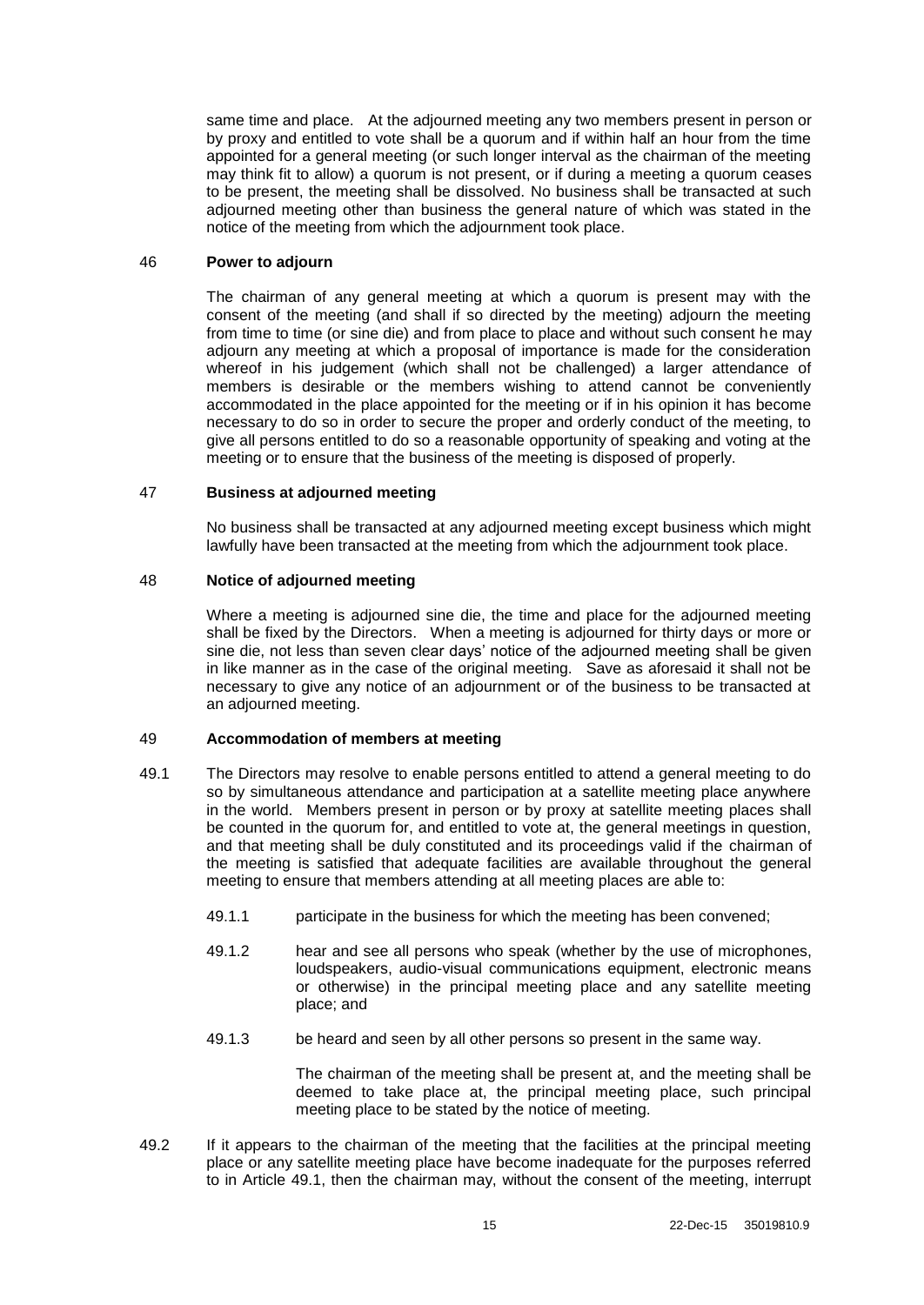or adjourn the general meeting. All business conducted at the general meeting up to the time of the adjournment shall be valid. The provisions of Article [46](#page-19-1) shall apply to the adjournment.

- 49.3 The Directors may from time to time make any arrangements for controlling the level of attendance at any venue for which arrangements have been made pursuant to this Article [49](#page-19-2) (including the issue of tickets or the imposition of some other means of selection) as they in their discretion consider appropriate, and may from time to time change those arrangements. The entitlement of any member to be present at such venue in person or by proxy shall be subject to any such arrangement then in force and stated by the notice of meeting or adjourned meeting to apply to the meeting.
- 49.4 For the purposes of this Article [49,](#page-19-2) the right of a member to participate in the business of any general meeting shall include the right to speak, vote on a show of hands, demand or join in demanding a poll, vote on a poll, be represented by a proxy and have access to all documents which are required by the Statutes or these Articles to be made available at the meeting.

#### 50 **Postponement of general meetings**

- 50.1 If, after the giving of notice of a general meeting but before the meeting is held, or after the adjournment of a general meeting but before the adjourned meeting is held (whether or not notice of the adjourned meeting is required), the Directors decide that it is impracticable or undesirable for any reason to hold the meeting at the declared place (or any of the declared places, in the case of a meeting to which Article [49.1](#page-19-0) applies) and/or at the declared date or time, they may change the place (or any of the places, in the case of a meeting to which Article [49.1](#page-19-0) applies) and/or postpone the date and time at which the meeting is to be held. If such a decision is made, the Directors may then change the place (or any of the places, in the case of a meeting to which Article [49.1](#page-19-0) applies) and/or postpone the date and time of the postponed meeting again if they decide that it is reasonable to do so. In either case:
	- 50.1.1 no business shall be transacted at any postponed meeting other than the business which might lawfully have been transacted at the meeting which was postponed;
	- 50.1.2 at least 14 clear days' notice (or, in the case of a postponed annual general meeting, at least 21 clear days' notice) of the postponed meeting shall be given in accordance with Article [41.](#page-17-0) It shall not, however, be necessary to give notice of the nature of the business to be transacted at the postponed meeting;
	- 50.1.3 the Directors shall, so far as practicable, make arrangements for notices of the change of place and/or postponement to appear at the original place and at the original time and date; and
	- 50.1.4 notwithstanding Article [60.1](#page-26-0) but subject to Article [60.2,](#page-26-1) an appointment of a proxy may be delivered at any time not less than 48 hours before any new time appointed for holding the postponed meeting.

## <span id="page-20-0"></span>51 **Security arrangements at general meetings**

The Directors:

- 51.1 may direct that members, proxies or other persons wishing to attend any general meeting should submit to such searches or other security arrangements or restrictions as the Directors shall in their discretion consider appropriate in the circumstances; and
- 51.2 shall be entitled in their discretion to refuse entry to, or eject from, such general meeting any member, proxy or other person who fails to submit to such searches or otherwise to comply with such security arrangements or restrictions.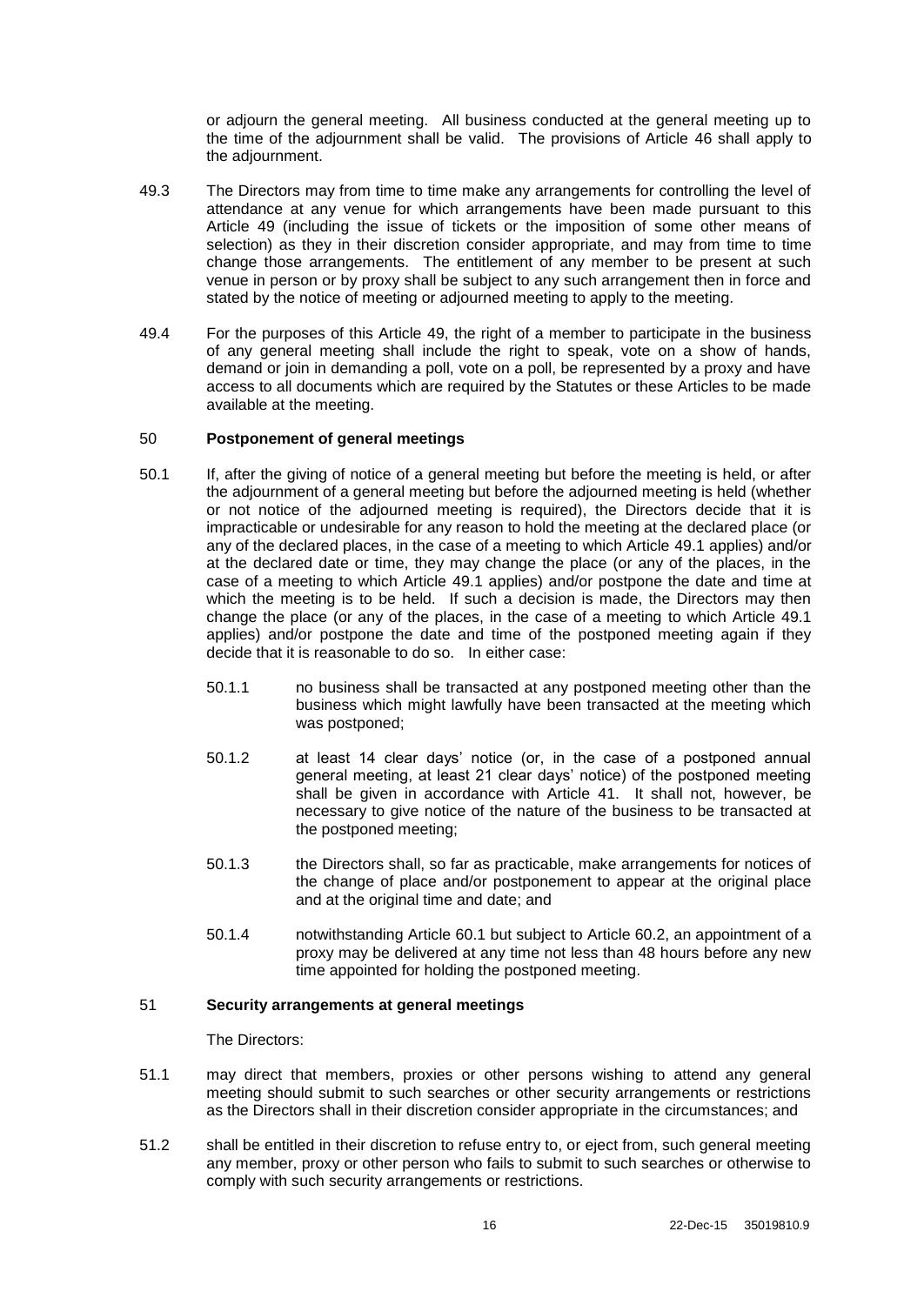### 52 **Amendment**

- 52.1 If an amendment shall be proposed to any resolution under consideration but shall in good faith be ruled out of order by the chairman of the meeting, the proceedings on the substantive resolution shall not be invalidated by any error in such ruling.
- 52.2 In the case of a resolution duly proposed as a special resolution no amendment thereto (other than a mere clerical amendment to correct a patent error) may in any event be considered or voted upon.
- 52.3 In the case of a resolution duly proposed as an ordinary resolution, no amendment to it (other than an amendment to correct a patent error) may be considered or voted upon unless either at least 48 hours prior to the time appointed for holding the meeting or adjourned meeting at which such ordinary resolution is to be proposed notice in writing of the terms of the amendment and intention to move the same has been lodged at the office or the chairman in his discretion decides that it may be considered or voted upon.

### 53 **Method of voting**

- 53.1 At any general meeting a resolution put to the vote of the meeting shall be decided on a show of hands unless a poll is (before or on the declaration of the result of the show of hands) demanded. Subject to the provisions of the Statutes, a poll may be demanded by:-
	- 53.1.1 the chairman of the meeting; or
	- 53.1.2 not less than three members present in person or by proxy and entitled to vote; or
	- 53.1.3 a member or members present in person or by proxy and representing in the aggregate not less than one-tenth of the total voting rights of all the members having the right to attend and vote on the resolution in question; or
	- 53.1.4 a member or members present in person or by proxy and holding shares in the company conferring a right to attend and vote on the resolution in question being shares on which an aggregate sum has been paid up equal to not less than one-tenth of the total sum paid up on all the shares conferring that right.

A demand for a poll may be withdrawn but only with the consent of the chairman and a demand so withdrawn shall validate the result of a show of hands declared before the demand was made and, in the case of a poll demanded before the declaration of the result of a show of hands, the meeting shall continue as if the demand had not been made.

53.2 Unless a poll is demanded and the demand is not withdrawn, a declaration by the chairman of the meeting that a resolution has been carried or carried unanimously or by a particular majority or lost, and an entry to that effect in the minute book, shall be conclusive evidence of that fact without proof of the number or proportion of the votes recorded for or against such resolution.

#### 54 **Procedure on a poll**

54.1 If a poll is demanded, it shall be taken in such manner (including the use of ballot or voting papers or tickets) as the chairman of the meeting may direct, and the result of the poll shall be deemed to be the resolution of the meeting at which the poll was demanded.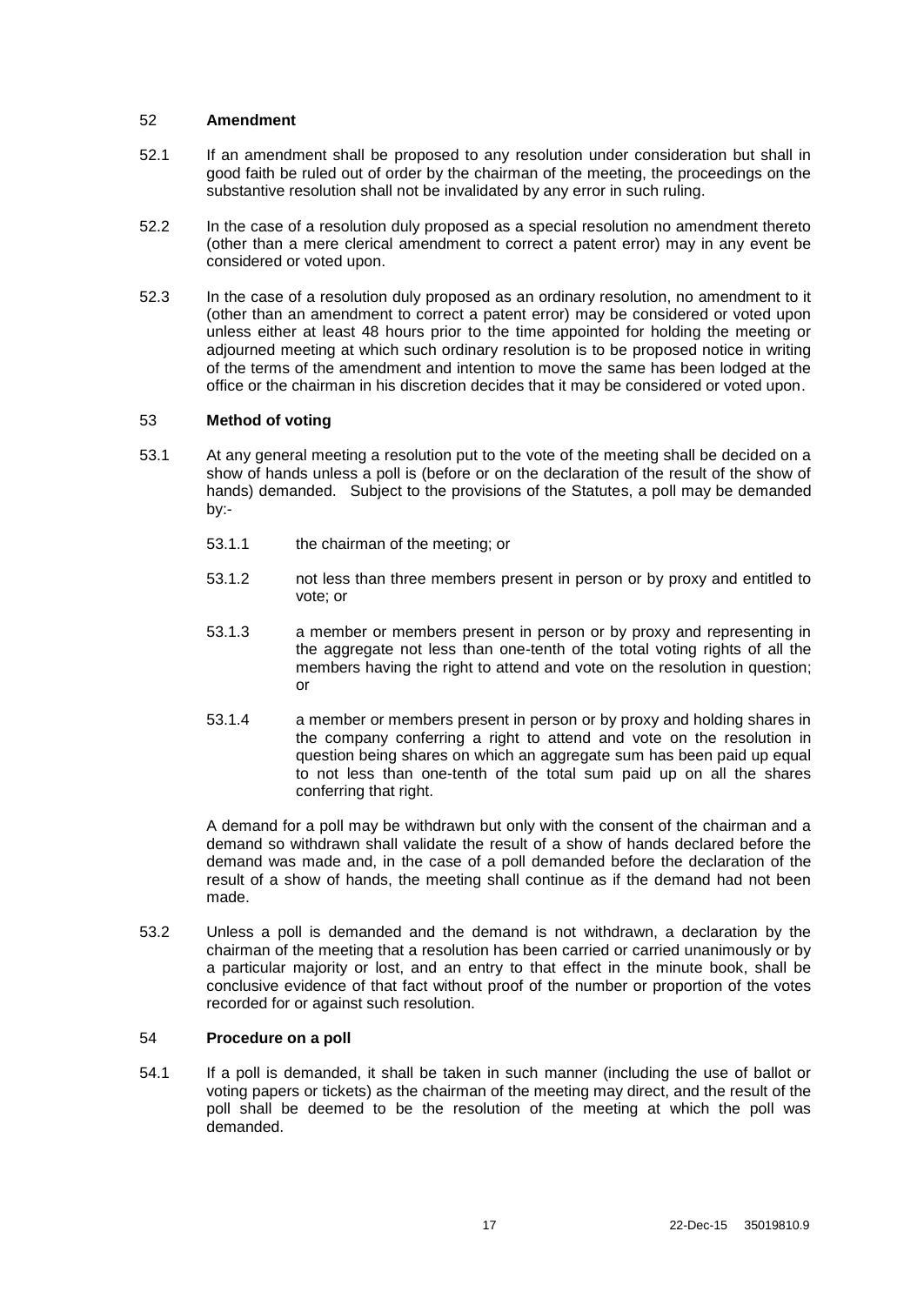- 54.2 The chairman of the meeting may (and if so directed by the meeting shall) appoint scrutineers, who need not also be members, and may adjourn the meeting to some place and time fixed by him for the purpose of declaring the result of the poll.
- 54.3 A poll demanded on the election of a chairman or on a question of adjournment shall be taken forthwith. A poll demanded on any other question shall be taken either immediately or at such subsequent time (not being more than thirty days from the date of the meeting at which the demand is made) and place as the chairman may direct. No notice need be given of a poll not taken immediately if the time and place at which it is to be taken are announced at the meeting at which it is demanded. In any other case at least seven clear days' notice shall be given specifying the time and place at which the poll is to be taken.
- 54.4 The demand for a poll (other than on the election of the chairman of the meeting or on any question of adjournment) shall not prevent the continuance of the meeting for the transaction of any business other than the question on which the poll has been demanded.

#### 55 **Votes of members**

- 55.1 Subject to the Statutes, the Listing Rules and any special rights or restrictions as to voting attached by or in accordance with these Articles to any class of shares:
	- 55.1.1 on a show of hands every member (being an individual) present in person or (being a corporate member) present by a representative and every proxy duly appointed by one or more members entitled to vote on the resolution shall have one vote, save that a proxy shall have one vote for and one vote against the resolution if:
		- 55.1.1.1 the proxy has been duly appointed by more than one member entitled to vote on the resolution; and
		- 55.1.1.2 the proxy has been:
			- (i) instructed by one or more of those members to vote for the resolution and by one or more other of those members to vote against it; or
			- (ii) instructed by one or more of those members to vote in one way and is given discretion as to how to vote by one or more other of those members (and wishes to use that discretion to vote in the other way;
	- 55.1.2 on a poll, every member (being an individual) present in person or by one or more duly appointed proxies or (being a corporate member) by representative or by one or more duly appointed proxies shall have one vote for every share held by him.
- 55.2 On a poll:
	- 55.2.1 votes may be given either personally or by proxy; and
	- 55.2.2 a person entitled to more than one vote need not use all his votes, or cast all the votes he casts, in the same way.
- 55.3 In the case of joint holders of a share the vote of the senior who tenders a vote, whether in person or by proxy, shall be accepted to the exclusion of the votes of the other joint holders, and for this purpose seniority shall be determined by the order in which the names stand in the Register in respect of the share.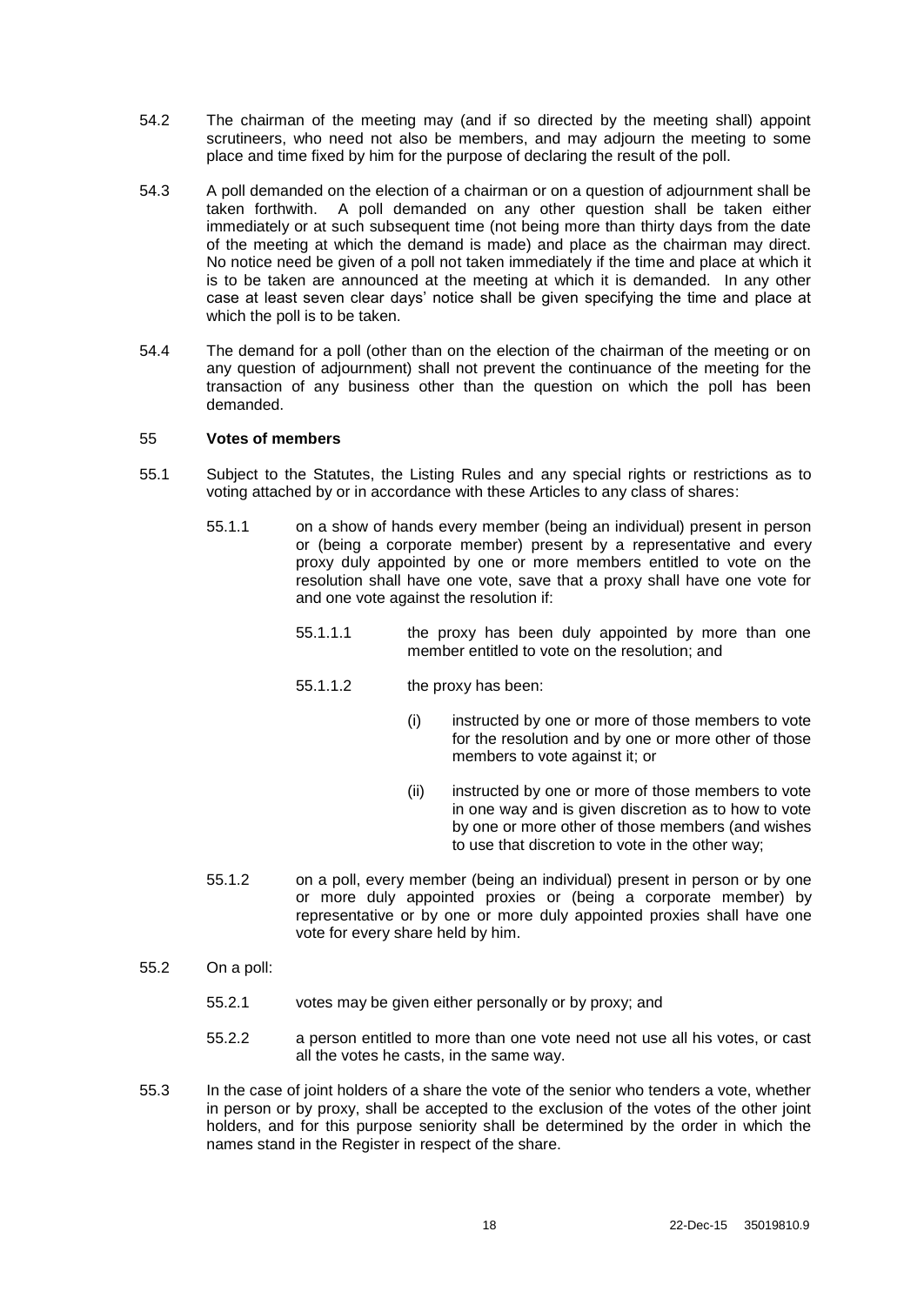55.4 Where in the United Kingdom or elsewhere a receiver or other person (by whatever name called) has been appointed by any court or official claiming jurisdiction in that behalf to exercise powers with respect to the property or affairs of any member on the ground (however formulated) of mental disorder, the Directors may in their absolute discretion, upon or subject to production of such evidence of the appointment as the Directors may require, permit such receiver or other person on behalf of such member to vote in person or by proxy at any general meeting or to exercise any other right conferred by membership in relation to meetings of the company. Such evidence shall either accompany the appointment of proxy to which it relates or clearly indicate the appointment of proxy to which it relates.

### 56 **Restriction on voting rights**

No member shall, unless the Directors otherwise determine, be entitled in respect of any share held by him to vote either personally or by proxy, at a general meeting or a meeting of the holders of any class of shares of the company or to exercise any other rights conferred by membership in relation to general meetings of the company or meetings of the holders of any class of shares of the company, if any call or other sum presently payable by him to the company in respect of that share remains unpaid. Such restriction shall cease to apply upon payment of the amount outstanding and all costs, charges and expenses incurred by the company by reason of such non-payment.

### <span id="page-23-0"></span>57 **Notice under Section 793**

- 57.1 In this Article [57,](#page-23-0) unless inconsistent with the context, the following words shall have the following meanings:
	- 57.1.1 " "s. 793 notice": a notice given by or on behalf of the company requiring disclosure of interests in shares pursuant to Section 793 of the 2006 Act;
	- 57.1.2 "restrictions": one or more, as the case may be, of the restrictions referred to in Article [57.3;](#page-24-0)
	- 57.1.3 "interested": has the meaning ascribed to it by Sections 820-825 of the 2006 Act and so that a person other than the member holding a share shall be treated as appearing to be interested in the share if the member has informed the company that the person is, or may be, so interested, or if the Directors (after taking account of any information obtained from the member or, pursuant to a s.793 notice, from any other person) know or have reasonable cause to believe that the person is, or may be, so interested; and
	- 57.1.4 "market transfer": in relation to any share, a transfer pursuant to:
		- 57.1.4.1 a sale of the share on a recognised investment exchange or on any stock exchange outside the United Kingdom on which shares of that class are listed or normally traded;
		- 57.1.4.2 a sale of the whole beneficial interest in the share to a person whom the Directors are satisfied is unconnected with the existing holder or with any other person appearing to be interested in the share; or
		- 57.1.4.3 an acceptance of a takeover offer (as defined in Section 974 of the 2006 Act) which relates to the share.
- 57.2 If a member or any person appearing to be interested in any share has been given a s.793 notice and, in respect of any share specified in the notice (a "default share"), has been in default for a period of 14 days after the s.793 notice has been given in supplying to the company the information required by the notice, the restrictions referred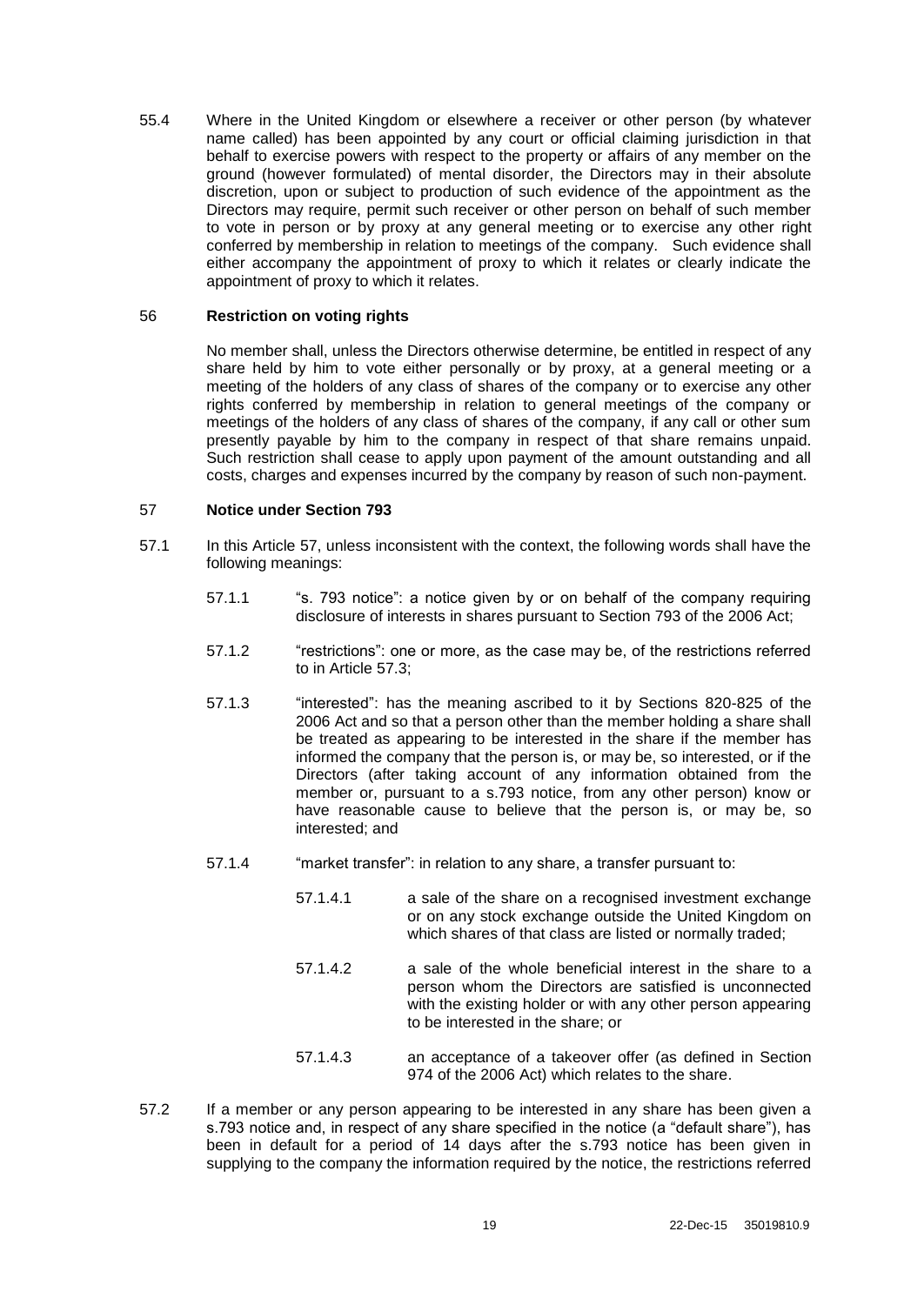to below shall apply. Those restrictions shall continue for such period as the Directors may specify, but shall end not more than seven days after the earlier of:

- 57.2.1 the company being notified that the default shares have been sold pursuant to a market transfer; or
- 57.2.2 due compliance, to the satisfaction of the Directors, with the s.793 notice.
- <span id="page-24-2"></span><span id="page-24-1"></span><span id="page-24-0"></span>57.3 The restrictions referred to above are as follows:
	- 57.3.1 if the default shares in which any one person is interested or appears to the company to be interested represent less than 0.25 per cent of the issued shares of the relevant class (calculated exclusive of treasury shares), the member holding the default shares shall not be entitled, in respect of those shares, to attend or to vote, either personally, by representative or by proxy, at any general meeting of the company;
	- 57.3.2 if the default shares in which any one person is interested or appears to the company to be interested represent at least 0.25 per cent of the issued shares of the relevant class (calculated exclusive of treasury shares), the member holding the default shares shall not be entitled, in respect of those shares;
		- 57.3.2.1 to attend or to vote, either personally, by representative or by proxy, at any general meeting of the company;
		- 57.3.2.2 to receive any dividend or other distribution; or
		- 57.3.2.3 to transfer or agree to transfer any of those shares or any rights in them.
- <span id="page-24-3"></span>57.4 The restrictions in Articles [57.3.1](#page-24-1) and [57.3.2](#page-24-2) shall not prejudice the right of either the member holding the default shares or, if different, any person having a power of sale over those shares to sell or agree to sell those shares under a market transfer.
- 57.5 If any dividend or other distribution is withheld under Article [57.3.2.2,](#page-24-3) the member shall be entitled to receive it as soon as practicable after the restrictions cease to apply. The member shall not be entitled to interest during the intervening period.
- 57.6 The Directors shall not be liable to any person as a result of having imposed restrictions or having failed to determine that such restrictions shall cease to apply if the Directors acted in good faith.
- 57.7 Shares issued in right of default shares in respect of which a member is from time to time subject to restrictions under this Article shall on issue become subject to the same restrictions whilst held by that member as the default shares in right of which they are issued. For this purpose, shares which the company offers or procures to be offered to shareholders pro rata (or pro rata ignoring fractional entitlements and shares not offered to certain members by reason of legal or practical problems associated with offering shares outside the United Kingdom) shall be treated as shares issued in right of default shares.
- 57.8 The Directors shall at all times have the right, at their discretion, to suspend, in whole or in part, any restrictions arising pursuant to this Article either permanently or for a given period and to pay to a trustee any dividend payable in respect of any default shares or in respect of any shares issued in right of default shares. Notice of suspension, specifying the restriction suspended and the period of suspension shall be given to the relevant member in writing within seven days after any decision to implement such a suspension.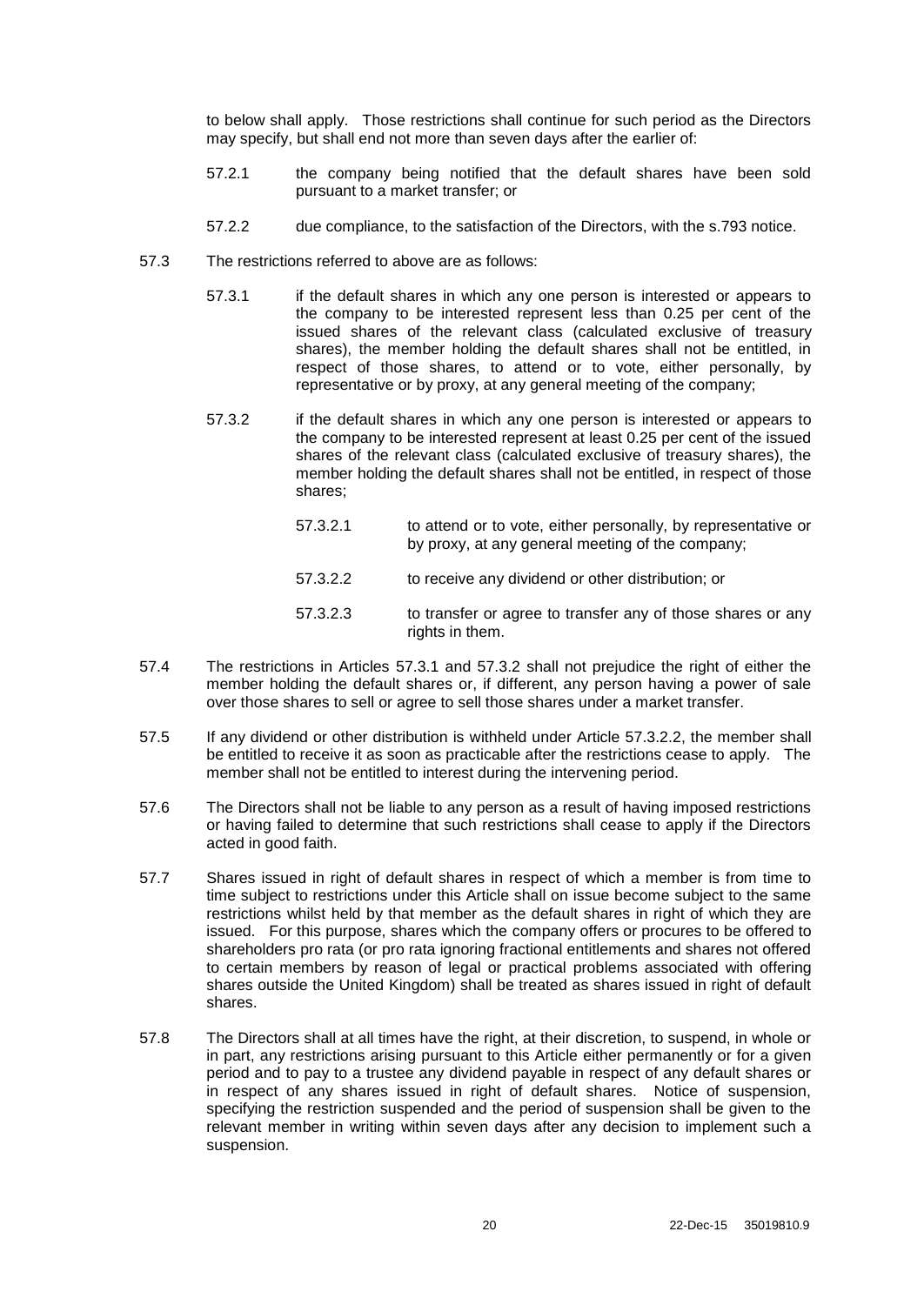57.9 The provisions of this Article are without prejudice to, and shall not affect, the right of the company to apply any of the provisions referred to in Part 22 of the 2006 Act.

### 58 **Admissibility of votes and errors in voting**

No objection shall be raised as to the admissibility of any vote or the counting of, or failure to count, any vote except at the meeting or adjourned meeting at which the vote objected to is or may be given or tendered or at which the error occurs and every vote not disallowed at such meeting shall be valid for all purposes. Any such objection shall be referred to the chairman of the meeting whose decision thereon shall be final and conclusive.

## 59 **Voting by proxy**

- 59.1 On a poll votes may be given either personally or by proxy and a person entitled to more than one vote need not use all his votes or cast all the votes he uses in the same way.
- 59.2 A proxy need not be a member of the company.
- 59.3 An instrument appointing a proxy shall be in writing in the usual form or in any other form which the Directors may approve and:-
	- 59.3.1 in the case of an individual shall be signed by the appointor or by his attorney; or
	- 59.3.2 in the case of a body corporate shall be either executed by it or signed on its behalf by an attorney or a duly authorised officer of the body corporate,
- 59.4 provided that any form of proxy to vote on a matter shall provide for voting either for or against the resolutions to be proposed at the meeting at which the proxy is to vote. The Directors may, but shall not be bound to, require evidence of the authority of any such officer or attorney.
- 59.5 An instrument of proxy shall, unless the contrary is stated in it, be valid as well for any adjournment of the meeting as for the meeting to which it relates.
- 59.6 An instrument of proxy relating to more than one meeting, having once been so delivered for the purposes of any meeting, shall not require again to be delivered for the purposes of any subsequent meeting to which it relates.
- 59.7 Deposit of an instrument of proxy shall not preclude a member from attending and voting in person at the meeting or any adjournment thereof or on any poll.
- 59.8 An instrument appointing a proxy shall be deemed (unless any contrary direction is contained in it) to include the right for the proxy to demand or join in demanding a poll and to vote on any resolution or amendment of a resolution put to, or any other business which may properly come before, the meeting for which it is given, as the proxy thinks fit.
- 59.9 A vote cast or poll demanded by proxy or by the duly authorised representative of a body corporate shall not be invalidated by the previous death or incapacity of the principal, or by the revocation of the appointment of the proxy or representative or of the authority under which the appointment was made, unless intimation in writing of such death, incapacity or revocation shall have been received by the company at the Office (or such other place as is specified for depositing the instrument of proxy) at least one hour before the commencement of the meeting or adjourned meeting or (in the case of a poll taken otherwise than at or on the same day as the meeting or adjourned meeting) the time appointed for the taking of the poll at which the vote is cast.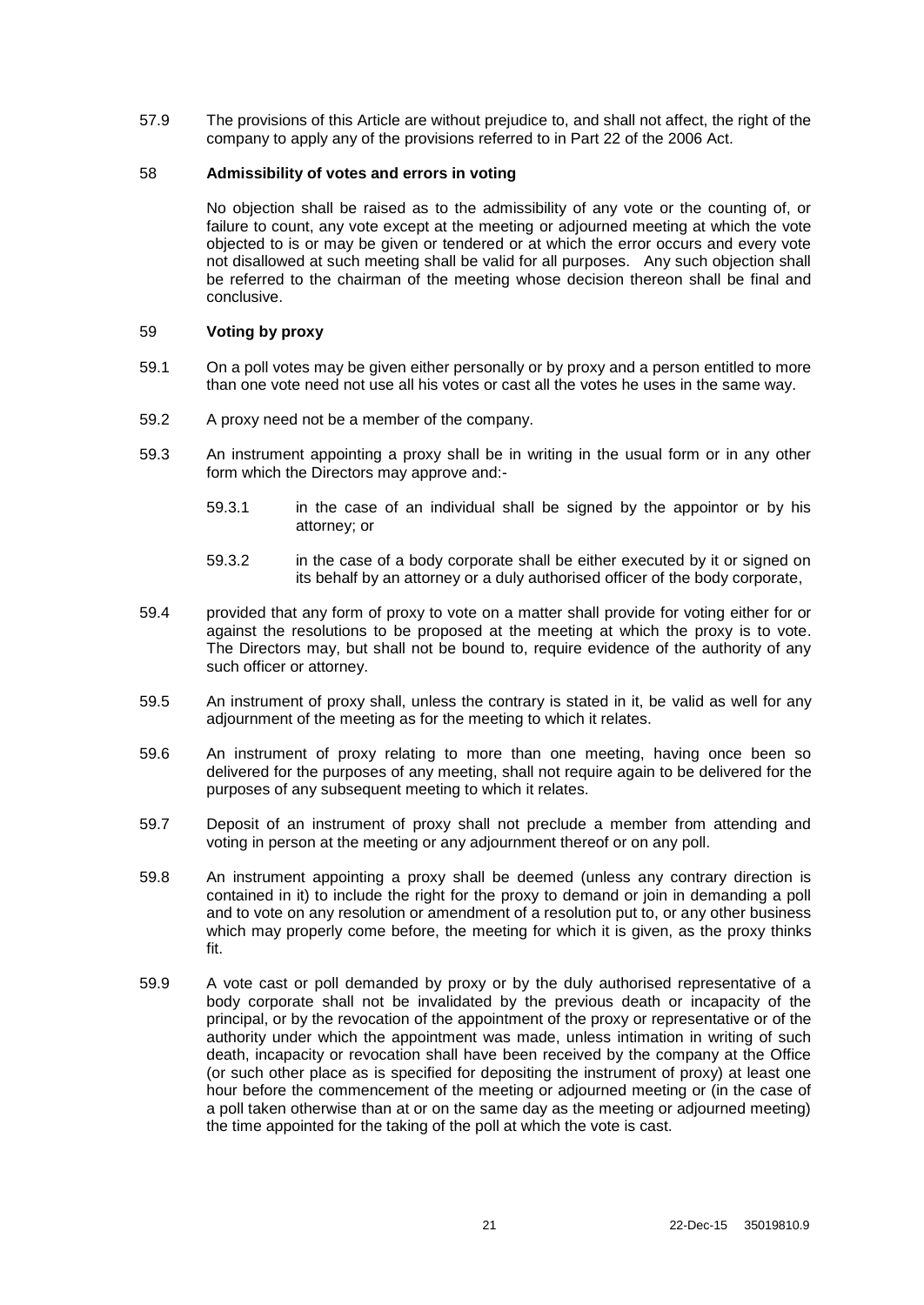59.10 No instrument appointing a proxy shall be valid after the expiration of twelve Months from the date referred to in it as the date of its execution, except at an adjournment of a meeting originally held within twelve Months from such date.

### 60 **Deposit of proxy**

- <span id="page-26-4"></span><span id="page-26-3"></span><span id="page-26-0"></span>60.1 The appointment of a proxy shall:
	- 60.1.1 in the case of an instrument in hard copy, be delivered to the Office (or such other address or location in the United Kingdom as may be specified for that purpose in or by way of note to the notice convening the meeting) not less than 48 hours before the time fixed for holding the meeting or adjourned meeting at which the person named in the instrument is authorised to vote;
	- 60.1.2 in the case of an appointment in electronic form, be communicated so as to be delivered to an address or location (including any number) specified in the notice convening the meeting (or in any instrument of proxy sent out, or invitation in electronic form to appoint a proxy issued by or on behalf of the company in relation to the meeting) not less than 48 hours before the time fixed for holding the meeting or adjourned meeting at which the person named in the appointment proposes to vote. In the case of any Uncertificated Proxy Instruction permitted pursuant to Article [60.4,](#page-26-2) the appointment shall include an identification number of a participant in the relevant system concerned;
	- 60.1.3 in the case of a poll taken more than 48 hours after it was demanded, be delivered in accordance with Articles [60.1.1](#page-26-3) or [60.1.2](#page-26-4) (as the case may be) not less than 24 hours before the time appointed for the taking of the poll; or
	- 60.1.4 in the case of a poll not taken immediately but taken not more than 48 hours after it was demanded, be delivered at the meeting at which the poll was demanded to the chairman, the Secretary, any Director or the scrutineer.
- <span id="page-26-1"></span>60.2 The Directors may, in their sole discretion, determine from time to time that in calculating the periods referred to in Article [60.1](#page-26-0) (and Article [50.1.4\)](#page-20-0) no account shall be taken of any part of a day that is not a working day.
- 60.3 If the appointment of a proxy is executed under a power of attorney or other authority, such power of attorney or other authority (which may include a copy of such authority certified by a notary or in some other way approved by the Directors) shall also be delivered to such address or location (including any number) and within such time period as is required by Article [60.1](#page-26-0) for the appointment of the proxy. Such power of attorney or other authority (or certified copy of it) shall either accompany the appointment of proxy to which it relates or clearly indicate the appointment of proxy to which it relates.
- <span id="page-26-2"></span>60.4 Without limitation to any of the provisions of these Articles, in relation to any shares which are held in uncertificated form, the Directors may from time to time permit appointments of a proxy to be made by electronic means in the form of an Uncertificated Proxy Instruction and may in a similar manner permit supplements to, or amendments or revocations of, any such Uncertificated Proxy Instruction to be made by like means. The Directors may in addition prescribe the method of determining the time at which any such Uncertificated Proxy Instruction is to be treated as received by the company or such participant. The Directors may treat any such Uncertificated Proxy Instruction which purports to be or is expressed to be sent on behalf of a holder of a share as sufficient evidence of the authority of the person sending that instruction to send it on behalf of that holder.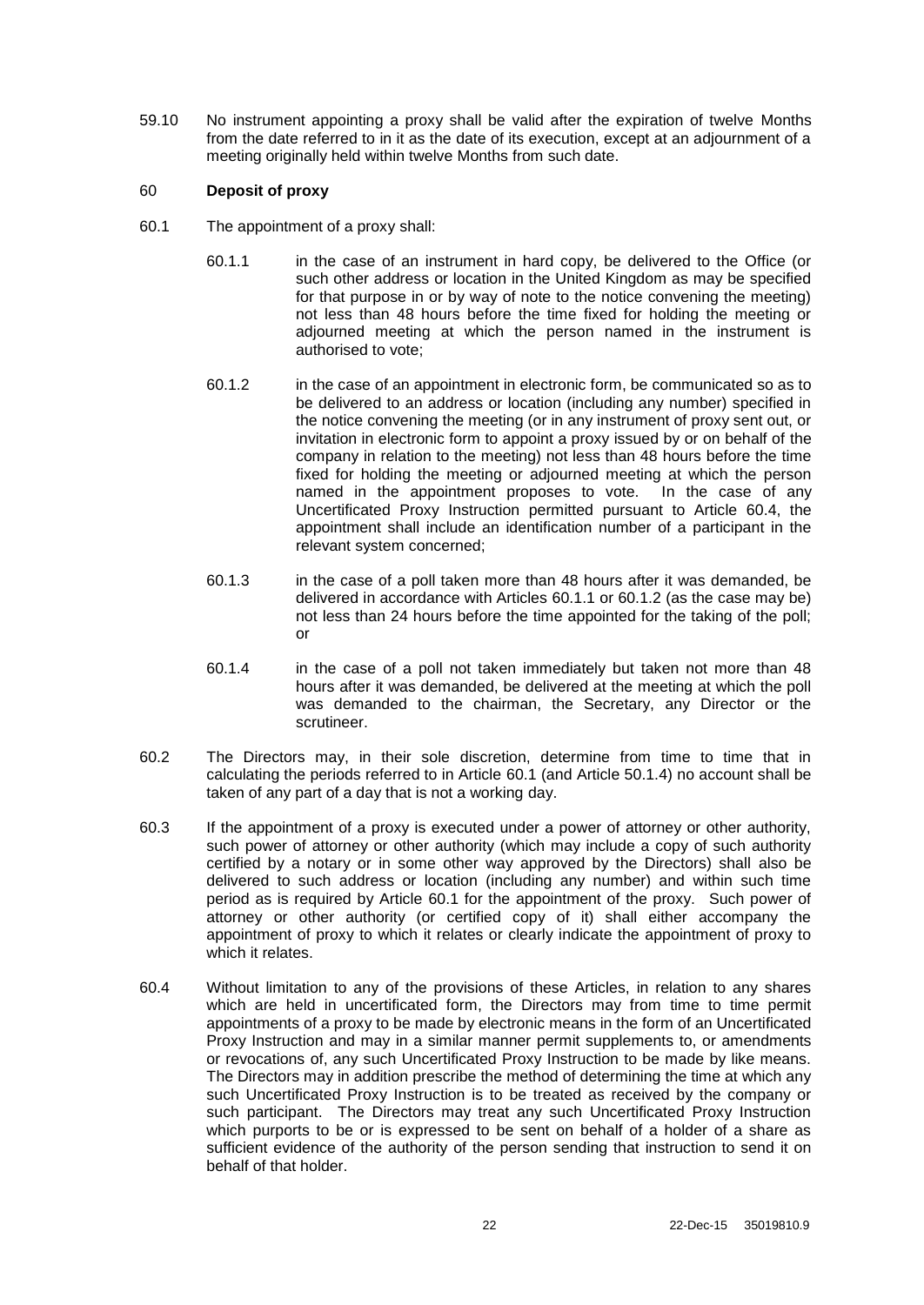- 60.5 An appointment of a proxy which is not delivered in a manner permitted by Articles [60.1](#page-26-0) to and [60.4](#page-26-2) shall be treated as invalid. An appointment of proxy in electronic form found by the company to contain a computer virus shall not be accepted by the company and shall be invalid.
- 60.6 The appointment of a proxy relating to a meeting, having once been delivered in a manner permitted by Articles [60.1](#page-26-0) to and [60.4,](#page-26-2) shall be valid in respect of any adjournment of that meeting.
- 60.7 The appointment of a proxy relating to more than one meeting (including any adjournment), having once been delivered in a manner permitted by Articles [60.1](#page-26-0) to and [60.4](#page-26-2) for the purposes of any meeting, shall not be required to be delivered again for the purposes of any subsequent meeting to which it relates.
- 60.8 In the event that more than one appointment of a proxy relating to the same share is delivered in a manner permitted by Articles [60.1](#page-26-0) to and [60.4](#page-26-2) for the purposes of the same meeting, the appointment last delivered or received (whether in electronic form or not) shall prevail in conferring authority on the person named in it to attend the meeting and vote.
- 60.9 The delivery of an appointment of a proxy shall not preclude a member from attending and voting at the meeting or at any adjourned meeting.

#### 61 **Body corporate acting by representatives**

Any body corporate which is a member of the company may, by resolution of its directors or other governing body, authorise such person as it thinks fit to act as its representative at any meeting of the company or of any class of members of the company. The person so authorised shall be entitled to exercise the same powers on behalf of such body corporate as the body corporate could exercise if it were an individual member of the company, and such body corporate shall for the purposes of these Articles be deemed to be present in person at any such meeting if a person so authorised is present thereat and all references to attendance and voting in person shall be construed accordingly. A Director or the Secretary or some person authorised for such purpose by the Directors or the Secretary may require the representative to produce a certified copy of the resolution so authorising him before permitting him to exercise his powers.

#### **DIRECTORS**

## <span id="page-27-0"></span>62 **Number of Directors**

Subject as hereinafter provided the number of Directors shall not exceed 30 but shall not be less than three. The company may by ordinary resolution from time to time vary the minimum number and/or maximum number of Directors.

#### 63 **No share qualification**

A Director shall not be required to hold any shares of the company by way of qualification. A Director who is not a member of the company shall nevertheless be entitled to attend and speak at general meetings and at any separate meeting of the holders of any class of shares or debentures in the capital of the company.

#### **DIRECTORS' REMUNERATION AND EXPENSES**

#### <span id="page-27-1"></span>64 **Directors' fees**

The amount of any fees payable to Directors shall be determined by the Directors provided that they shall not in any year exceed such sum as may from time to time be fixed by ordinary resolution (excluding amounts payable under any other provision of these Articles). Any such fees shall be divisible among the Directors as they may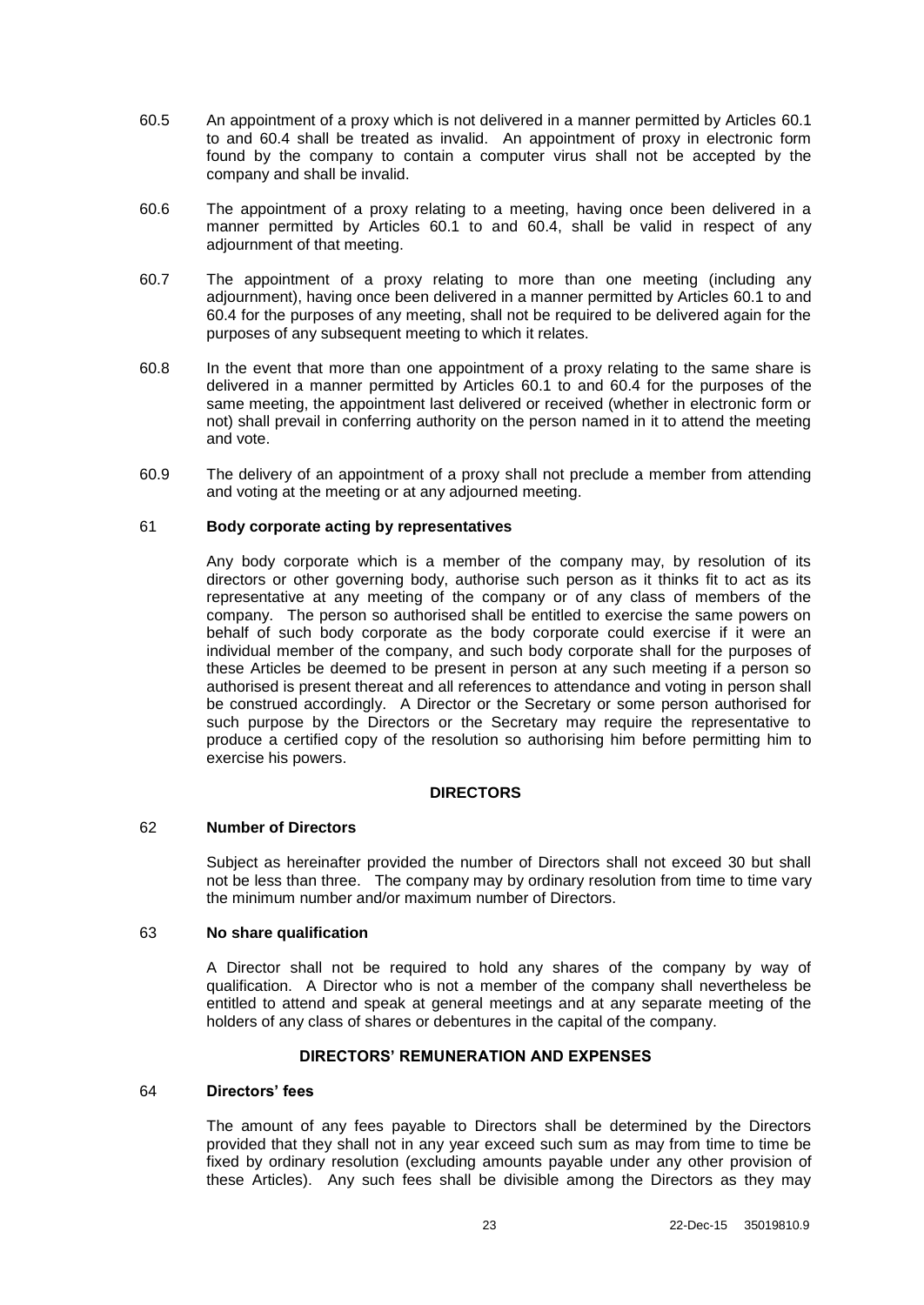agree, or, failing agreement, equally, except that any Director who shall hold office for part only of the period in respect of which such remuneration is payable shall be entitled only to rank in such division for a proportion of the remuneration related to the period during which he has held office.

### <span id="page-28-0"></span>65 **Remuneration of executive Director**

Any Director who holds any executive office (including for this purpose the office of chairman or deputy chairman whether or not such office is held in an executive capacity), or who serves on any committee, or who, at the request of the Directors, goes or resides abroad, makes any special journey or otherwise performs services which in the opinion of the Directors are outside the scope of the ordinary duties of a Director, may be paid such remuneration by way of salary, commission or otherwise as the Directors may determine in addition to or in lieu of any fee payable to him for his services as Director pursuant to these Articles.

#### <span id="page-28-1"></span>66 **Expenses**

The company shall repay to any Director all such reasonable expenses as he may properly incur in the performance of his duties including attending meetings of the Directors or of any committee of the Directors or general meetings or separate meetings of the holders of any class of shares or debentures of the company or otherwise in or about the business of the company.

#### **DIRECTORS' INTERESTS**

### 67 **Directors' pensions and other benefits**

The Directors may exercise all the powers of the company to establish and maintain or procure the establishment and maintenance of any non-contributory or contributory pension or superannuation funds for the benefit of, and give or procure the giving of donations, gratuities, pensions, allowances or emoluments to, any persons who are or were at any time in the employment or service of or who are or were at any time Directors or officers of and holding any salaried employment or office in the company or any other company which is its holding company or in which the company or such holding company has any interest whether direct or indirect or which is in any way allied to or associated with the company or of any company which is a subsidiary undertaking of the company or of any such other company and the families and dependants of any such persons, and also establish and subsidise or subscribe to any institutions, associations, clubs or funds calculated to be for the benefit of or to advance the interests and well-being of the company or of any such other company, or of any such persons as aforesaid, and subject to the Statutes make payments for or towards the insurance of any such persons as aforesaid, and do any of the matters aforesaid either alone or in conjunction with any such other company.

#### 68 **Power to purchase insurance**

Without prejudice to the provisions of Article [130](#page-51-0) and subject to the Statutes the Directors shall have power to purchase and maintain insurance for or for the benefit of any persons who are or were at any time:-

- 68.1 directors, officers or employees of the company or of any other company which is its holding company, or in which the company or such holding company has any interest whether direct or indirect, or which is in any way allied to or associated with the company or such holding company, or of any subsidiary undertaking of the company or of such other company;
- 68.2 trustees of any pension fund in which employees of the company or of any other such company or subsidiary undertaking are interested;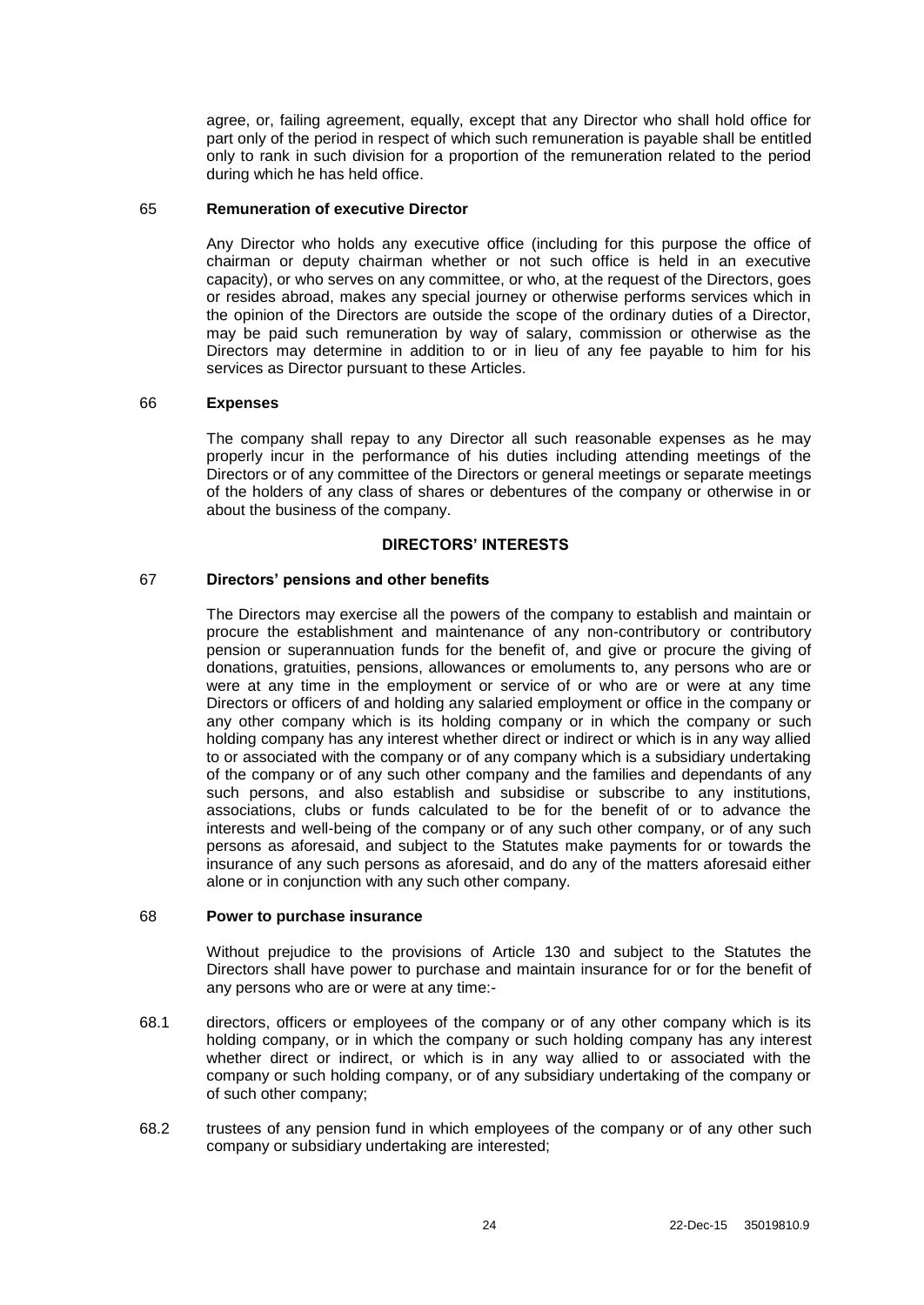68.3 including (without prejudice to the generality of the foregoing) insurance against any liability incurred by such persons in respect of any act or omission in the actual or purported exercise, execution and/or discharge of their powers or duties and/or otherwise in relation to their duties, powers or offices in relation to the company or any other such company, subsidiary undertaking or pension fund.

#### <span id="page-29-0"></span>69 **Authorisation of Directors' conflicts of interest**

- 69.1 If a Conflict Situation arises, the Directors may authorise it for the purposes of Section 175 of the 2006 Act by a resolution of the Directors made in accordance with these Articles.
- 69.2 Any authorisation made for the purposes of this Article [69](#page-29-0) shall be effective only if:
	- 69.2.1 any requirement as to the quorum at a meeting at which the Conflict Situation is authorised is met without counting the Director or any other Director to whom the Conflict Situation relates; and
	- 69.2.2 the Conflict Situation was authorised without any such Director voting or would have been authorised if his or their votes had not been counted.
- 69.3 At the time of the authorisation, or at any time afterwards, the Directors may impose any limitations or conditions or grant the authority subject to such terms which (in each case) they consider appropriate and reasonable in all the circumstances, including that:
	- 69.3.1 any information obtained by a Director concerned, other than in his capacity as a Director or employee of the company, which is confidential in relation to a third party, need not be disclosed or used for the benefit of the company where such disclosure or use would constitute a breach of confidence;
	- 69.3.2 no Director concerned shall, by reason of his being a Director or his doing anything as a Director, be accountable to the company for any remuneration or other benefit received from a third party as a result of the Conflict Situation;
	- 69.3.3 no Director concerned shall be required or entitled to attend those parts of meetings of the Directors or meetings of a committee of the Directors at which matters to which the Conflict Situation relates are discussed; and
	- 69.3.4 no Director concerned shall be entitled to receive any papers or other documents in relation to, or concerning, matters to which the Conflict Situation relates.

Subject to any such limitations, conditions or terms, any authorisation given by the Directors shall be deemed to be given to the fullest extent permitted by the Statutes.

- 69.4 Any authorisation made for the purposes of this Article may be revoked or varied at any time in the absolute discretion of the Directors.
- 69.5 A Director shall not be in breach of the duties he owes to the company by virtue of Sections 171 to 177 of the 2006 Act or otherwise because of anything done or omitted to be done in accordance with the provisions of this Article or the terms of any authorisation given by the Directors in accordance with this Article.

### <span id="page-29-1"></span>70 **Power to hold other offices**

70.1 Subject to the provisions of these Articles and the Statutes and provided that he has declared to the Directors the nature and extent of any interest of his if so required by these Articles and the Statutes: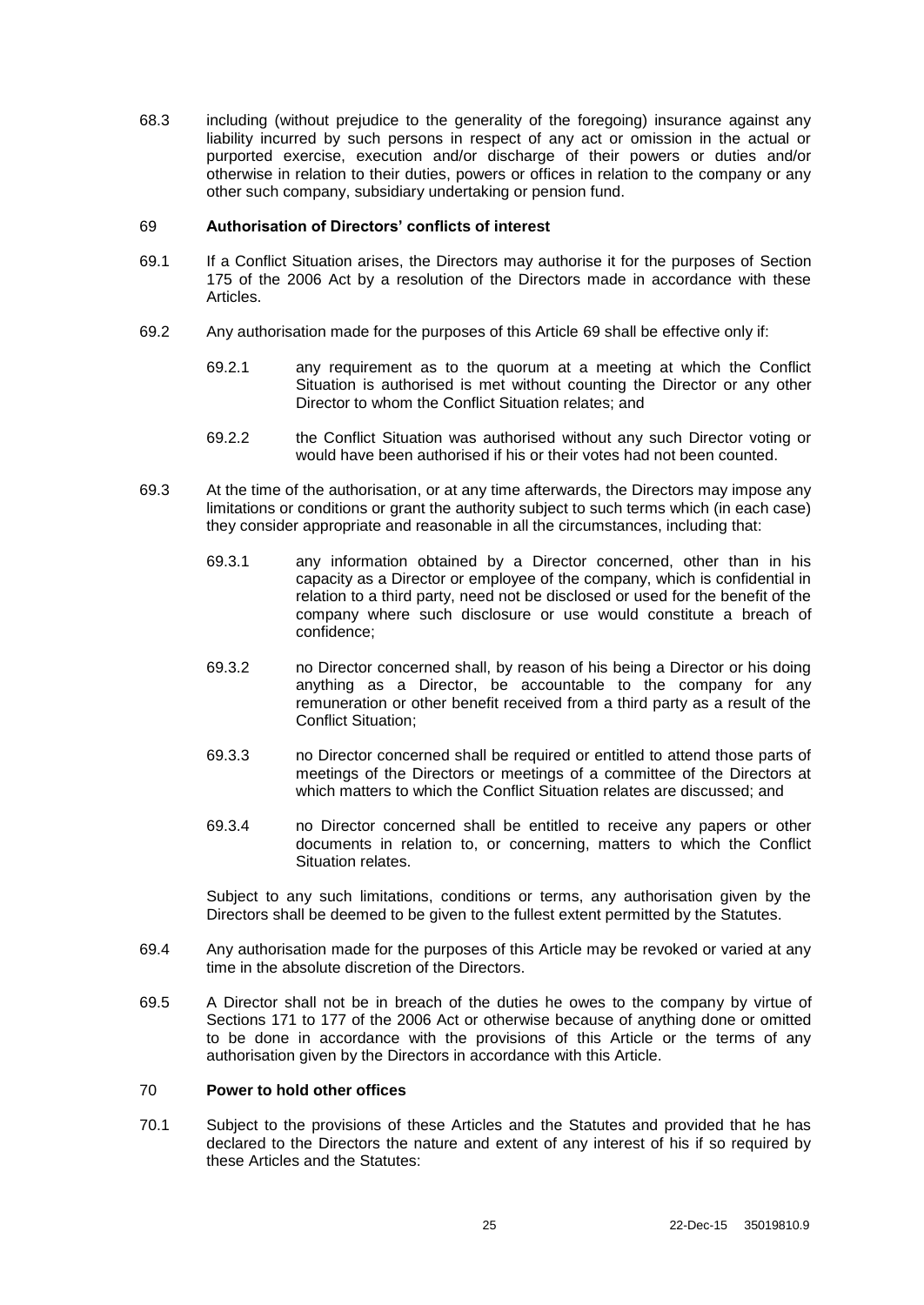- 70.1.1 a Director is authorised to hold any office or place of profit under the company in conjunction with the office of Director for such period, and on such terms as to remuneration and otherwise, as the Directors may determine, and a Director or any firm or body corporate in which he is interested is authorised to act in a professional capacity for the company and he or such firm or body corporate shall be entitled to remuneration for professional services as if he were not a Director, provided that neither any Director nor any such firm or body corporate may act as auditors of the company or any of its subsidiaries; and
- 70.1.2 a Director is authorised to be or become a director or other officer or servant of, or otherwise interested in, any other entity promoted by the company or in which the company may be in any way interested and shall not (in the absence of agreement to the contrary) be liable to account to the company for any emoluments or other benefits received or receivable by him as director, or officer or servant of, or from his interest in, such other company.
- 70.2 A Director shall not require any separate authorisation by the Directors pursuant to Article [69](#page-29-0) for matters falling within this Article [70,](#page-29-1) although the Directors may at any time impose any limitations, conditions or terms in relation to such matters which (in each case) they consider appropriate and reasonable in all the circumstances.
- 70.3 A Director shall not be in breach of the duties he owes to the company by virtue of Sections 171 to 177 of the 2006 Act or otherwise because of anything done or omitted to be done or any remuneration or other benefits received or receivable by him in accordance with the provisions of this Article [70.](#page-29-1)
- 70.4 Subject to the provisions of these Articles and the Statutes, and provided that he has declared to the Directors the nature and extent of any interest of his if so required by these Articles and the Statutes, a Director may, notwithstanding his office, enter into or be interested in any transaction or arrangement with the company and may have or be interested in dealings of any nature whatsoever with the company.
- 70.5 No such transaction, arrangement or dealing shall be liable to be avoided, nor shall any Director so transacting, dealing or being so interested in breach of the duties he owes to the company or be liable to account to the company for any remuneration payable or profit arising out of any such transaction, arrangement or dealing to which he is a party or in which he is interested by reason of his being a Director or the fiduciary relationship thereby established.

## <span id="page-30-0"></span>71 **Declarations of interest**

- 71.1 A Director who, to his knowledge, is in any way, whether directly or indirectly, interested in any proposed transaction or arrangement with the company or any transaction or arrangement which has been entered into by the company shall declare the nature and extent of his interest to the other Directors in accordance with the provisions of the Statutes and this Article.
- 71.2 For the purposes of this Article [71:](#page-30-0)
	- 71.2.1 a transaction or arrangement of the kind described in Sections 197, 198, 200, 201 or 203 of the 2006 Act made with a Director or a person connected with such Director shall if it would not otherwise be so treated (and whether or not prohibited by that Section) be treated as a transaction or arrangement in which that Director is interested; and
	- 71.2.2 a Director shall be deemed interested in any transaction or arrangement in which any person connected with him is interested, whether directly or indirectly.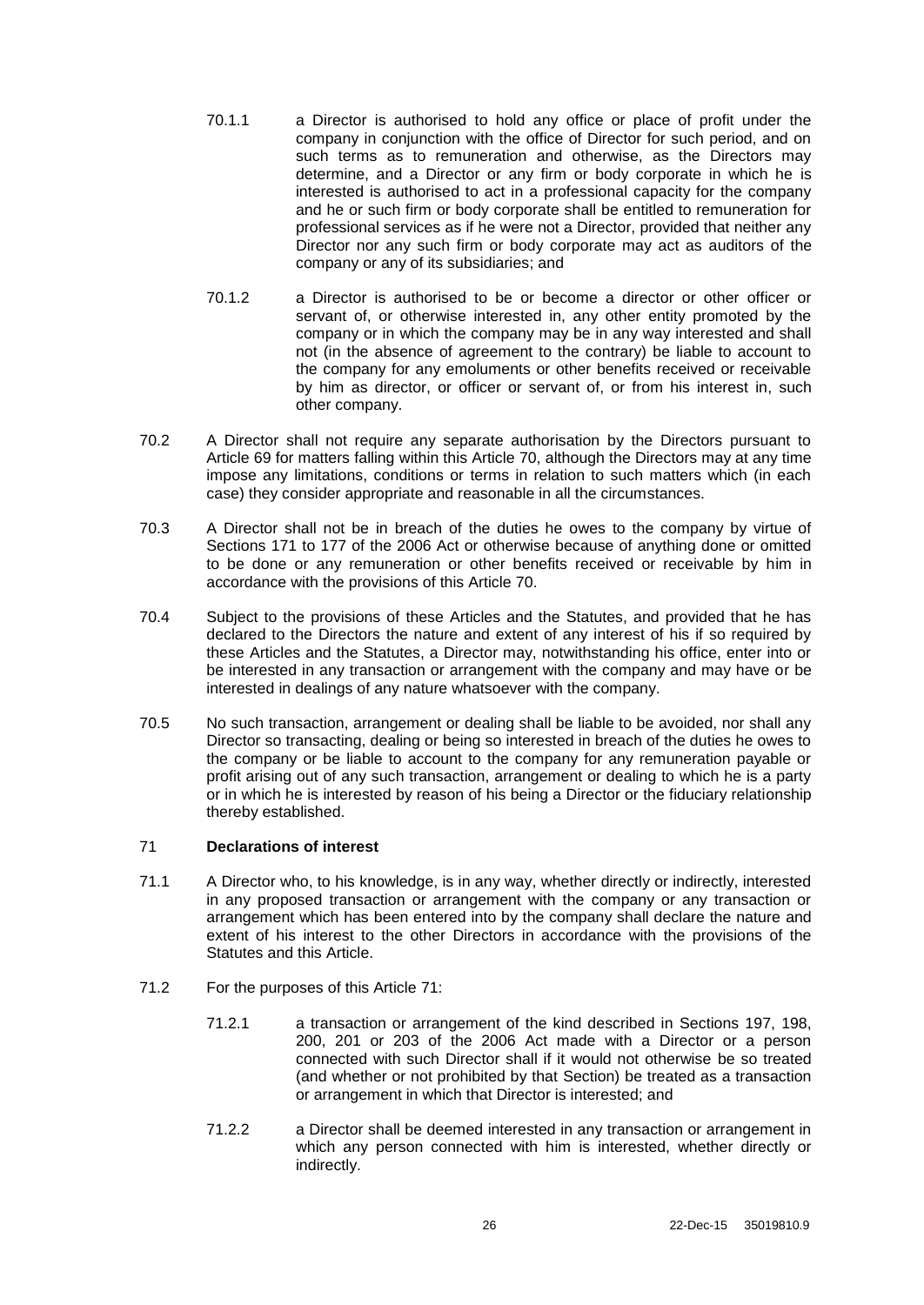- 71.3 A Director need not declare an interest:
	- 71.3.1 if he is not aware of it or if he is not aware of the transaction or arrangement in question (and for these purposes a Director is treated as being aware of matters of which he ought reasonably to be aware);
	- 71.3.2 if it cannot reasonably be regarded as likely to give rise to a conflict of interest;
	- 71.3.3 if, or to the extent that, the other Directors are already aware of it (and for this purpose the other Directors are treated as aware of anything of which they ought reasonably to be aware); or
	- 71.3.4 if, or to the extent that, it concerns terms of his service contract that have been or are to be considered:
		- 71.3.4.1 by a meeting of the Directors; or
		- 71.3.4.2 by a committee of the Directors appointed for the purpose under these Articles.
- 71.4 A Director who, to his knowledge, is in any way (directly or indirectly) interested in any contract, transaction or arrangement with the company shall declare the nature of his interest at the Directors' meeting at which the question of entering into the contract, transaction or arrangement is first considered if he knows his interest then exists or, in any other case, at the first Directors' meeting after he knows that he is or has become so interested.

# **EXECUTIVE DIRECTORS**

#### 72 **Appointment of executive Directors**

- 72.1 The Directors may from time to time appoint one or more of their body to be the holder of any executive office (including, where considered appropriate, the office of chairman, deputy chairman, managing director or chief executive) on such terms and for such period (subject to the provisions of the Statutes) as they may determine and, without prejudice to the terms of any agreement entered into in any particular case, may at any time revoke or terminate any such appointment.
- 72.2 The appointment of any Director to any such executive office shall automatically determine if he ceases for any cause to be a Director, but without prejudice to any claim he may have for damages for breach of any agreement between him and the company.

### 73 **Powers of executive Directors**

The Directors may entrust to and confer upon any Director holding any executive office any of the powers, authorities and discretions (with power to sub-delegate) exercisable by them as Directors upon such terms and conditions and with such restrictions as they think fit, and either collaterally with or to the exclusion of their own powers, and may from time to time revoke, withdraw, alter or vary all or any of such powers.

### **APPOINTMENT AND RETIREMENT OF DIRECTORS**

#### 74 **No retirement by reason of age**

Any provisions of the Statutes which, but for this Article, would have the effect of rendering any person ineligible for appointment as a Director or liable to vacate office as a Director on account of his having reached any specified age, or of requiring special notice or any other special formality in connection with the appointment of any Director over a specified age, shall not apply to the company.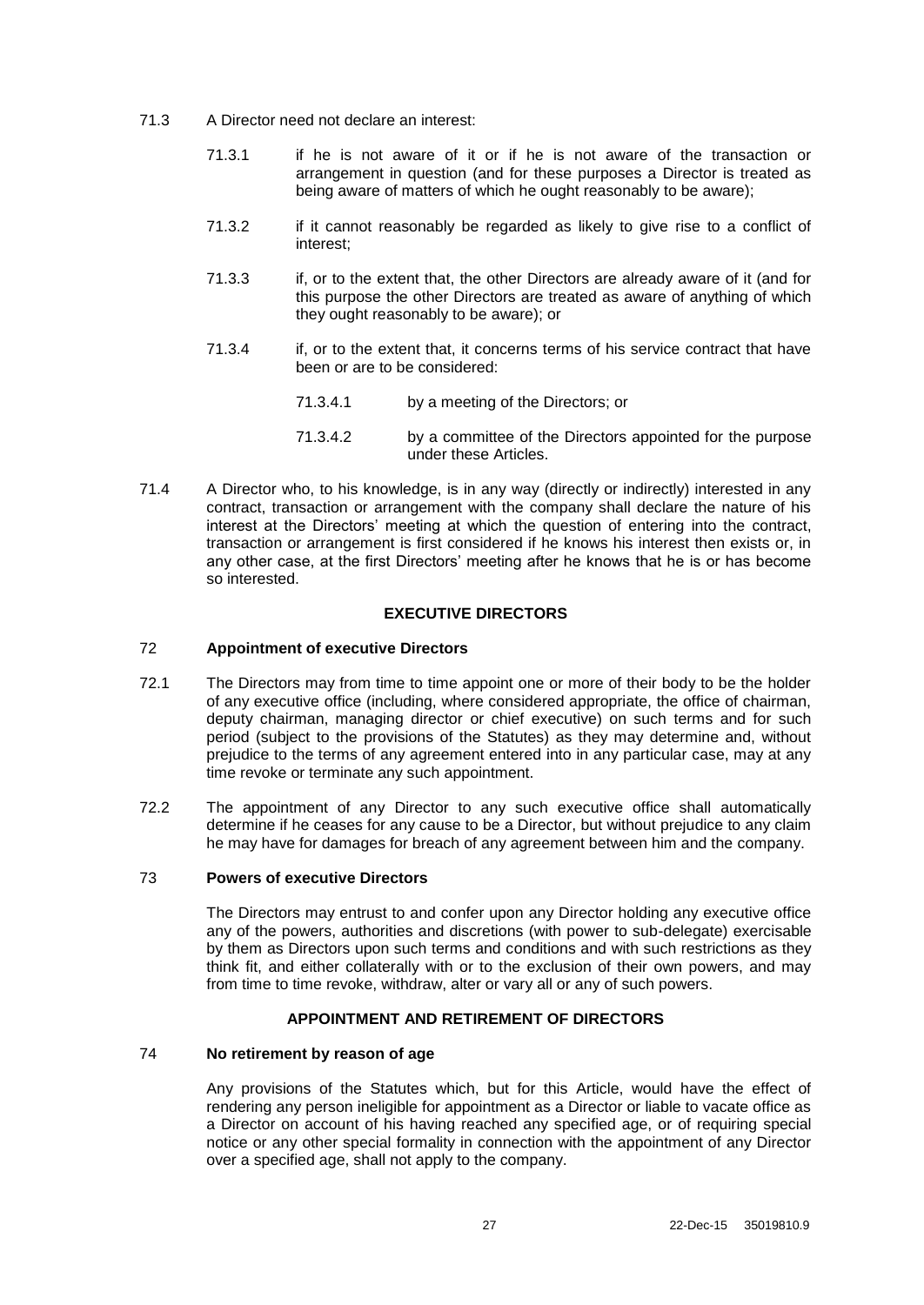### 75 **Vacation of office by Director**

- 75.1 Without prejudice to the provisions for retirement (by rotation or otherwise) contained in these Articles, the office of a Director shall be vacated on the occurrence of any of the following events:-
	- 75.1.1 if he ceases to be a Director by virtue of any provision of the Statutes, is removed from office pursuant to these Articles or becomes prohibited by law from acting as a Director;
	- 75.1.2 if, not being an executive Director holding office as such for a fixed term or other minimum period which has not expired, he resigns by notice in writing under his hand left at the Office or tendered at a board meeting:
	- 75.1.3 if, being such an executive Director, he offers in writing to resign and the Directors resolve to accept such offer;
	- 75.1.4 if he becomes bankrupt, has a receiving order made against him or makes any arrangement or compounds with his creditors generally or applies to the court for an interim order under Section 253 of the Insolvency Act 1986 in connection with a voluntary arrangement under that Act;
	- 75.1.5 if in the United Kingdom or elsewhere an order is made by any court claiming jurisdiction in that behalf on the ground (however formulated) of mental disorder for his detention or for the appointment of a receiver or other person (by whatever name called) to exercise powers with respect to his property or affairs, or if he is admitted to hospital pursuant to an application for treatment under the Mental Health Act 1983 or the Mental Health (Scotland) Act 1960 or 1984 or lacks capacity with the Mental Capacity Act 2005 Section 2;
	- 75.1.6 if he is absent from meetings of the Directors for six consecutive Months without leave and the Directors resolve that his office be vacated; or
	- 75.1.7 if he is removed from office by notice in writing served upon him signed by all his co-Directors, but so that if he holds an appointment to an executive office which thereby automatically determines such removal shall be deemed an act of the company and shall have effect without prejudice to any claim for damages for breach of any agreement between him and the company.
- 75.2 A resolution of the Directors declaring a Director to have vacated office under the terms of this Article shall be conclusive as to the fact and grounds of vacation stated in the resolution.

### 76 **Retirement and re-election**

- <span id="page-32-0"></span>76.1 At every annual general meeting held after the date of adoption of these Articles, any Director in office at the date of the notice convening the annual general meeting shall retire from office and may offer himself for re-election by the members.
- 76.2 A retiring Director shall be eligible for re-election. A retiring Director who is re-elected shall be treated as continuing in office without a break.
- 76.3 At the annual general meeting at which any Director retires pursuant to Article [76.1,](#page-32-0) the company may appoint a person to the vacated office, fill any vacancies in the office of Director or appoint additional Directors, provided that the maximum number fixed in accordance with Article [62](#page-27-0) is not exceeded. The company may also at any general meeting, if notice has been duly given, fill any vacancies in the office of Director, or appoint additional Directors, provided that the maximum number fixed in accordance with Article [62](#page-27-0) is not exceeded.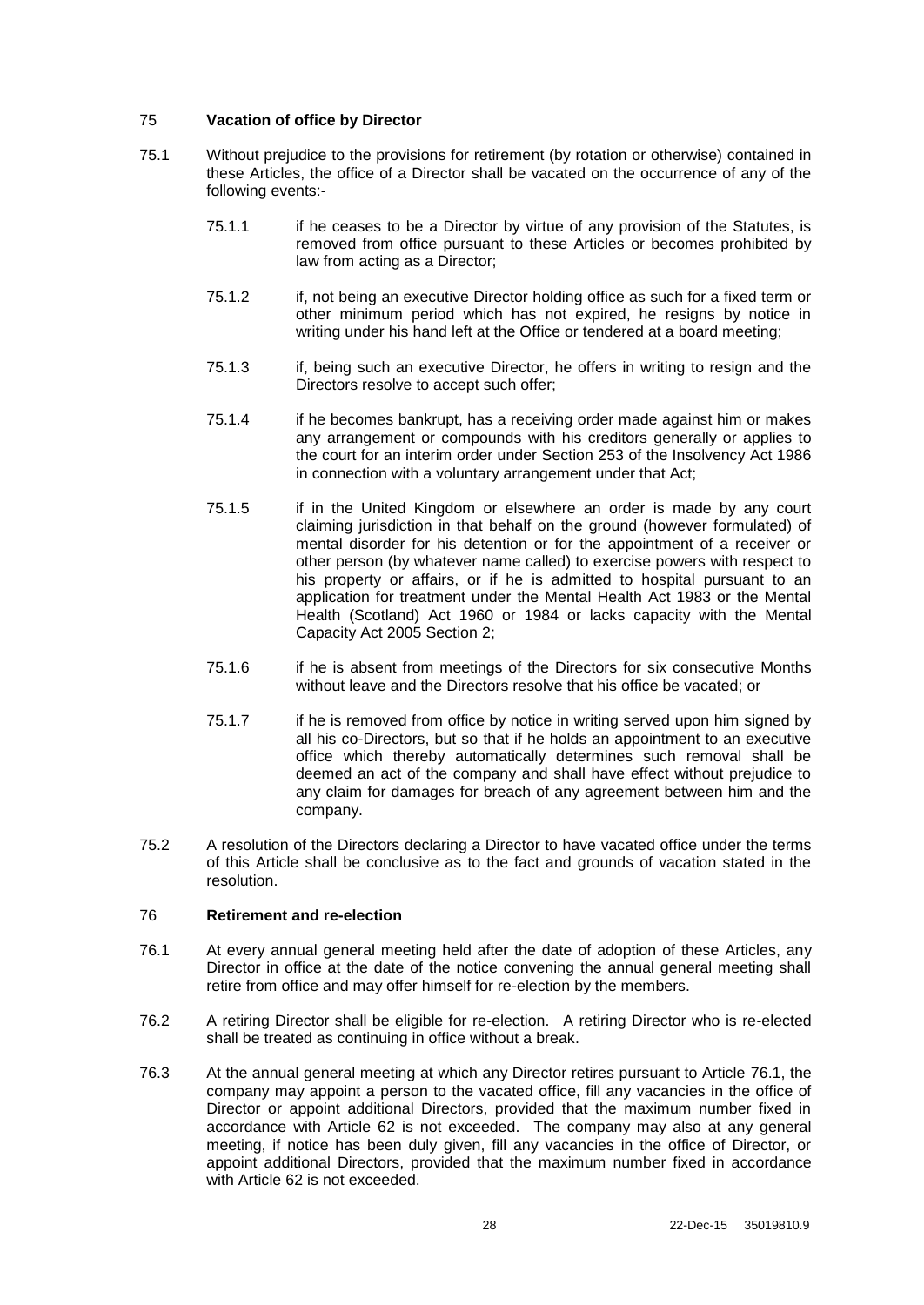- 76.4 At the meeting at which a Director retires under any provision of these Articles, the company may, by ordinary resolution, fill up the office being vacated by electing thereto the retiring Director or some other person eligible for appointment. In default, the retiring Director shall be deemed to have been re-elected unless:
	- 76.4.1 at such meeting it is expressly resolved not to fill up such office, or a resolution for the re-election of such Director is put to the meeting and lost;
	- 76.4.2 such Director has given notice in writing to the company that he is unwilling to be re-elected; or
	- 76.4.3 the default is due to the moving of a resolution in contravention of the next following Article.

#### 77 **Position of retiring Director**

The retirement of a Director shall not have effect until the conclusion or adjournment of the meeting, except where a resolution is passed to elect some other person in the place of the retiring Director or a resolution for his re-election is put to the meeting and lost, and accordingly a retiring Director who is re-elected or deemed to have been reelected will continue in office without break.

#### 78 **Appointment of two or more Directors**

A resolution for the appointment of two or more persons as Directors by a single resolution shall not be moved at any general meeting unless a resolution that it shall be so moved has first been agreed by the meeting without any vote being given against it and any resolution moved in contravention of this Article shall be void.

#### 79 **Eligibility of new Directors**

No person other than a Director retiring at the meeting shall be eligible for appointment as a Director at any general meeting unless recommended by the Directors or not less than seven nor more than forty-two days (inclusive of the date on which the notice is given) before the date appointed for the meeting there shall have been lodged at the Office notice in writing, signed by some member (other than the person to be proposed) duly qualified to attend and vote at the meeting for which such notice is given, of his intention to propose such person for appointment and also notice in writing signed by the person to be proposed of his willingness to be appointed and stating all such particulars of him as would, on his appointment, be required to be included in the company's register of directors.

#### 80 **Removal by company**

- 80.1 In addition to any power of removal conferred by the Statutes, the company may by ordinary resolution of which special notice has been given remove any Director from office (notwithstanding any provision of these Articles or of any agreement between the company and such Director, but without prejudice to any claim he may have for damages for breach of any such agreement).
- 80.2 The company may by ordinary resolution appoint another person in place of a Director so removed from office.
- 80.3 In default of such appointment the vacancy arising upon the removal of a Director from office may be filled as a casual vacancy.

### 81 **Power of the company to appoint Directors**

The company may by ordinary resolution appoint any person who is willing to act to be a Director either to fill a casual vacancy or as an additional Director but so that the total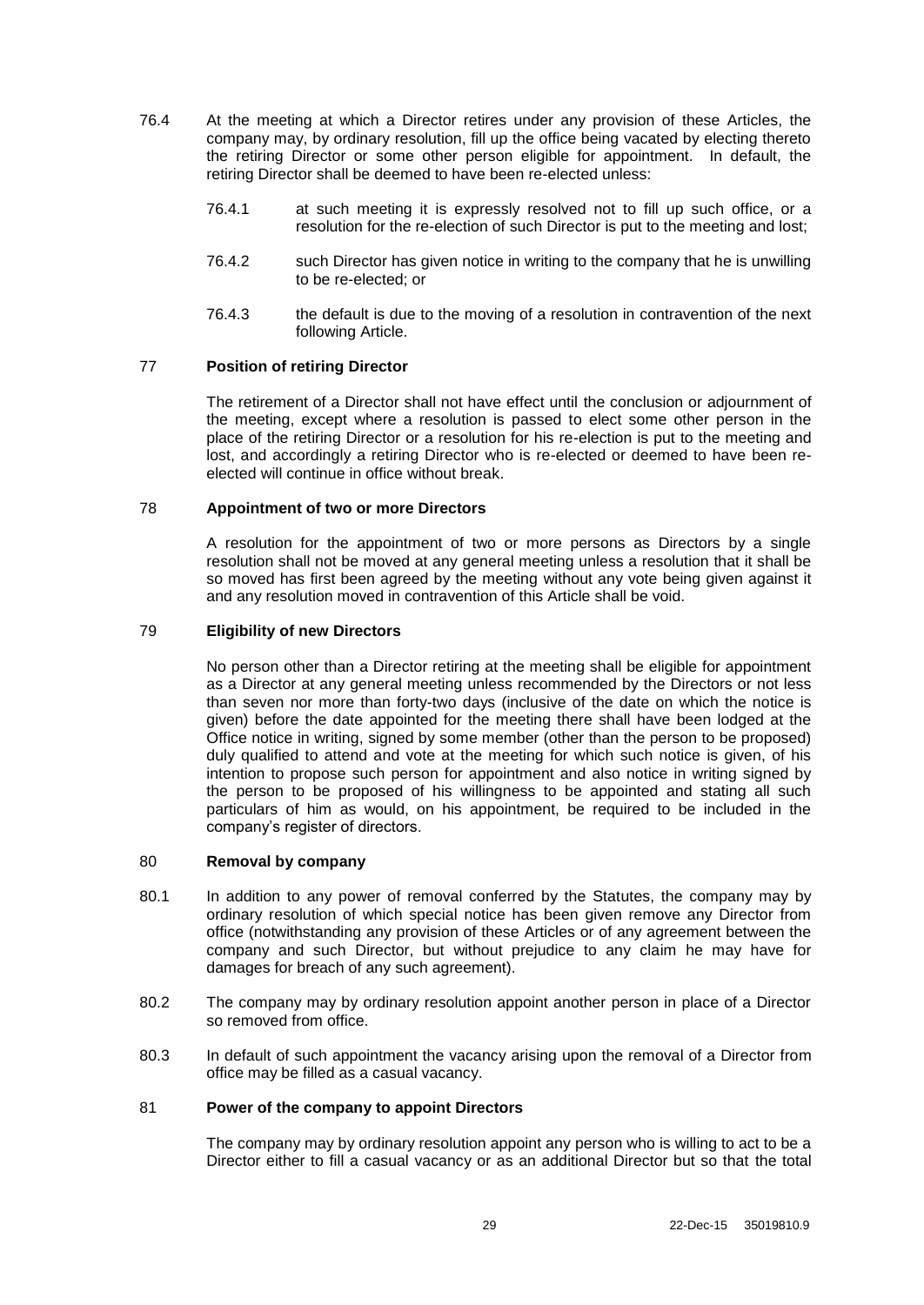number of Directors shall not exceed any maximum number (if any) fixed in accordance with these Articles.

### 82 **Power of the Directors to appoint Directors**

- 82.1 The Directors shall have power at any time to appoint any person who is willing to act as a Director either to fill a vacancy or as an addition to the existing Directors but so that the total number of Directors appointed shall not exceed the maximum number (if any) fixed by or in accordance with these Articles.
- 82.2 Any person so appointed by the Directors shall hold office only until the next annual general meeting and shall then be eligible for re-election.

### **ALTERNATE DIRECTORS**

- <span id="page-34-0"></span>83.1 Any Director (other than an alternate director) may at any time by notice in writing and deposited at the Office, or delivered at a meeting of the Directors, appoint any person (including another Director) to be his alternate director, and may in like manner at any time terminate such appointment. Such appointment, unless previously approved by the Directors, shall have effect only upon and subject to being so approved.
- 83.2 A Director may at any time by notice in writing and deposited at the Office, or delivered at a meeting of the Directors, revoke the appointment of his alternate director and, subject to the provisions of Article [83.1,](#page-34-0) appoint another person in his place. The appointment of an alternate director shall determine on the happening of any event which, if he were a Director, would cause him to vacate such office or if his appointor ceases to be a Director; but if a Director retires but is re-appointed or deemed to have been re-appointed at the meeting at which he retires any appointment of an alternate director made by him which was in force immediately prior to his retirement shall continue after his re-appointment.
- <span id="page-34-1"></span>83.3 An alternate director shall (subject to him giving to the company an address at which notices may be served on him) be entitled to receive notices of meetings of the Directors and shall be entitled to attend and vote as a Director at any such meeting at which the Director appointing him is not personally present, and generally at such meeting to exercise all the powers, rights, duties and authorities of his appointor as a Director, and for the purposes of the proceedings at such meeting the provisions of these Articles shall apply as if he (instead of his appointor) were a Director. If he shall be himself a Director or shall attend any such meeting as an alternate for more than one Director his voting rights shall be cumulative but he shall count as only one for the purpose of determining whether a quorum is present. If his appointor is for the time being absent from the United Kingdom or temporarily unable to act through ill health or disability, his signature to any resolution in writing of the Directors shall be as effective as the signature of his appointor.
- 83.4 An alternate director shall not be required to hold any shares in the company and shall not be counted in reckoning the maximum number of Directors allowed by these Articles.
- 83.5 To such extent as the Directors may from time to time determine in relation to any committees of the Directors, the foregoing provisions of Article [83.3](#page-34-1) shall also apply mutatis mutandis to any meeting of any such committee of which his appointor is a member.
- 83.6 An alternate director shall not (save as aforesaid) have power to act as a Director nor shall he be deemed to be a Director for the purposes of these Articles nor shall he be deemed to be the agent of the Director appointing him, but he shall be an officer of the company and shall alone be responsible to the company for his own acts and defaults.
- 83.7 An alternate director shall be entitled to contract and be interested in and benefit from contracts or arrangements or transactions and to be repaid expenses and to be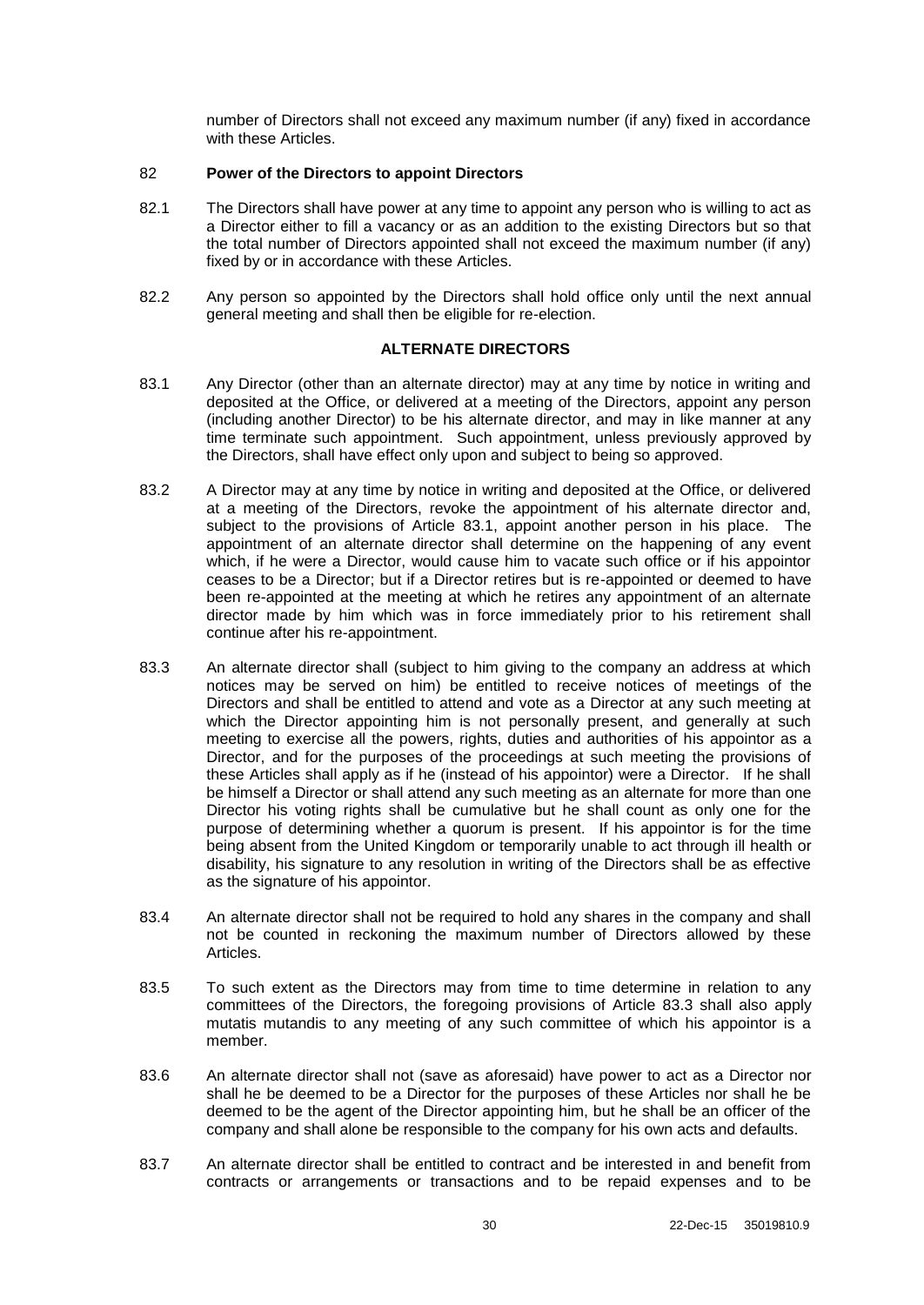indemnified to the same extent mutatis mutandis as if he were a Director, but he shall not be entitled to receive from the company in respect of his appointment as alternate director any remuneration except only such part (if any) of the remuneration otherwise payable to his appointor as such appointor may by notice in writing to the company from time to time direct.

### **ASSOCIATE DIRECTORS**

- 84.1 The Directors may from time to time appoint any manager or other person in the employment of the company or its holding company or any subsidiary undertaking of the company or of its holding company to be an associate director of the company.
- 84.2 Any associate director may be removed by resolution of the Directors at any time for any reason and without the giving of any notice in that behalf.
- 84.3 Until otherwise determined by the company in general meeting, the number of associate directors for the time being shall not exceed six.
- 84.4 An associate director appointed under this Article shall not be required to hold any shares in the company to qualify him for such office.
- 84.5 An associate director shall not while he continues to hold office be taken into account in calculating the number to form a quorum at any meeting of the Directors.
- 84.6 The appointment, continuance in office, removal, powers, duties and remuneration of an associate director shall be determined by the Directors, with full power to make such arrangements as the Directors may think fit.
- 84.7 An associate director shall not except with and to the extent of the sanction of the Directors:-
	- 84.7.1 have any right of access to the books of the company;
	- 84.7.2 be entitled to receive notice of or to attend at the meetings of the Directors; or
	- 84.7.3 be entitled to participate in any other respect in the exercise of the collective powers or duties of the Directors or to exercise any of the powers or rights of a Director individually under these Articles, provided that no act shall be done by the Directors which would impose any personal liability on any associate director either under the Statutes or otherwise except with his knowledge.
- 84.8 An associate director shall not in any circumstances be entitled to vote at any meeting of the Directors.

### **MEETINGS AND PROCEEDINGS OF DIRECTORS**

#### 85 **Meetings of Directors**

Subject to the provisions of these Articles, the Directors may meet together for the despatch of business, adjourn and otherwise regulate their meetings as they think fit. At any time any Director may, and the Secretary on the requisition of a Director shall, summon a meeting of the Directors. Notice of a meeting of Directors shall be deemed to be duly given to a Director if it is given to him personally or by word of mouth or sent in writing to him at his last known address or any other address given by him to the company for this purpose. Any Director may waive notice of any meeting and any such waiver may be retrospective.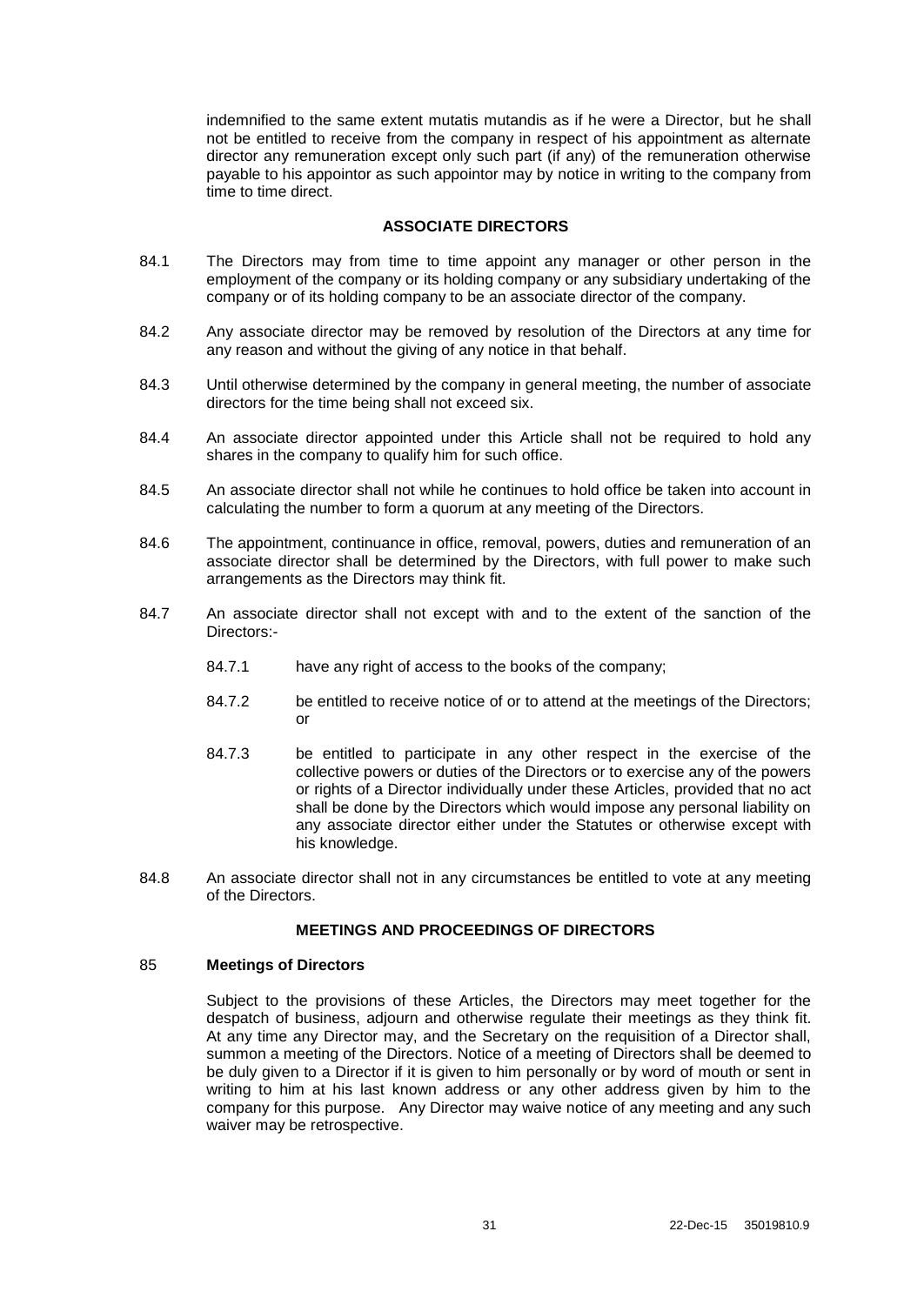#### 86 **Quorum**

The quorum necessary for the transaction of the business of the Directors may be fixed from time to time by the Directors and, unless so fixed at any other number, shall be two. A meeting of the Directors at which a quorum is present shall be competent to exercise all powers, authorities and discretions for the time being vested in or exercisable by the Directors.

#### 87 **Voting**

Questions arising at any meeting of the Directors shall be determined by a majority of votes. In case of an equality of votes the chairman of the meeting shall have a second or casting vote.

### 88 **Limitations on voting of interested Directors**

- <span id="page-36-0"></span>88.1 Save as herein provided, a Director shall not vote in respect of any resolution of the Directors or a committee of the Directors concerning any contract, transaction, arrangement or any other proposal whatsoever to which the company is or is to be a party and in which he has any material interest, direct or indirect, otherwise than by virtue of his interests in shares or debentures or other securities of or otherwise in or through the company. A Director shall not be counted in the quorum at a meeting in relation to any resolution on which he is debarred from voting.
- <span id="page-36-1"></span>88.2 Subject to the provisions of the Statutes and these Articles, a Director shall (in the absence of some material interest, direct or indirect, other than as indicated below) be entitled to vote (and be counted in the quorum) in respect of any resolution concerning any of the following matters:-
	- 88.2.1 the giving of any guarantee, security or indemnity to him in respect of money lent or obligations incurred by him at the request of or for the benefit of the company or any of its subsidiary undertakings;
	- 88.2.2 the giving of any guarantee, security or indemnity to a third party in respect of a debt or obligation of the company or any of its subsidiary undertakings for which he himself has assumed responsibility in whole or in part under a guarantee or indemnity or by the giving of security;
	- 88.2.3 any contract, transaction, arrangement or proposal concerning an offer of shares or debentures or other securities of or by the company or any of its subsidiary undertakings for subscription or purchase in which offer he is or is to be interested as a participant in the underwriting or sub-underwriting thereof;
	- 88.2.4 any contract, transaction, arrangement or proposal to which the company is or is to be a party concerning any other body corporate in which he is interested, directly or indirectly, and whether as an officer or shareholder or otherwise howsoever, provided that he (together with persons connected with him within the meaning of Section 252(2) of the 2006 Act) is not the holder of or beneficially interested in one per cent. or more of the issued shares of any class of such body corporate (or of any third body corporate through which his interest is derived) or of the voting rights available to members of the relevant body corporate (any such interest being deemed for the purposes of this Article to be a material interest in all circumstances);
	- 88.2.5 any contract, transaction, arrangement or proposal concerning the adoption, modification or operation of a superannuation fund or retirement, death or disability benefits scheme under which he may benefit and which has been approved by or is subject to and conditional upon approval by the Board of Inland Revenue for taxation purposes;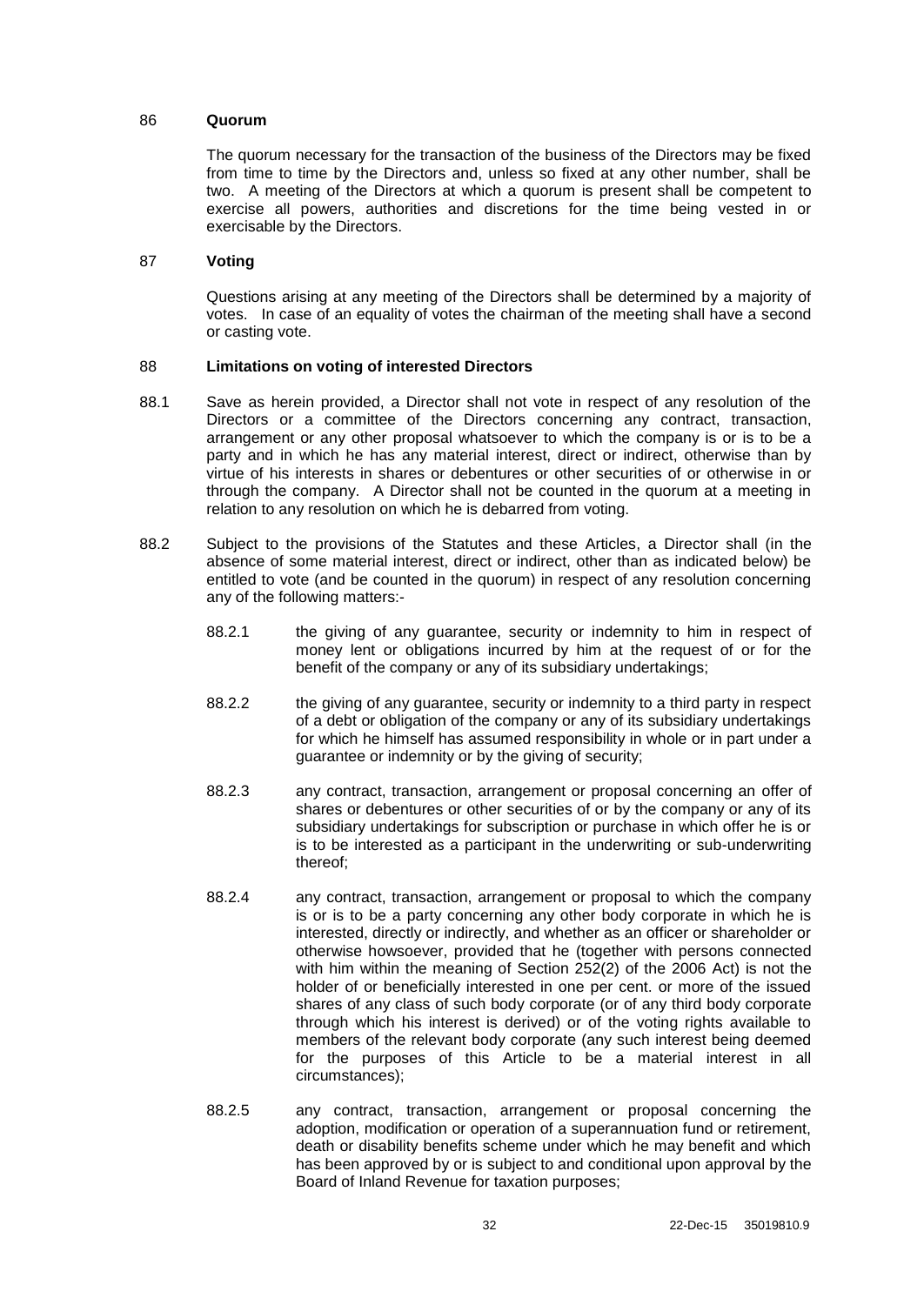- 88.2.6 any contract, transaction, arrangement or proposal concerning the adoption, modification or operation of any scheme for enabling employees, including full time executive Directors, to acquire shares of the company and/or any of its subsidiary undertakings, or any arrangement for the benefit of employees of the company or any of its subsidiary undertakings under which the Director benefits in a similar manner to employees and which does not accord any Director as such any privilege or advantage not generally accorded to the employees to whom such scheme or arrangement relates; and
- 88.2.7 any contract, transaction, arrangement or proposal concerning any insurance against liability which the company is empowered to purchase and/or maintain for or for the benefit of any Directors or group of persons who include Directors or the funding of expenditure incurred or to be incurred by any Director in defending any criminal or civil (including regulatory) proceedings or in connection with an application under any of the provisions referred to in Section 205(5) of the 2006 Act.
- 88.3 Where proposals are under consideration concerning the appointment (including fixing or varying the terms of appointment) of two or more Directors to offices or employments with the company or any body corporate in which the company is interested, such proposals may be divided and considered in relation to each Director separately, and in such case each of the Directors concerned (if not debarred from voting under Article [88.1](#page-36-0) or Article [88.2.4\)](#page-36-1) shall be entitled to vote (and be counted in the quorum) in respect of each resolution except that concerning his own appointment.
- 88.4 For the purposes of this Article an interest of a person who is, for the purposes of the Statutes, connected with a Director shall be treated as an interest of the Director and, in relation to an alternate, an interest of his appointor shall be treated as an interest of the alternate in addition to any interest which the alternate otherwise has.
- 88.5 If any question arises at any meeting as to the materiality of a Director's interest (other than the chairman's interest) or as to the entitlement of any Director to vote or be counted in the quorum, and such question is not resolved by his voluntarily agreeing to abstain from voting or being counted in the quorum, such question shall be referred to the chairman of the meeting and his ruling in relation to any such Director shall be final and conclusive except in a case where the nature or extent of the interests of the Director concerned has not been fairly disclosed.
- 88.6 If any question arises at any meeting as to the materiality of the chairman's interest or as to the entitlement of the chairman to vote or be counted in a quorum, and such question is not resolved by his voluntarily agreeing to abstain from voting or being counted in the quorum, such question shall be decided by resolution of the Directors or committee members present at the meeting (excluding the chairman) whose majority vote shall be final and conclusive.
- 88.7 Subject to the provisions of the Statutes, the company may by ordinary resolution suspend or relax the provisions of this Article, either generally or in relation to any particular matter or ratify any transaction not duly authorised by reason of a contravention of this Article.

#### 89 **Powers of Directors if below minimum number**

The continuing Directors may act notwithstanding any vacancies, but if and so long as the number of Directors is reduced below the minimum number fixed by or in accordance with these Articles the continuing Director or Directors may act for the purpose of appointing an additional Director or Directors to make up such minimum or of summoning general meetings, but not for any other purpose. If there be no Director or Directors able or willing to act, then any two members may summon a general meeting for the purpose of appointing Directors.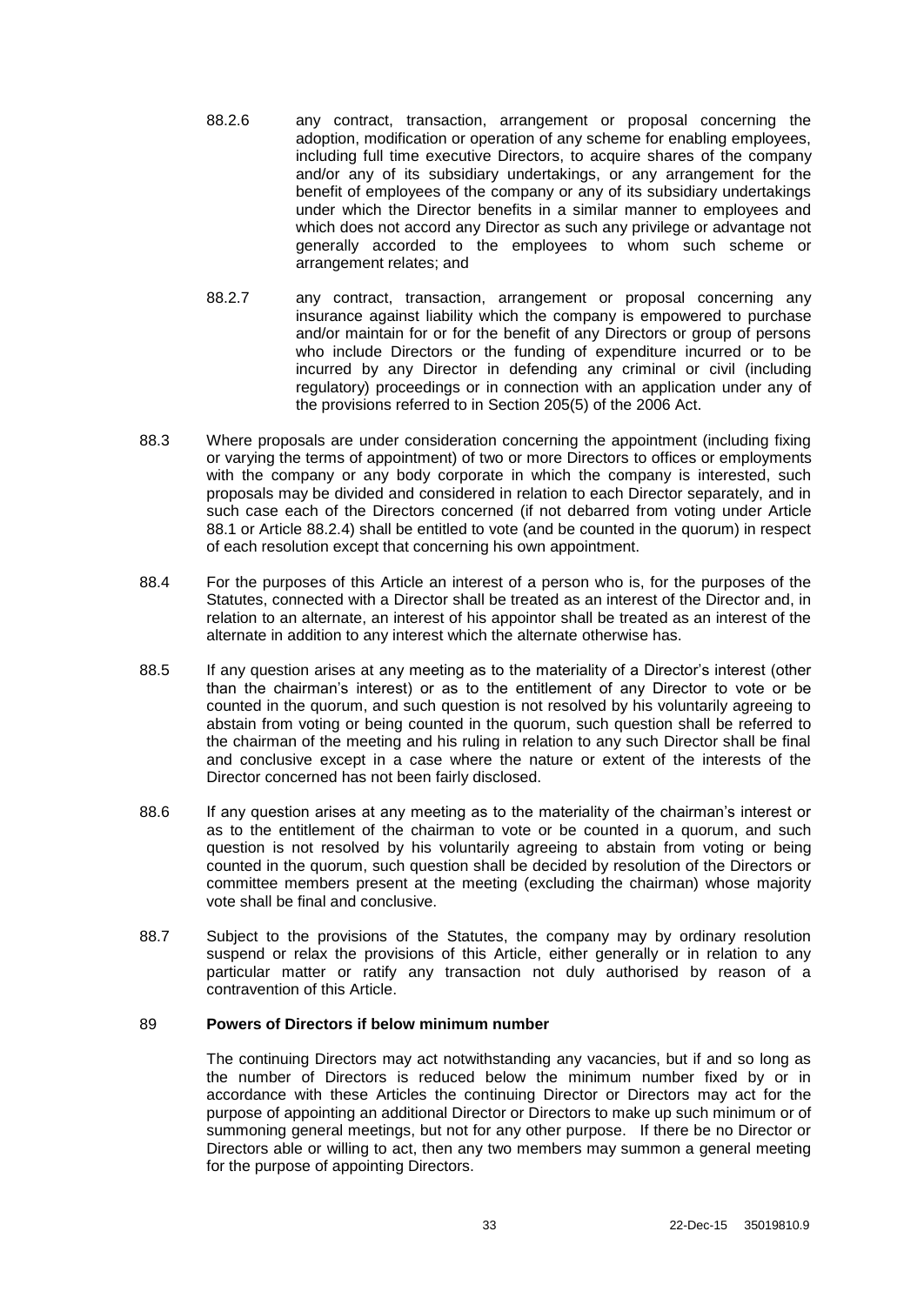### 90 **Chairman**

The Directors may elect a chairman and deputy chairman and determine the period for which each is to hold office (and may at any time remove either from office). If no chairman or deputy chairman shall have been appointed, or if at any meeting neither be present within thirty minutes after the time appointed for holding the same, the Directors present may choose one of their number to be chairman of the meeting.

### 91 **Resolutions in writing**

A resolution in writing duly executed by all the Directors for the time being entitled to receive notice of and to vote and to be counted in the quorum of a meeting of Directors, or by all members of a committee of the Directors, shall be as valid and effectual as if it had been passed at a meeting of the Directors (or committee, as the case may be) duly convened and held and may be contained in one document or in several documents in the same terms each executed by one or more Directors. A resolution executed by an alternate director need not also be executed by his appointor.

### 92 **Participation by telephone**

Any Director or his alternate may validly participate in a meeting of the Directors or a committee of the Directors through the medium of conference telephone or similar form of communication equipment provided that all persons participating in the meeting are able to hear and speak to each other throughout such meeting. A person so participating shall be deemed to be present in person at the meeting and shall accordingly be counted in a quorum and entitled to vote. Subject to the Statutes, all business transacted in such manner by the Directors or a committee of the Directors shall for the purposes of these Articles be deemed to be valid and effectively transacted at a meeting of the Directors or a committee notwithstanding that fewer than two Directors or alternate directors are physically present at the same place. Such a meeting shall be deemed to take place where the largest group of those participating is assembled or, if there is no such group, where the chairman of the meeting then is.

### 93 **Delegation to committees**

- 93.1 The Directors may delegate any of their powers, authorities and discretions for such time upon such terms and subject to such conditions as they think fit to committees (with power to sub-delegate) consisting of one or more members of their body and (if thought fit) one or more other persons co-opted as hereinafter provided. The power to delegate contained in this Article shall be effective in relation to the powers, authorities and discretions of the Directors generally and shall not be limited by the fact that in certain Articles, but not in others, express reference is made to particular powers, authorities or discretions being exercised by the Directors or by a committee authorised by the Directors.
- 93.2 Any committee so formed shall in the exercise of the powers so delegated conform to any regulations which may from time to time be imposed by the Directors. The Directors may confer such powers either collaterally with, or to the exclusion of and in substitution for, all or any of the powers of the Directors in that respect and may from time to time revoke, withdraw, alter or vary all or any of such powers and discharge any such committee in whole or in part.
- 93.3 Any such regulations may provide for or authorise the co-option to the committee of persons other than Directors and for such co-opted members to have voting rights as members of the committee, but so that:-
	- 93.3.1 the number of co-opted members shall be less than one-half of the total number of members of the committee; and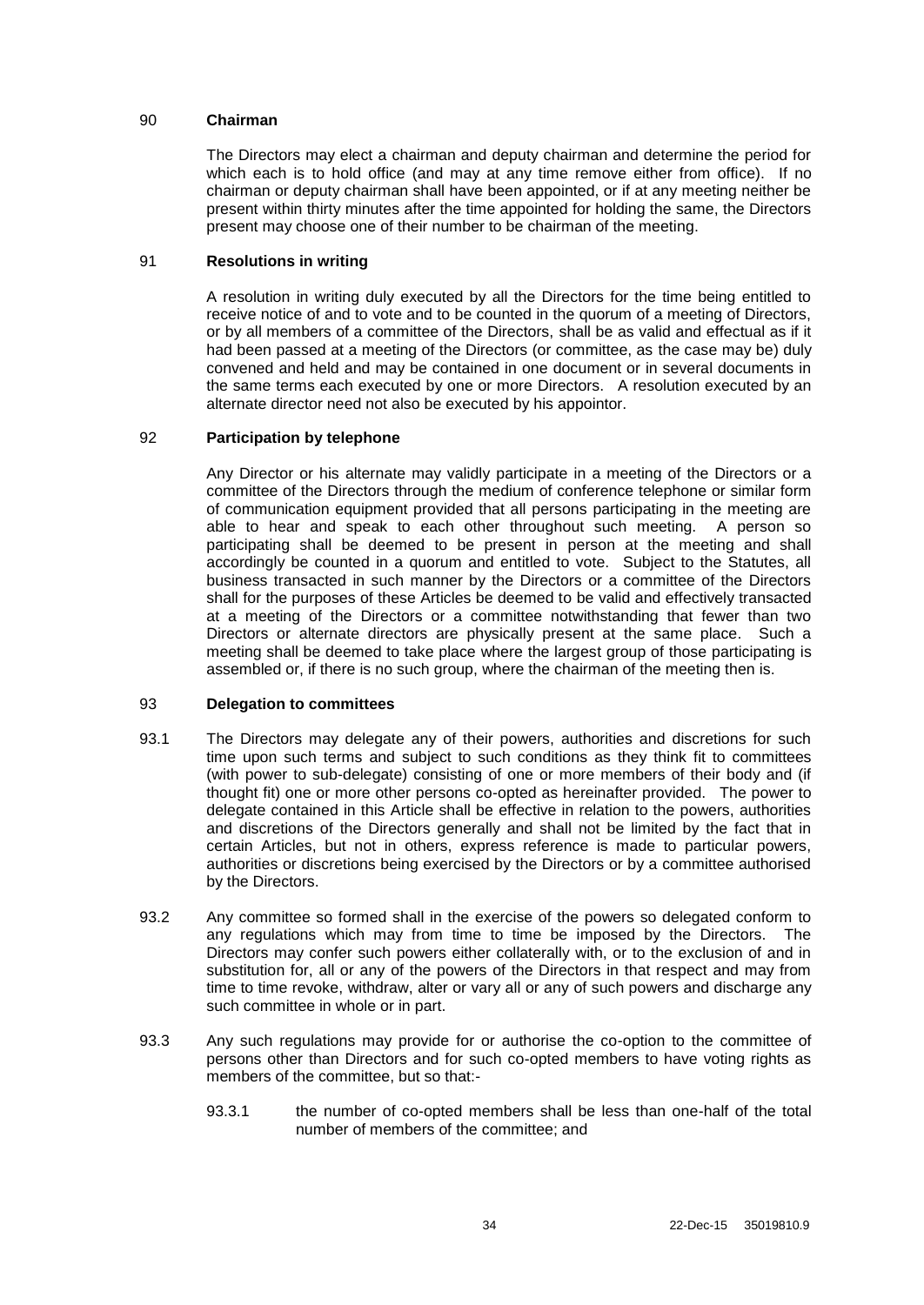93.3.2 no resolution of the committee shall be effective unless a majority of the members of the committee present at the meeting are Directors or alternate directors.

#### 94 **Proceedings of committees**

The meetings and proceedings of any such committee consisting of two or more members shall be governed mutatis mutandis by the provisions of these Articles regulating the meetings and proceedings of the Directors, so far as the same are not superseded by any regulations made by the Directors under the last preceding Article.

### 95 **Validity of proceedings of Directors and committees**

All acts done by any meeting of Directors, or of any such committee, or by any person acting as a Director, alternate director or as a member of any such committee, shall as regards all persons dealing in good faith with the company, notwithstanding that there was some defect in the appointment of any of the persons acting as aforesaid or that any such persons were disqualified or had vacated office or were not entitled to vote, be as valid as if every such person had been duly appointed and was qualified and had continued to be a Director, alternate director or member of the committee and had been entitled to vote.

### **BORROWING POWERS**

### **96 Borrowing powers**

The Directors may exercise all the powers of the company to borrow money and to mortgage or charge all or any part of its undertaking, property, assets (present and future) and uncalled capital, and, subject to the provisions of the Statutes, to issue debentures and other securities, whether outright or as collateral security for any debt, liability or obligation of the company or of any third party.

## **POWERS OF DIRECTORS**

## 97 **General powers of Directors**

- 97.1 The business of the company shall be managed by the Directors, who may exercise all such powers of the company as are not by the Statutes or by the memorandum of association of the company from time to time or by these Articles required to be exercised by the company in general meeting, subject nevertheless to any regulations, not being inconsistent with the Statutes or the memorandum of association of the company from time to time or these Articles, as may be prescribed by special resolution of the company.
- 97.2 No regulation so made by the company and no alteration of the memorandum of association or of these Articles shall invalidate any prior act of the Directors which would have been valid if such alteration or regulation had not been made.
- 97.3 The general powers given by this Article shall not be limited or restricted by any special authority or power given to the Directors by any other Article.

#### 98 **Local management**

The Directors may, from time to time and at any time, establish any local or divisional boards or agencies for managing any of the affairs of the company and may appoint any persons to be members of such local or divisional board, or any managers or agents, and may fix their remuneration. The Directors may, from time to time and at any time, delegate to any local or divisional board, manager or agent so appointed any of its powers, authorities and discretions with power to sub-delegate (other than their power to make calls, forfeit shares, borrow money or issue debentures) and may authorise the members for the time being of any such local or divisional board, or any of them, to fill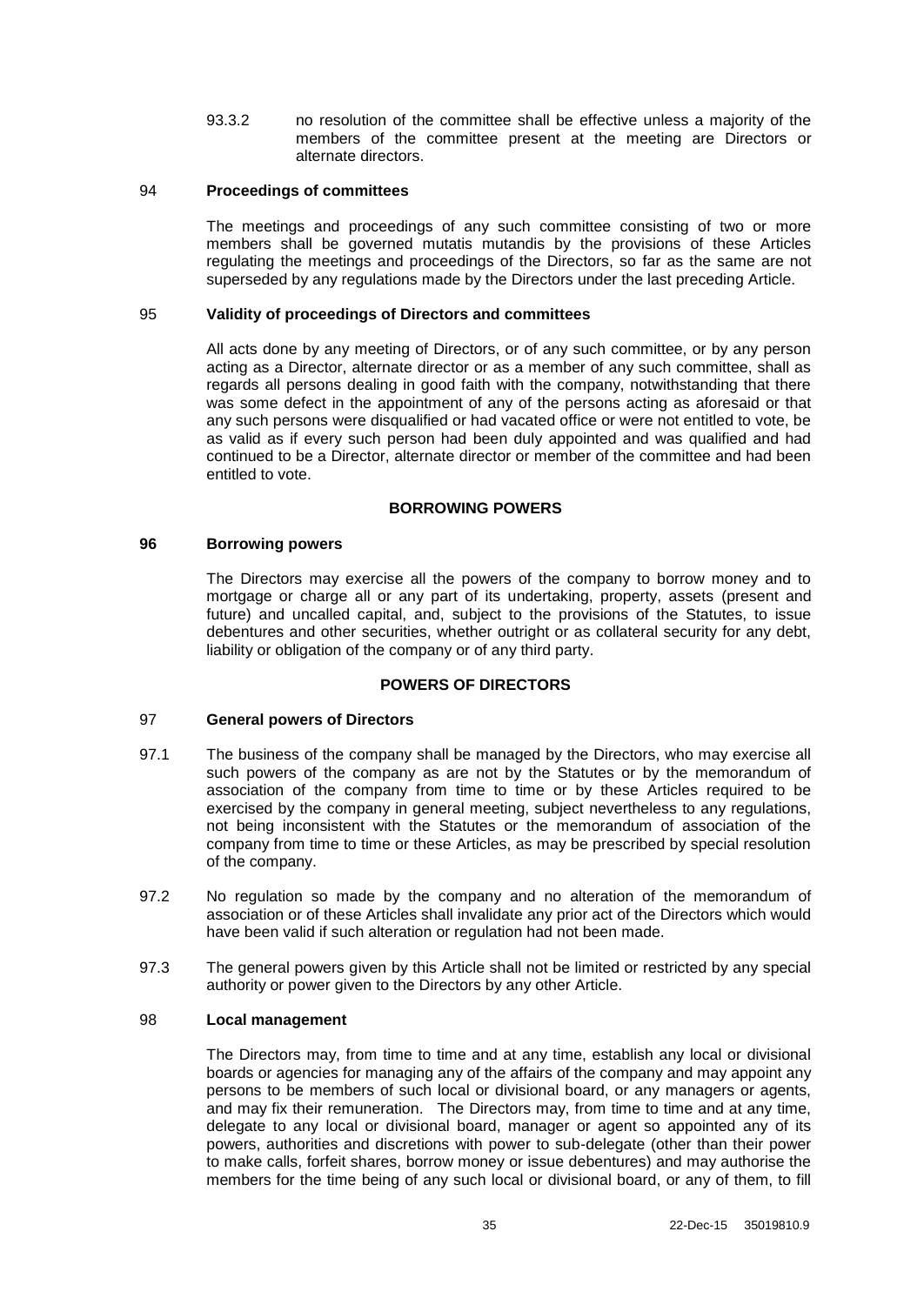any vacancies and to act notwithstanding vacancies; and any such appointment or delegation may be made for such time, on such terms and subject to such conditions as the Directors may think fit. The Directors may confer such powers either collaterally with, or to the exclusion of and in substitution for, all or any of the powers of the Directors in that respect and may from time to time revoke, withdraw, alter or vary all or any of such powers and, subject to any terms and conditions expressly imposed by the Directors, the proceedings of any local or divisional board or agency with two or more members shall be governed by such of these Articles as regulate the proceedings of the Directors, so far as they are capable of applying.

### 99 **Provision for employees on cessation or transfer of business**

- <span id="page-40-1"></span>99.1 The Directors may, subject to Article [99.2,](#page-40-0) exercise the power to make provision for the benefit of persons employed or formerly employed by the company or any of its subsidiaries in connection with the cessation or the transfer to any person of the whole or part of the undertaking of the company or that subsidiary.
- <span id="page-40-0"></span>99.2 Any exercise by the Directors of the power to make provision of the kind referred to in Article [99.1](#page-40-1) (including, without prejudice to the provisions of Articles [64,](#page-27-1) [65](#page-28-0) and [66\)](#page-28-1) for the benefit of directors, former directors or shadow directors employed or formerly employed by the company or any of its subsidiaries must be approved by an ordinary resolution of the company before any payment to or for the benefit of such persons is made.

### 100 **Power of attorney**

The Directors may by power of attorney or otherwise appoint any person or persons to be the agent of the company and may delegate to any such person or persons any of its powers, authorities and discretions (with power to sub-delegate) in each case for such purposes and for such time, upon such terms and subject to such conditions as they think fit. Such appointment may, if the Directors think fit, be made in favour of the members or any of the members of any local or divisional board, or in favour of any body corporate or of the members, directors, nominees or managers of any body corporate or unincorporate or otherwise in favour of any fluctuating body of persons, whether nominated directly or indirectly by the Directors and any such power of attorney may contain such powers for the protection or convenience of persons dealing with such attorney as the Directors may think fit. The Directors may confer such powers either collaterally with, or to the exclusion of and in substitution for, all or any of the powers of the Directors in that respect and may from time to time revoke, withdraw, alter or vary all or any of such powers.

## **SECRETARY**

- 101.1 Subject to the Statutes, the Secretary shall be appointed by the Directors on such terms and for such period as they may think fit. Any Secretary so appointed may at any time be removed from office by the Directors, but without prejudice to any claim for damages for breach of any agreement between him and the company. If thought fit two or more persons may be appointed as Joint Secretaries. The Directors may also appoint from time to time on such terms as they may think fit, one or more assistant or deputy secretaries. Anything required or authorised to be done by or to the Secretary may, if the Secretary is incapable of acting, be done by or to any assistant or deputy secretary.
- 101.2 Any provision of the Statutes or of these Articles requiring or authorising a thing to be done by or to a Director and the Secretary shall not be satisfied by its being done by or to the same person acting both as Director and as, or in the place of, the Secretary.

# **SEAL AND EXECUTION OF DEEDS**

102.1 The company may exercise the powers conferred by the Statutes with regard to having a common seal, official seal for use outside the United Kingdom, or official seal for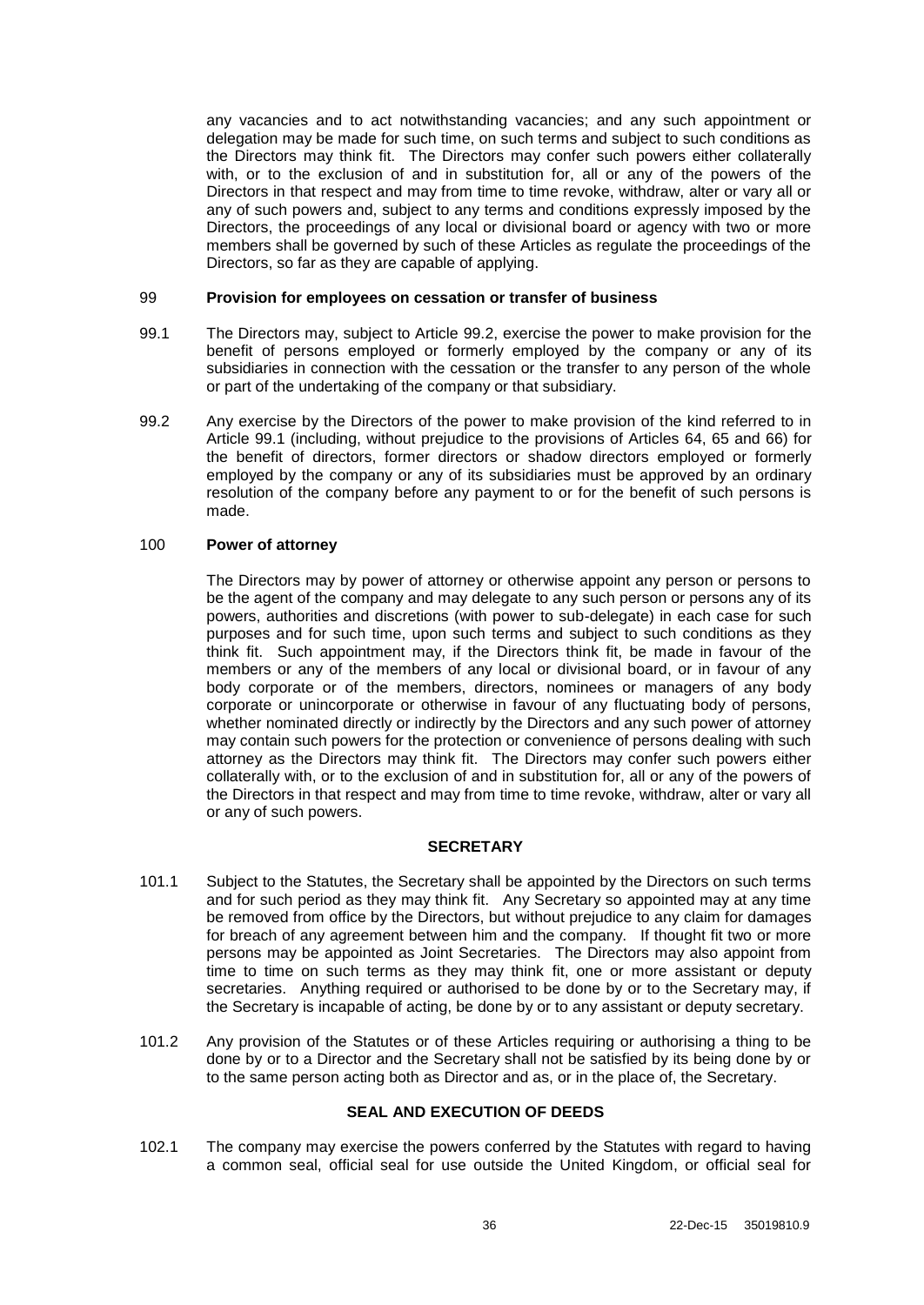securities and such powers shall be vested in the Directors. The Directors shall provide for the safe custody of the seals.

- 102.2 Neither the common seal nor the Securities Seal shall be used without the authority of a resolution of the Directors or of a committee authorised by the Directors in that behalf. Every instrument to which either shall be affixed (subject to the provisions of Article [14\)](#page-10-0) shall be signed autographically by one Director and the Secretary or by two Directors.
- 102.3 Subject always to Article [14,](#page-10-0) certificates for shares or debentures or other securities of the company the Directors may by resolution determine that such signatures shall be dispensed with or affixed by some method or system of mechanical signature or may be printed thereon.
- 102.4 The Securities Seal shall be used only for sealing securities issued by the company and documents creating or evidencing securities so issued. Any such securities or documents sealed with the Securities Seal need not be signed or, if signed, any signature may be affixed by some method or system of mechanical signature or may be printed thereon.

# **AUTHENTICATION OF DOCUMENTS**

- 103.1 Any Director or the Secretary or any person appointed by the Directors for the purpose shall have power to authenticate any documents affecting the constitution of the company and any resolutions passed by the company or the Directors or any committee, and any books, records, documents and accounts relating to the business of the company, and to certify copies thereof or extracts therefrom as true copies or extracts.
- 103.2 A document purporting to be a copy of a resolution, or an extract from the minutes of a meeting, of the company or of the Directors or any committee which is certified as aforesaid shall be conclusive evidence in favour of all persons dealing with the company upon the faith thereof that such resolution has been duly passed or, as the case may be, that such extract is a true and accurate record of proceedings at a duly constituted meeting.

### **RESERVES**

104 The Directors may from time to time set aside out of the profits of the company and carry to reserve such sums as they think proper which, at the discretion of the Directors, may be applied for any purpose to which the profits of the company may properly be applied and, pending such application, may either be employed in the business of the company or be invested. The Directors may divide the reserve into such special funds as they think fit, and may consolidate into one fund any special funds or any parts of any special funds into which the reserve may have been divided. The Directors may also without placing the same to reserve carry forward any profits.

### **DIVIDENDS**

## <span id="page-41-0"></span>105 **Declaration of dividends**

Subject to the provisions of the Statutes and of these Articles, the company may by ordinary resolution declare dividends to be paid to the members according to their respective rights and interests in the profits of the company, but no such dividend shall exceed the amount recommended by the Directors.

### <span id="page-41-1"></span>106 **Fixed and interim dividends**

Subject to the provisions of the Statutes, if and so far as in the opinion of the Directors the profits of the company justify such payments, the Directors may declare and pay the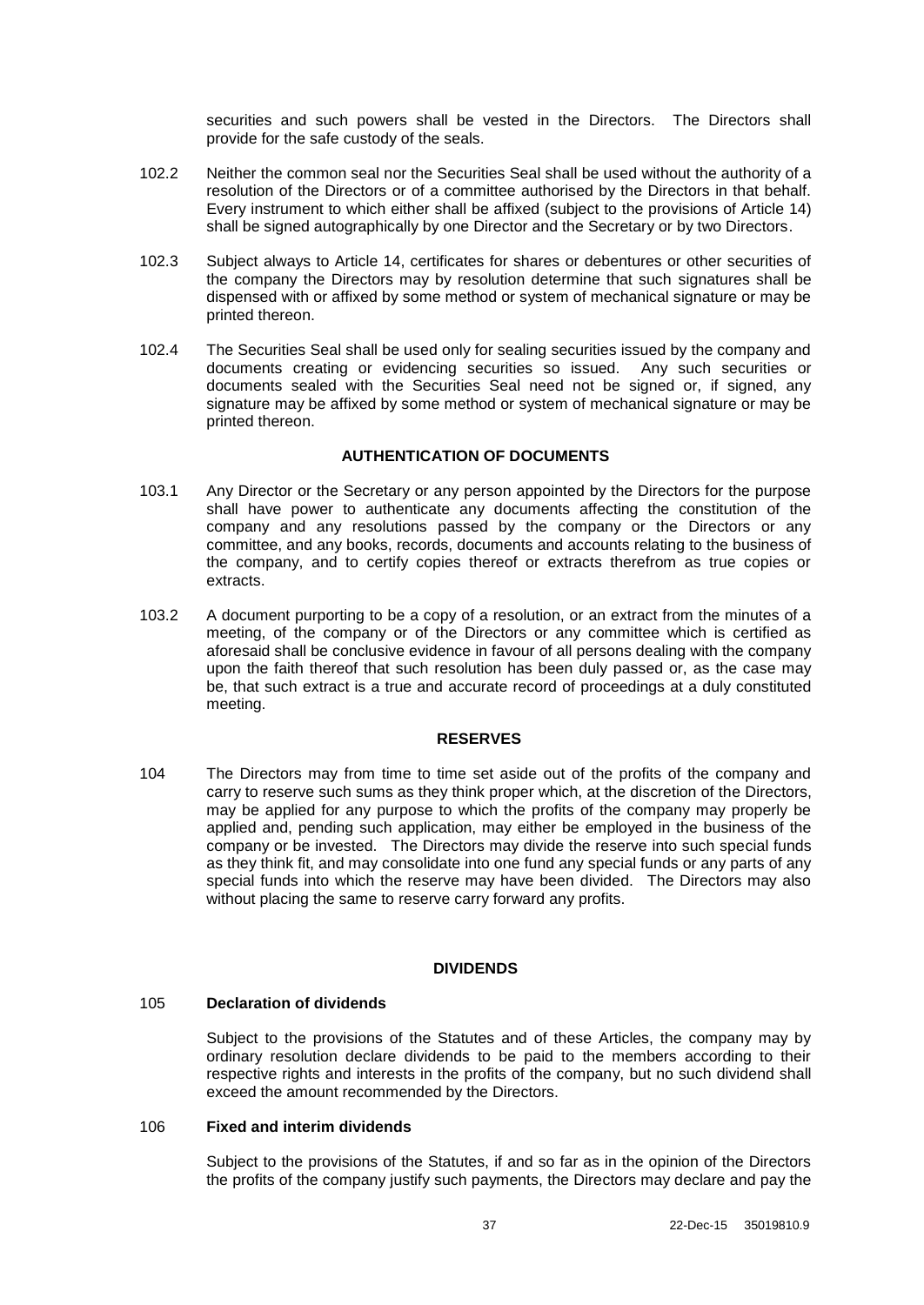fixed dividends on any class of shares carrying a fixed dividend expressed to be payable on fixed dates on the half-yearly or other dates prescribed for the payment thereof and may also from time to time declare and pay interim dividends on shares of any class of such amounts and on such dates and in respect of such periods as they think fit. If the share capital is divided into different classes, the Directors may pay interim dividends on shares which rank after shares conferring preferred rights with regard to dividends as well as on shares with preferred rights, unless at the time of payment any preferential dividend is in arrear and, provided the Directors act in good faith, they shall not incur any liability to the holders of shares conferring preferred rights for any loss they may suffer by the lawful payment of any interim dividend on any shares ranking after those with preferred rights.

### 107 **Entitlement to dividends**

Unless and to the extent that the rights attached to any shares or the terms of issue thereof otherwise provide, all dividends shall (as regards any shares not fully paid throughout the period in respect of which the dividend is paid) be apportioned and paid pro rata according to the amounts paid on the shares during any portion or portions of the period in respect of which the dividend is paid. For the purposes of this Article no amount paid on a share in advance of calls shall be treated as paid on the share.

#### 108 **Profits available for distribution**

No dividend shall be paid otherwise than out of profits available for distribution under the provisions of the Statutes.

#### 109 **Purchase of securities, property or business**

Subject to the provisions of the Statutes, where any property or business is bought by the company as from a past date the profits and losses thereof as from such date may, at the discretion of the Directors, be carried as to the whole or any part thereof to revenue account and treated for all purposes as profits or losses of the company. Subject as aforesaid, if any shares or securities are purchased cum dividend or interest, such dividend or interest may, at the discretion of the Directors, be treated as revenue, and it shall not be obligatory to capitalise the same or any part thereof.

#### 110 **Dividends bear no interest**

No dividend or other moneys payable by the company on or in respect of a share shall bear interest as against the company unless otherwise provided by the rights attached to the shares.

### 111 **Calls or debts may be deducted from dividends**

The Directors may deduct from any dividend or other moneys payable to any member on or in respect of a share all sums of money (if any) presently payable by him to the company on account of calls or otherwise in relation to shares of the company.

### 112 **Retention of dividend**

The Directors may retain any dividend or other moneys payable on or in respect of a share on which the company has a lien and may apply the same in or towards satisfaction of the debts, liabilities or engagements in respect of which the lien exists.

#### 113 **Withholding of dividend on transmission**

The Directors may defer payment of any dividend payable on or in respect of a share in respect of which any person is under the provisions as to the transmission of shares hereinbefore contained entitled to become a member, or which any person is under those provisions entitled to transfer, until such person shall become a member in respect of such share or shall transfer the same.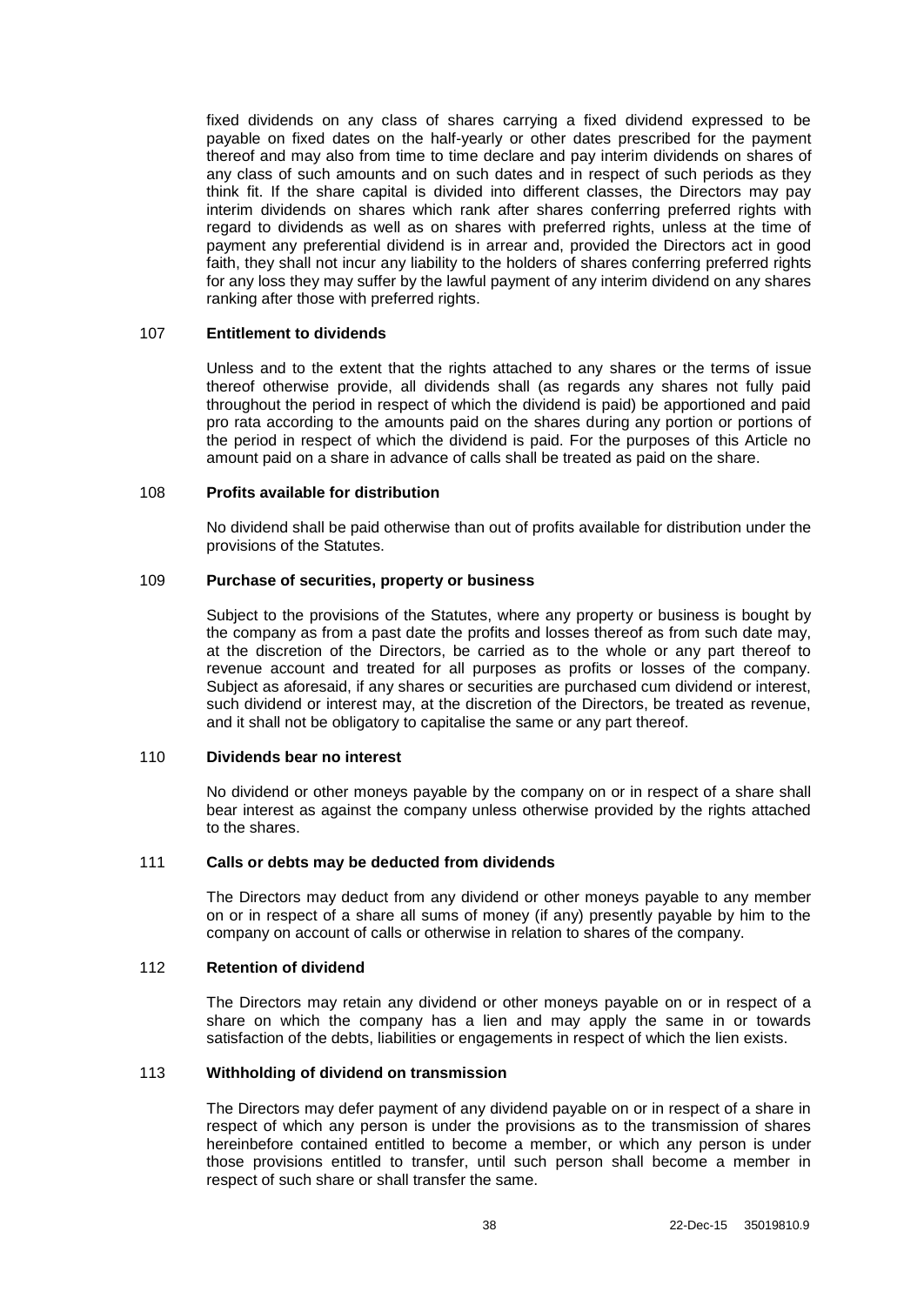### 114 **Waiver of dividend**

The waiver, in whole or in part, of any dividend on any share by any document (whether or not executed as a deed) shall be effective only if such document is signed by the shareholder (or the person entitled to the share in consequence of the death or bankruptcy of the holder) and delivered to the company and if and to the extent that the same is accepted as such or acted upon by the company.

### 115 **Unclaimed dividends**

All unclaimed dividends, interest or other sums payable may be invested or otherwise made use of by the Directors for the benefit of the company until claimed. The payment by the Directors of any unclaimed dividend or other moneys payable on or in respect of a share into a separate account shall not constitute the company a trustee in respect thereof and any dividend unclaimed after a period of twelve years from the date of declaration of such dividend shall be forfeited and shall revert to the company.

### 116 **Uncashed dividends**

If cheques, warrants or orders for dividends or other moneys payable in respect of a share sent by the company to the person entitled to it are returned to the company or left uncashed on two consecutive occasions the company shall not be obliged to send any dividends or other moneys payable in respect of that share due to that person until he notifies the company of an address to be used for the purpose.

### 117 **Payment of dividends in specie**

The company may, upon the recommendation of the Directors, by ordinary resolution direct payment of a dividend in whole or in part by the distribution of specific assets (and in particular of paid-up shares or debentures of any other body corporate) and the Directors shall give effect to such resolution, and, where any difficulty arises in regard to such distribution, the Directors may settle the same as they think expedient and in particular may issue fractional certificates (or ignore fractions), may fix the value for distribution of such specific assets or any part thereof, may determine that cash payments shall be made to any members upon the footing of the value so fixed in order to adjust the rights of all parties and may vest any such specific assets in trustees as may seem expedient to the Directors.

## <span id="page-43-1"></span>118 **Method of payment of dividends**

- 118.1 Any dividend or other money payable in respect of a share may be paid by cheque or warrant or similar financial instrument sent by ordinary post to the registered address of the person entitled or, if two or more persons are the holders of the share or are jointly entitled to it by reason of the death or bankruptcy of the holder, to the registered address of that one of those persons who is first named in the register or to such person and to such address as the person or persons entitled may in writing direct. Every cheque or warrant or similar financial instrument shall be made payable to, or to the order of, the person or persons entitled or to such other person as the person or persons entitled may in writing direct.
- <span id="page-43-0"></span>118.2 Any such dividend or other money may be paid by any other method (including by direct debit, bank transfer or otherwise electronically) which the Directors consider appropriate (including in respect of uncertificated shares, where the Directors are authorised to do so by or on behalf of the holder or joint holders in such manner as the Directors shall from time to time consider sufficient, by means of the relevant system concerned and subject always to the facilities and requirements of that relevant system.
- 118.3 Payment by direct debit, bank transfer or otherwise electronically pursuant to Article [118.2](#page-43-0) shall be made to the bank or other account of the person otherwise entitled to receive payment by cheque or warrant or similar financial instrument pursuant to this Article [118](#page-43-1) details of which account have been provided to the company in writing by the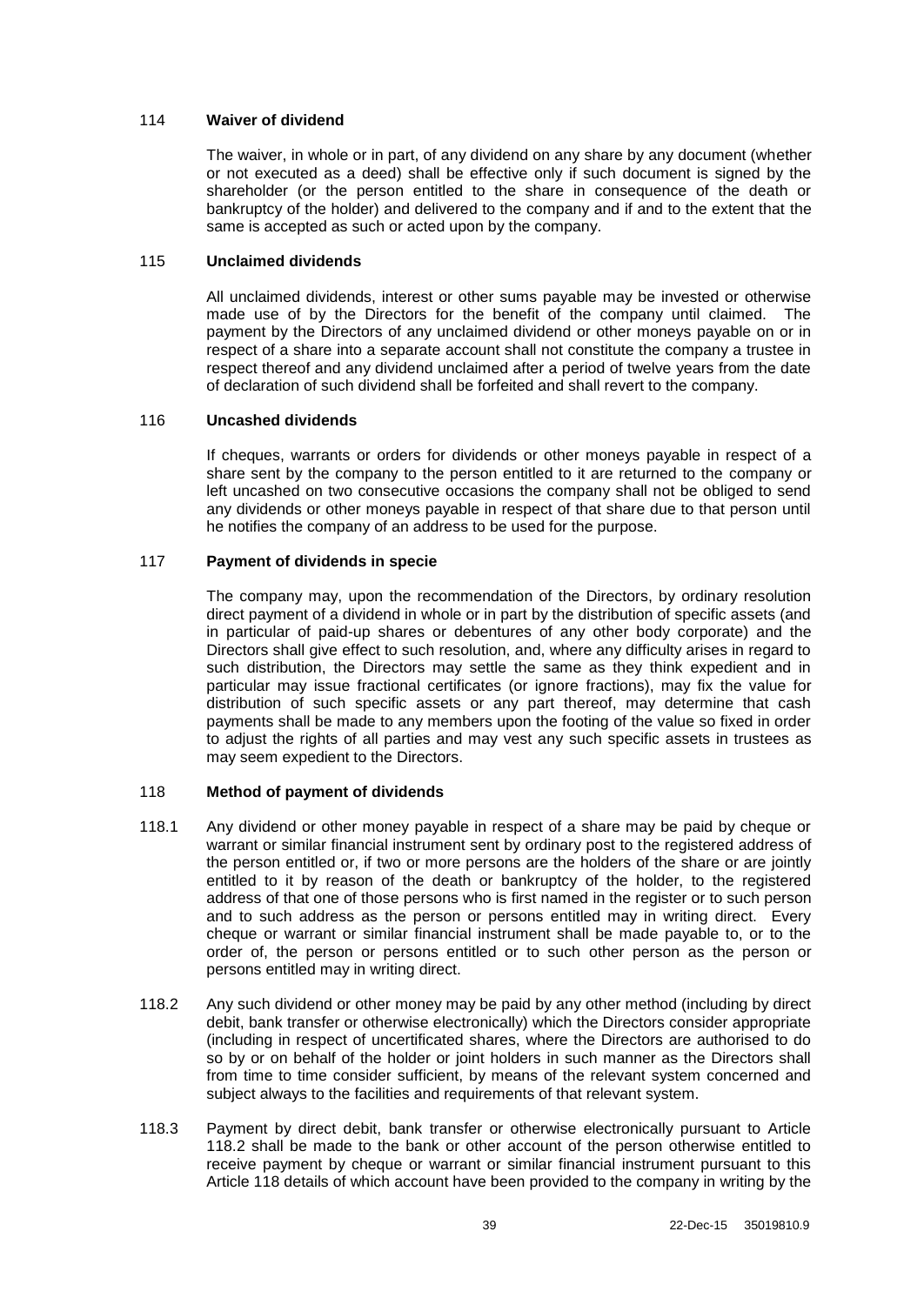person entitled to receive the same, save in respect of payments through a relevant system which shall be made in such manner as is consistent with the facilities and requirements of the relevant system, including by the sending of an instruction to the operator of the relevant system to credit the cash memorandum account of the person entitled to receive payment or to such other person as the person or persons entitled may in writing direct.

- 118.4 The company may cease to send any cheque or warrant or similar financial instrument (or to use any other method of payment) for any dividend payable in respect of a share if, in respect of at least two consecutive dividends payable on that share, the cheque or warrant or similar financial instrument has been returned undelivered or remains uncashed (or that other method of payment has failed), or after only one occasion if reasonable enquiries by the company have failed to establish any new address of the registered holder, but, subject to the provisions of these Articles, shall recommence sending cheques or warrants or similar financial instruments (or using another method of payment) for dividends payable on that share if the person or persons entitled so request.
- 118.5 Payment by such cheque or warrant or similar financial instrument or the collection of funds from, or transfer of funds by, any bank or other person so authorised on behalf of the company in accordance with such direct debit or bank transfer or by electronic means (including the making of a payment in accordance with the facilities and requirements of a relevant system) shall be an absolute discharge to the company.
- 118.6 Any one of joint holders or other persons jointly entitled to a share as aforesaid may give valid receipts for any dividend or other money payable in respect of the share.
- 118.7 Payment by the Directors of any unclaimed dividend or other moneys payable on or in respect of a share into a separate account shall not constitute the company a trustee in respect of it and any dividend unclaimed after a period of 12 years from the date of declaration of such dividend, or from the date such dividend becomes due for payment, shall be forfeited and shall revert to the company.

#### 119 **Receipt of dividends**

If two or more persons are registered as joint holders of any share, or are entitled jointly to a share in consequence of the death or bankruptcy of the holder, any one of them may give effectual receipts for any dividend or other moneys payable on or in respect of the share.

#### 120 **Record date for dividends**

Any resolution declaring a dividend on shares of any class, whether a resolution of the company in general meeting or a resolution of the Directors, may specify that the same shall be payable to the persons registered as the holders of such shares at the close of business on a particular date, notwithstanding that it may be a date prior to that on which the resolution is passed, and thereupon the dividend shall be payable to them in accordance with their respective holdings so registered, but without prejudice to the rights inter se in respect of such dividend of transferors and transferees of any such shares. The provisions of this Article shall mutatis mutandis apply to capitalisations to be effected pursuant to the next following Article.

## **CAPITALISATION OF PROFITS AND RESERVES**

- 121 The Directors may with the authority of an ordinary resolution of the company:-
- 121.1 subject as hereinafter provided, resolve to capitalise any retained earnings of the company not required for paying any preferential dividend (whether or not they are available for distribution) or any amount standing to the credit of the company's share premium or capital redemption reserve;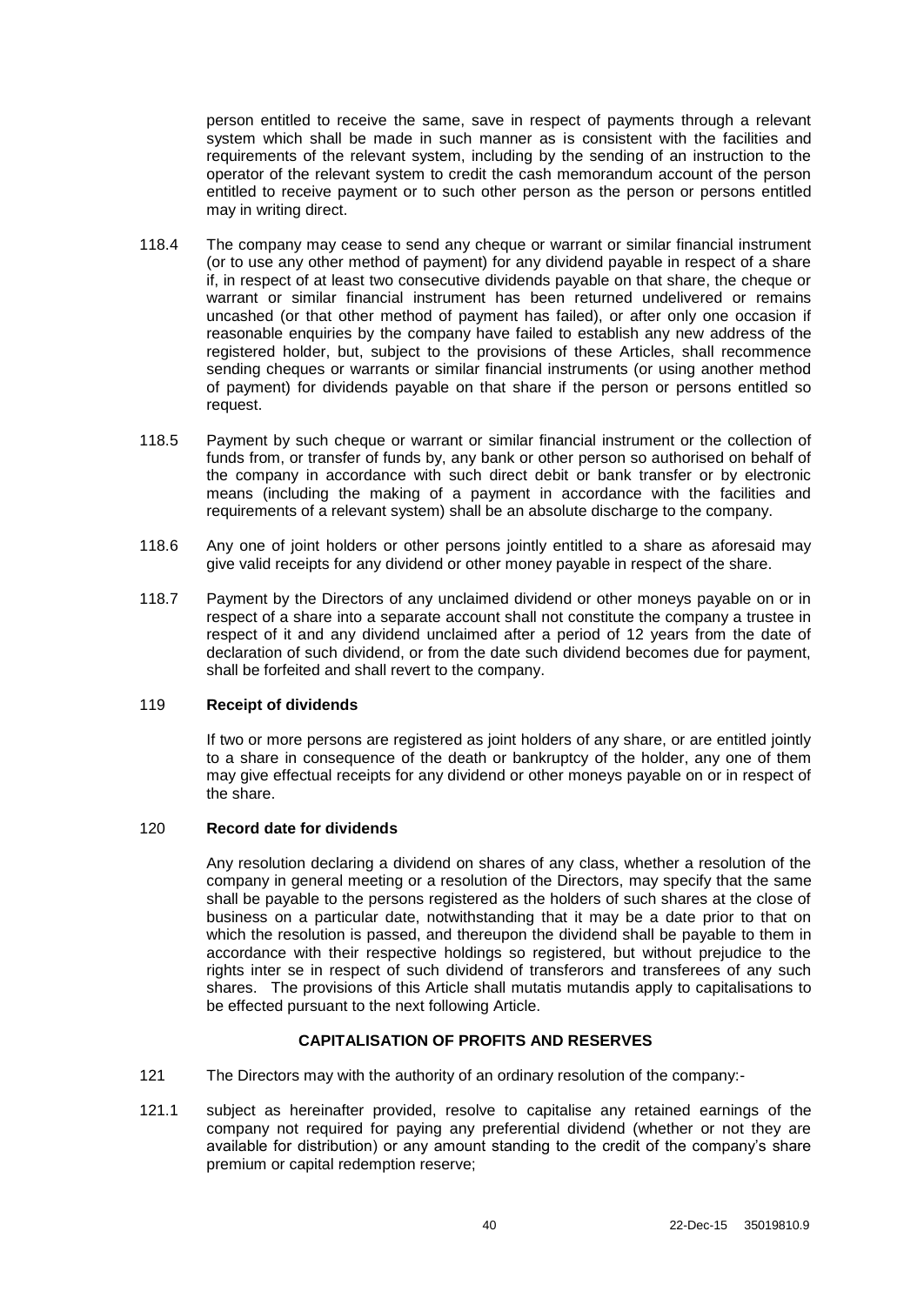- <span id="page-45-0"></span>121.2 appropriate the sum resolved to be capitalised to the holders of the ordinary shares in proportion to the nominal amounts of the ordinary shares (whether or not fully paid) held by them respectively which would entitle them to participate in a distribution of that sum if those shares were fully paid and that sum were then distributable and it were distributed by way of dividend and apply such sum on their behalf either in or towards paying up the amounts, if any, for the time being unpaid on any shares held by them respectively or in paying up in full shares or debentures of the company of a nominal amount equal to that sum and allot the shares or debentures credited as fully paid to those members, or as they may direct, in those proportions, or partly in one way and partly in the other; but the share premium account, the capital redemption reserve and any profits which are not available for distribution may, for the purposes of this Article, only be applied in paying up shares to be allotted to holders of the ordinary shares credited as fully paid;
- 121.3 resolve that any shares so allotted to any member in respect of a holding by him of any ordinary shares which are not fully paid shall rank for dividend only to the extent that the latter shares rank for dividend;
- 121.4 where any difficulty arises with regard to any distribution of any capitalised reserve or other sum, settle the matter as they think expedient and, in particular, make such provision by the issue of fractional certificates or by payment in cash or otherwise as they determine in the case of shares or debentures becoming distributable under this Article in fractions (including provision for fractional entitlements to be disregarded or the benefit thereof to accrue to the company rather than to the members otherwise entitled thereto); and
- 121.5 authorise any person to enter on behalf of all the members concerned into an agreement with the company providing for either:-
	- 121.5.1 the allotment to them respectively, credited as fully paid, of any shares or debentures to which they are entitled upon such capitalisation; or
	- 121.5.2 the payment up by the company on behalf of such members by the application thereto of their respective proportions of the profits resolved to be capitalised of the amounts of any part of the amounts remaining unpaid on their existing shares, any agreement made under such authority being binding on all such members.

## **PAYMENT OF SCRIP DIVIDENDS**

- 122.1 Without prejudice to the provisions of Articles [57,](#page-23-0) [105](#page-41-0) and [106,](#page-41-1) the Directors may offer members (or holders of a particular class of shares) the right to elect to receive shares credited as fully paid, in whole or in part, instead of cash in respect of all or any part of such dividend or dividends as may be declared by the company pursuant to Article [105](#page-41-0) or, as the case may be, by the Directors pursuant to Article [106,](#page-41-1) subject to such exclusions or restrictions as the Directors may, in their absolute discretion, deem necessary or desirable in relation to compliance with legal or practical problems under the laws of any territory or the requirements of any recognised regulatory body or any stock exchange in any territory.
- 122.2 The following provisions shall apply in such circumstances:-
	- 122.2.1 the Directors shall not exercise their powers under this Article [122](#page-45-0) in respect of a particular dividend or dividends unless the company by ordinary resolution has authorised the exercise of those powers in respect of that dividend or dividends or in respect of dividends (including that dividend or dividends) to be declared or paid during or in respect of a specified period, which period may not end later than the beginning of the annual general meeting next following the date of the meeting at which the ordinary resolution is passed;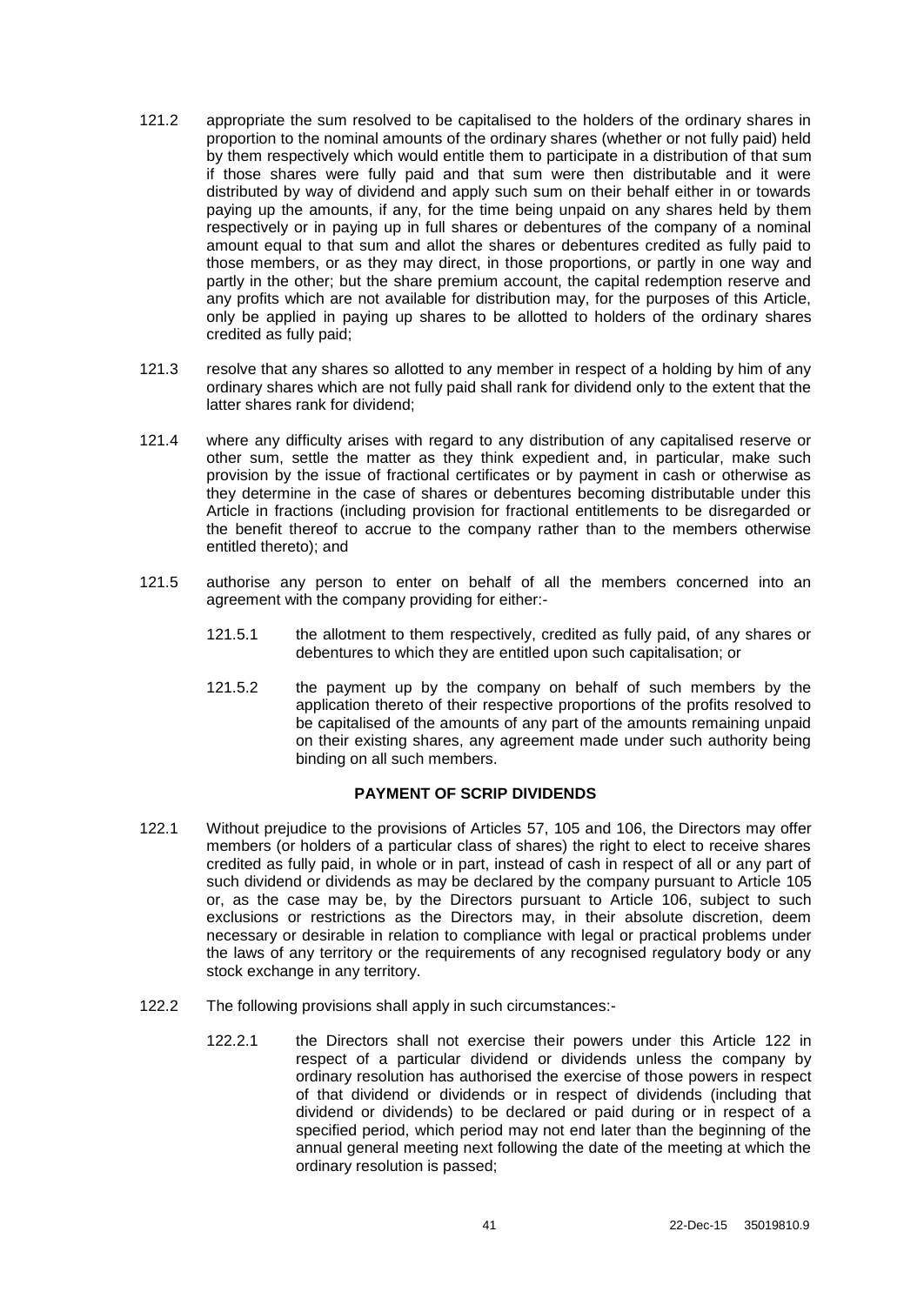- <span id="page-46-0"></span>122.2.2 the basis of allotment of shares shall be determined by the Directors so that, as nearly as may be considered convenient without involving any rounding up of fractions, the Relevant Value (as determined below) of the new shares to be allotted instead of any cash dividend shall be as nearly as possible equal to (but not more than) such cash amount (disregarding any associated tax credit). For the purpose of this Article [122,](#page-45-0) the Relevant Value shall be calculated by reference to the average of the middle market quotations of the company's shares as derived from the Daily Official List of the London Stock Exchange on the business day on which the shares are first quoted "ex" the relevant dividend and the four subsequent business days or shall be determined by or in accordance with the ordinary resolution. A certificate or report by the Auditors as to the amount of the Relevant Value in respect of any dividend shall (if the Directors determine such certificate or report to be necessary in the circumstances) be conclusive evidence of that amount and on giving such a certificate or report the Auditors may rely on advice or information from brokers or other sources of information as they think fit;
- 122.2.3 no member may receive a fraction of a share. The Directors may make such provisions as they think fit for any fractional entitlements, including provisions whereby in whole or in part the benefit thereof accrues to the company and/or under which fractional entitlements are accrued and accumulated on behalf of any member; and such accruals may be paid to such member on a following dividend payment date or applied to the allotment by way of bonus to or cash subscription on behalf of such member for fully paid shares. Without prejudice to the foregoing, for the purposes of making provision for the treatment of fractional entitlements, the Directors may in their absolute discretion distinguish between members who have made an election in respect of future rights and members who have so elected in respect only of a particular cash dividend entitlement;
- 122.2.4 the Directors may make such arrangements as they consider necessary or expedient in relation to any offer to be made pursuant to this Article [122](#page-45-0) and, without prejudice to the foregoing, the Directors shall, after determining the basis of allotment, notify the members in writing of any right of election offered to them and shall send forms of election (whether in respect of a particular dividend or dividends generally) and specify the procedure to be followed for making or revoking such elections and the place at which, and the latest time by which, duly completed forms of election and any other relevant document must be lodged in order to be effective;
- 122.2.5 the dividend (or that part of a dividend in respect of which a right of election has been offered) shall not be declared or payable on shares in respect of which an election has been duly made ("Elected Shares") and instead new shares of the relevant class shall be allotted to the holders of the Elected Shares on the basis of allotment calculated as stated in Article [122.2.2.](#page-46-0) For such purpose, the Directors shall capitalise out of such of the amounts standing to the credit of the company's reserves (including any share premium account or capital redemption reserve), or out of any of the profits which could otherwise have been applied in paying dividends in cash as the Directors may determine, a sum equal to the aggregate nominal amount of the new shares to be allotted on such basis and apply the same in paying up in full the appropriate number of unissued shares for allotment and distribution to and amongst the holders of the Elected Shares on such basis;
- 122.2.6 the new shares so allotted shall be allotted as of the record date for the dividend in respect of which the right of election has been offered and shall rank pari passu in all respects with the fully paid shares of that class then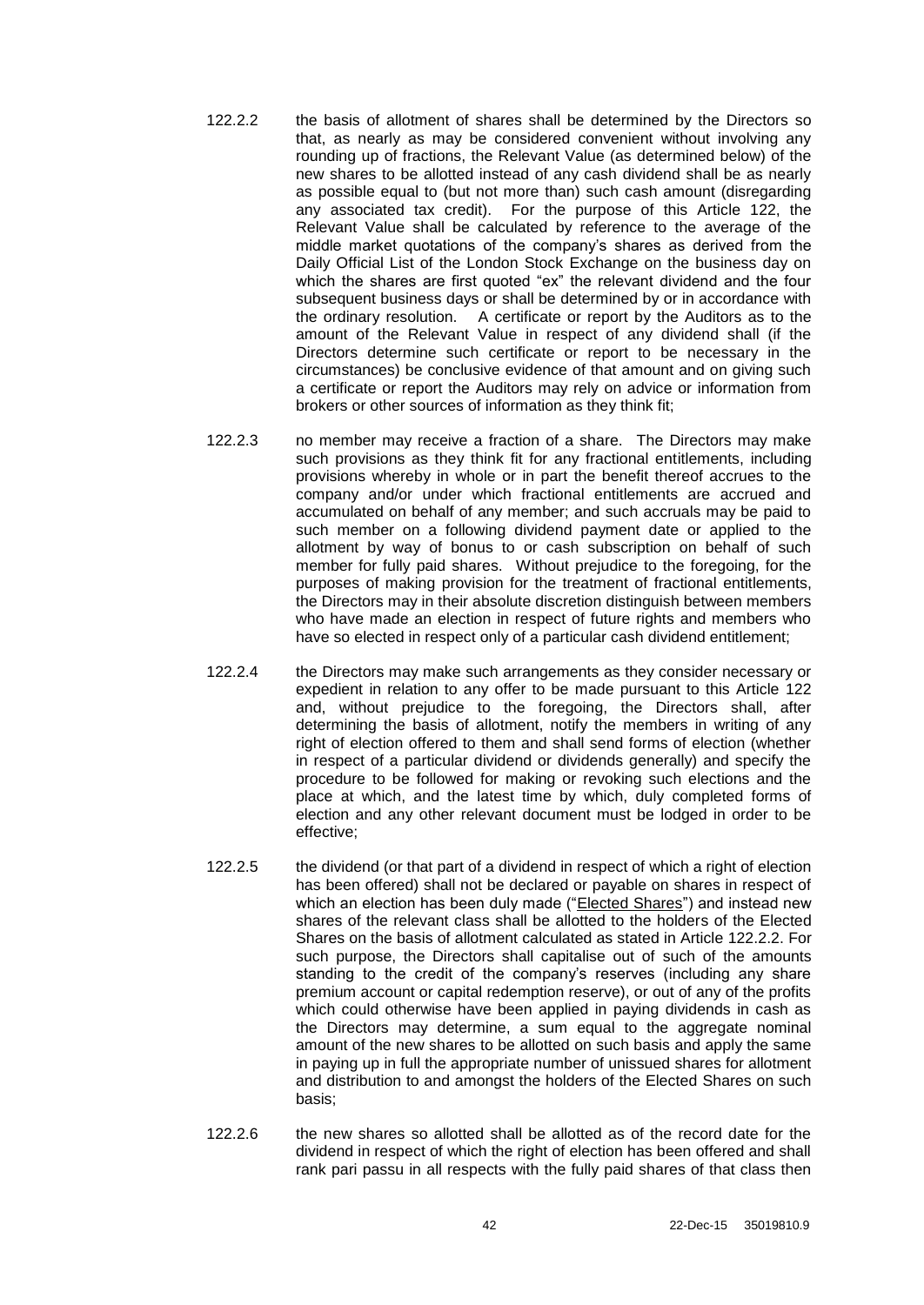in issue save only as regards participation in the dividend in place of which they were allotted;

- 122.2.7 the Directors may do all acts and things considered necessary or expedient to give effect to the allotment and issue of any shares in accordance with the provisions of this Article [122](#page-45-0) and may authorise any person to enter on behalf of all the members concerned into an agreement with the company providing for such allotment and incidental matters, any agreement made under such authority being binding on all such members;
- 122.2.8 for the avoidance of doubt, every duly effected election shall be binding on every successor in title to the Elected Shares (or any of them) of the member or members who have effected the same.

#### **NOTICES**

#### 123 **Service of notice on members**

- 123.1 The company communication provisions (as defined in the 2006 Act) shall also apply to any document or information not otherwise authorised or required to be sent or supplied by or to a company under the Companies Acts (as defined in the 2006 Act) but to be sent or supplied by or to the company pursuant to these Articles.
- 123.2 The provisions of Section 1168 of the 2006 Act (hard copy and electronic form and related expressions) shall apply to the company as if the words "and the Articles" were inserted after the words "the Companies Acts" in Section 1168(1) and 1168(7).
- 123.3 The company may, subject to the provisions of the 2006 Act, send or supply documents or information to members by making those documents or that information available on a website.
- 123.4 Section 1147 of the 2006 Act shall apply to any document or information to be sent or supplied by the company to its members under the Companies Acts or pursuant to these Articles as if:
	- 123.4.1 Section 1147(2) were deleted and replaced with the following:

"Where the document or information is sent by post (whether in hard copy or electronic form) and the company is able to show that it was properly addressed, prepaid and posted, it is deemed to have been received by the intended recipient (a) where first class post was used, 24 hours after it was posted; or (b) where first class post was not used, 48 hours after it was posted.";

- 123.4.2 in Section 1147(3) the words "48 hours after it was sent" were deleted and replaced with the words "when sent", notwithstanding that the company may be aware of the failure in delivery of such document or information. Without prejudice to such deemed receipt, if the company is aware of the failure in delivery of a document or information sent by electronic means and has sought to send or supply the document or information by such means at least three times, it shall send the notice in writing by post within 48 hours of the original attempt.
- 123.4.3 a new Section 1147(4)(A) were inserted as follows:

"Where the document or information is sent or supplied by hand (whether in hard copy or electronic form) to an address and the company is able to show that it was properly addressed and sent at the cost of the company, it is deemed to have been received by the intended recipient when delivered."; and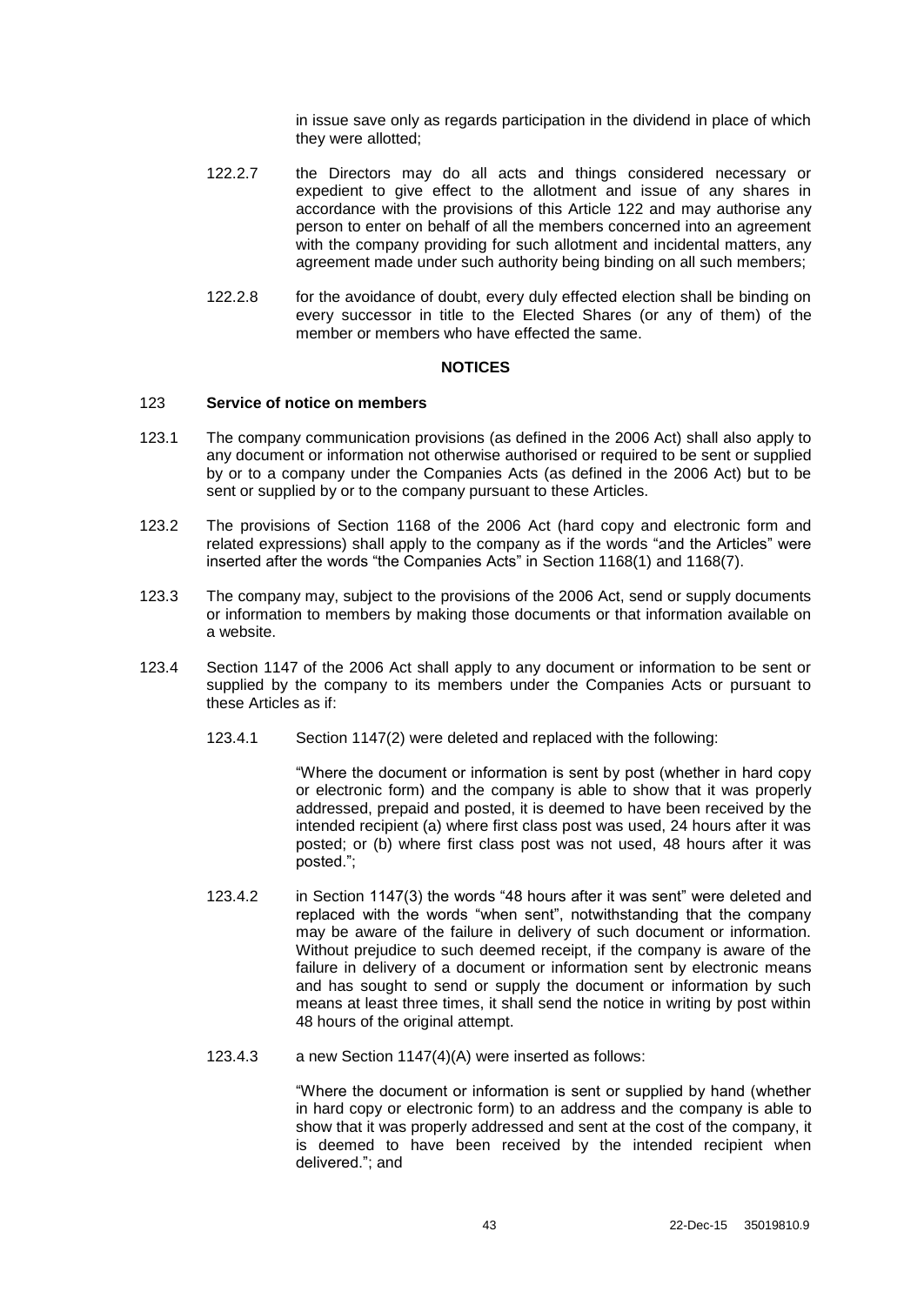#### 123.4.4 Section 1147(5) were deleted.

- 123.5 Proof that a document or information sent by electronic means was sent in accordance with guidance issued by the Institute of Chartered Secretaries and Administrators shall be conclusive evidence that the document or information was properly addressed as required by Section 1147(3) of the 2006 Act and that the document or information was sent or supplied.
- 123.6 A document or other information in electronic form found by the company to contain a computer virus shall not be accepted by the company and shall be invalid.
- 123.7 If the company sends two consecutive documents or pieces of information to a member over a period of not less than 12 Months and:
	- 123.7.1 each of them is returned undelivered; or
	- 123.7.2 the company receives notification that neither of them has been delivered,
	- 123.7.3 that member ceases to be entitled to receive documents or information from the company.
- 123.8 A member who has ceased to be entitled to receive documents or information from the company shall become entitled to receive documents or information again by sending the company:
	- 123.8.1 a new address to be recorded in the Register; or
	- 123.8.2 if the member has agreed that the company should use a means of communication other than sending things to such an address, the information that the company needs to use that means of communication effectively.
- 123.9 The company shall not be responsible for any failure in communication beyond its control. Any accidental failure to send any document or information to any person entitled to it under these Articles, or the non-receipt by any such person of such document or information, shall be disregarded.
- 123.10 Subject to the Statutes and to the provisions of these Articles, the company may also communicate a document or information to a member by a relevant system, provided that the member has agreed with the company to accept communication by a relevant system either in relation to the particular communication concerned or in relation to communications generally or in relation to the particular class of communications which includes the particular communication concerned.
- 123.11 If a document or information is sent by a relevant system, it shall be treated as being delivered when the company (or a sponsoring system-participant acting on its behalf) sends the issuer-instruction relating to the document or information.
- 123.12 In proving delivery of a document or information by a relevant system, it shall be sufficient to show that it was properly addressed and put into the relevant system with any fee or charge payable for communication paid or otherwise accounted for.

## 124 **Notice in case of death or bankruptcy**

<span id="page-48-0"></span>124.1 A person entitled to a share in consequence of the death or bankruptcy of a member, upon supplying to the company such evidence as the Directors may reasonably require to show his title to the share and upon supplying also an address for the service of notices, shall be entitled to have served upon or delivered to him at such address any notice or document to which the member but for his death or bankruptcy would be entitled, and such service or delivery shall for all purposes be deemed a sufficient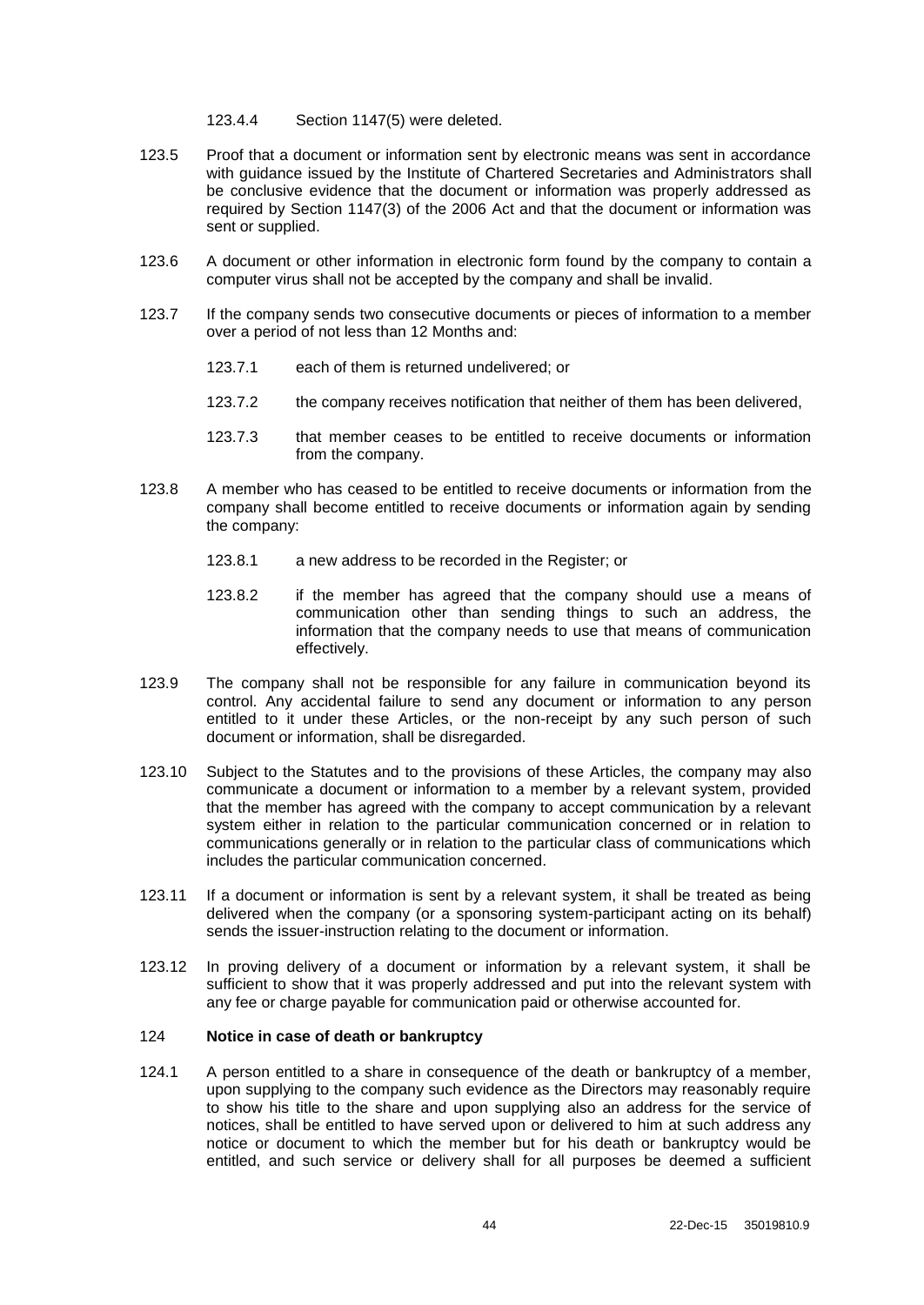service or delivery of such notice or document on all persons interested (whether jointly with or as claiming through or under him) in the share.

124.2 Until an address has been supplied in accordance with Article [124.1,](#page-48-0) any notice or document delivered or sent by post or in electronic form to or left at the address of any member in pursuance of these Articles shall, notwithstanding that such member be then dead or bankrupt, and whether or not the company have notice of his death or bankruptcy, be deemed to have been duly served or delivered in respect of any share registered in the name of such member as sole or first-named joint holder.

### 125 **Notice binding on transferees etc**

Every person who, by operation of law, transfers or by any other means becomes entitled to a share shall be bound by any notice in respect of that share (other than a notice served by the company under Section 783 of the 2006 Act) which, before his name is entered in the Register, has been duly served on or delivered to a person from whom he derives his title.

### **UNTRACED SHAREHOLDERS**

- <span id="page-49-1"></span><span id="page-49-0"></span>126.1 The company shall be entitled to sell at the best price reasonably obtainable any share in the company of a member or to which a person is entitled by transmission if and provided that:-
	- 126.1.1 for a period of not less than 12 years (throughout which period the share shall have been in issue) at least three cash dividends in respect of the shares in question have become payable and no cheque, order or warrant sent by the company through the post in a prepaid envelope addressed to the member or to the person entitled by transmission to the share at his address on the Register, or at his last known address given by the member or the person entitled by transmission to which cheques and warrants are to be sent, has been cashed or the payment been satisfied by the transfer of funds to a designated bank account and so far as any Director at the end of that period is then aware, no communication has been received by the company that would enable the company to trace such member or the person entitled by transmission and no dividend has been claimed by the person entitled to it;
	- 126.1.2 (subject to prior consultation with and approval of the advertisements by the London Stock Exchange) the company has at the expiration of the period of 12 years referred to in Article [126.1.1](#page-49-0) by advertisement in both a London daily newspaper and in a newspaper circulating in the area in which the address referred to in Article [126.1.1](#page-49-0) is located given notice of its intention to sell such share;
	- 126.1.3 the company has not, during the further period of 3 Months after the date of the advertisements (or the later advertisement if the two advertisements are published on different dates) and prior to the exercise of the power of sale, received any communication that would enable the company to trace such member or person entitled by transmission; and
	- 126.1.4 if any shares of the company are listed or dealt in on the London Stock Exchange, the company has first given notice in writing to the London Stock Exchange of its intention to sell such share.
- 126.2 To give effect to any such sale the Directors may subject (in the case of uncertificated shares) to the provisions of the Regulations and the facilities and requirements of the relevant system, appoint any person to execute as transferor an instrument of transfer of such share, and such instrument of transfer shall be as effective as if it had been executed by the registered holder of, or person entitled by transmission to, such share. The purchaser shall not be bound to see to the application of the purchase money and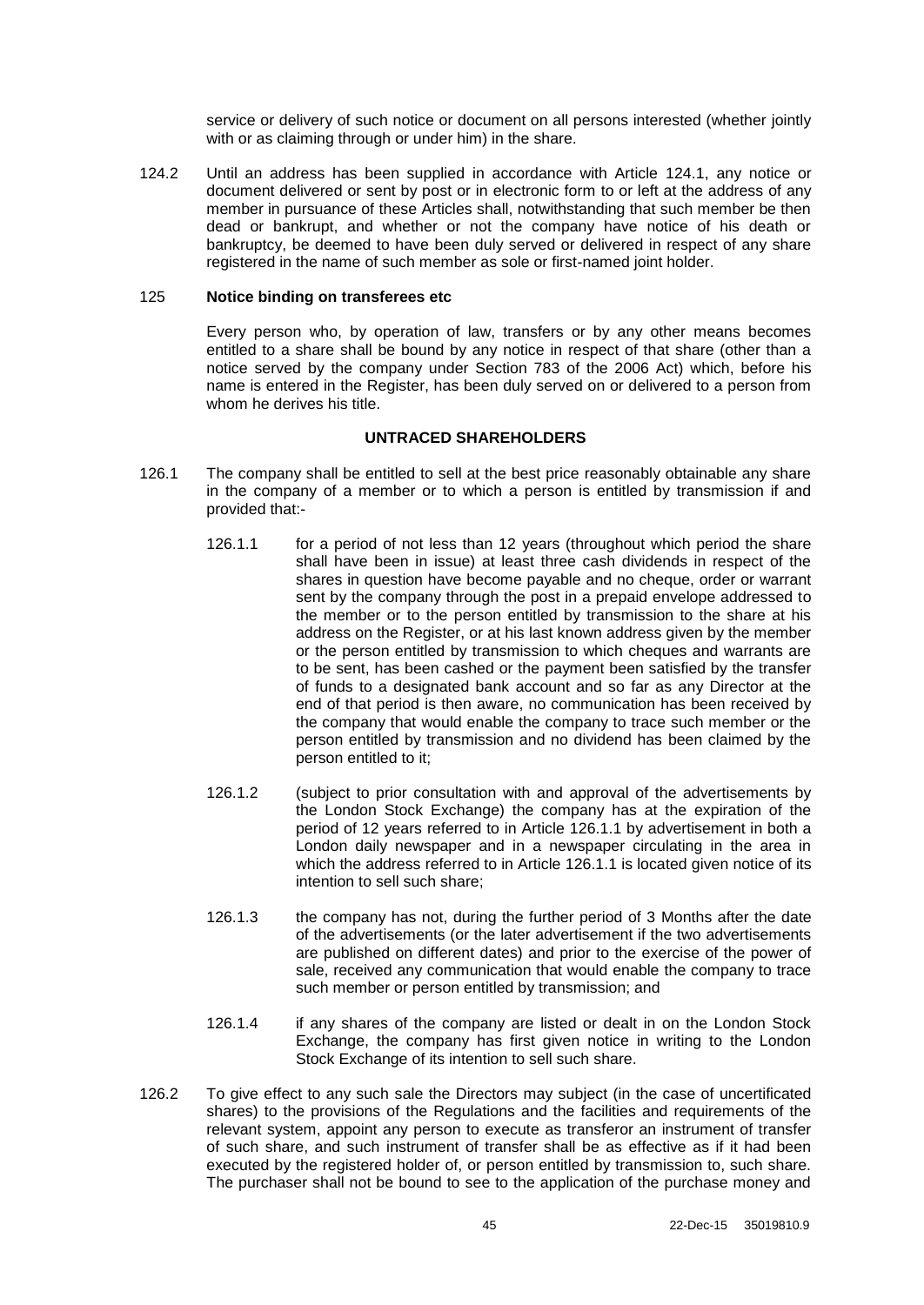the title of the transferee shall not be affected by any irregularity or invalidity in the proceedings in reference to the sale.

- 126.3 The company shall account to the member or other person entitled to such share for the net proceeds of such sale and shall be deemed to be his debtor, and not a trustee for him, in respect of the same.
- 126.4 Until accounted for to the member or other person entitled to such share the net proceeds of sale shall be carried to a separate account and shall be a permanent debt of the company. Monies carried to such separate account may for the benefit of the company either be employed in the business of the company or invested in such investments (other than shares of the company or its holding company if any) as the Directors may from time to time think fit. No interest shall be payable in respect of such moneys and the company shall not be required to account for any money earned on them.
- 126.5 If during the period of not less than 12 years referred to in Article [126.1.1](#page-49-0) or during any period ending on the date when all requirements of Article [126.1](#page-49-1) have been satisfied any additional shares have been issued in right of those held at the beginning of, or previously so issued during, such periods and all the requirements of Article [126.1](#page-49-1) have been satisfied in regard to such additional shares, the company shall also be entitled to sell the additional shares.

#### **WINDING UP**

127 If the company shall be wound up (whether the liquidation is voluntary, under supervision, or by the court) the liquidator may, with the authority of a special resolution, divide among the members in specie or in kind the whole or any part of the assets of the company, whether or not the assets shall consist of property of one kind or shall consist of properties of different kinds, and may for such purpose set such value as he deems fair upon any one or more class or classes of property and determine how such division shall be carried out as between the members or different classes of members.

# **COMMUNICATIONS BY A RELEVANT SYSTEM**

- 128.1 Subject to the Statutes and to the provisions of these Articles, the company may also communicate a document or information to a member by a relevant system, provided that the member has agreed with the company to accept communication by a relevant system either in relation to the particular communication concerned or in relation to communications generally or in relation to the particular class of communications which includes the particular communication concerned.
- 128.2 If a document or information is sent by a relevant system, it shall be treated as being delivered when the company (or a sponsoring system-participant acting on its behalf) sends the issuer-instruction relating to the document or information.
- 128.3 In proving delivery of a document or information by a relevant system, it shall be sufficient to show that it was properly addressed and put into the relevant system with any fee or charge payable for communication paid or otherwise accounted for.

#### **DESTRUCTION OF DOCUMENTS**

<span id="page-50-0"></span>129 Subject to compliance with the rules (as defined in the Regulations) applicable to shares in uncertificated form, the company may destroy:-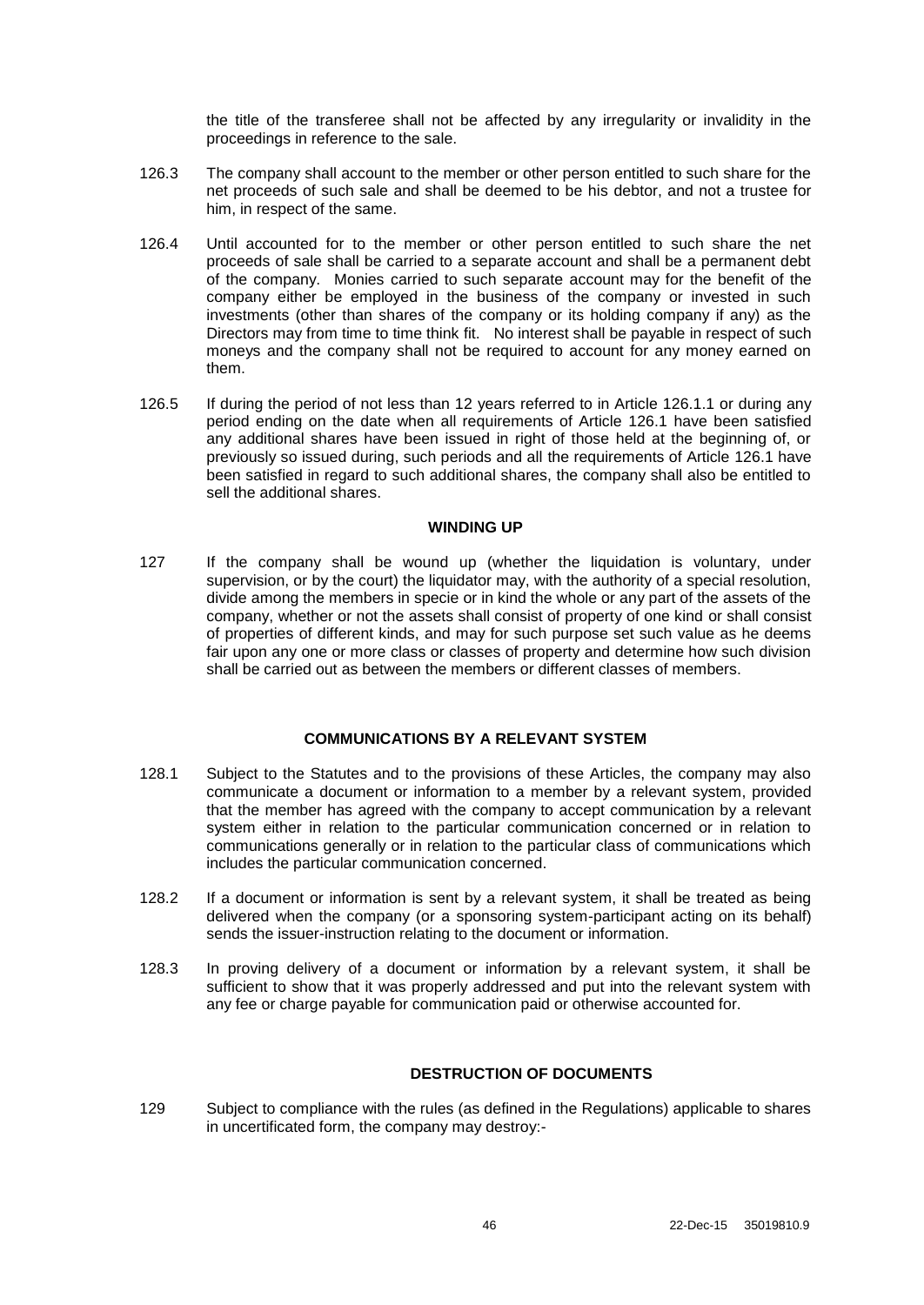- <span id="page-51-0"></span>129.1.1 any share certificate which has been cancelled at any time after the expiry of one year from the date of such cancellation;
- 129.1.2 any mandate for the payment of dividends or other moneys or any variation or cancellation of the same or any notification of change of name or address at any time after the expiry of two years from the date such mandate, variation, cancellation or notification was recorded by the company;
- 129.1.3 any instrument of transfer of shares (including any document constituting the renunciation of an allotment of shares) which has been registered at any time after the expiry of six years from the date of registration; and
- 129.1.4 any other document on the basis of which any entry in the Register is made at any time after the expiry of six years from the date an entry in the Register was first made in respect of it.
- 129.2 It shall be presumed conclusively in favour of the company that every share certificate so destroyed was a valid certificate validly cancelled and that every instrument of transfer so destroyed was a valid and effective instrument duly and properly registered and that every other document destroyed hereunder was a valid and effective document in accordance with the recorded particulars hereof in the books or records of the company, provided always that:-
	- 129.2.1 the provisions of this Article [129](#page-50-0) shall apply only to the destruction of a document in good faith and without express notice to the company that the preservation of such document was relevant to a claim;
	- 129.2.2 nothing contained in this Article [129](#page-50-0) shall be construed as imposing upon the company any liability in respect of the destruction of any such document earlier than provided for in this Article or in any case where the conditions of this Article are not fulfilled; and
	- 129.2.3 reference in this Article to the destruction of any document includes references to its disposal in any manner.

#### **INDEMNITY**

- 130.1 Subject to the provisions of, and so far as may be permitted by, the Statutes, but without prejudice to any indemnity to which he may otherwise be entitled, every Director, Secretary or other officer of the company or of any associated company of the company shall be entitled to be indemnified by and out of the assets of the company against all costs, charges, losses, expenses and liabilities incurred by him in the actual or purported execution and/or discharge of his duties and/or in the exercise or purported exercise of his powers and/or otherwise in relation to or in connection with his duties, powers or office including any liability incurred by him in defending any proceedings, civil or criminal (including regulatory), which relate to anything done or omitted, or alleged to have been done or omitted, by him as an officer or employee of the company and in which judgement is given in his favour (or the proceedings otherwise disposed of without any finding or admission of any material breach of duty on his part) or in which he is acquitted, or in connection with any application under any statute for relief from liability for negligence, default, breach of duty or breach of trust in relation to the affairs of the company in which relief is granted to him by the Court.
- 130.2 The company shall indemnify every person who is a director of a company that is a trustee of an occupational pension scheme (as defined in Section 235(6) of the 2006 Act) out of the assets of the company from and against any loss, liability or expense incurred by him or them in connection with such company's activities as trustee of the scheme.